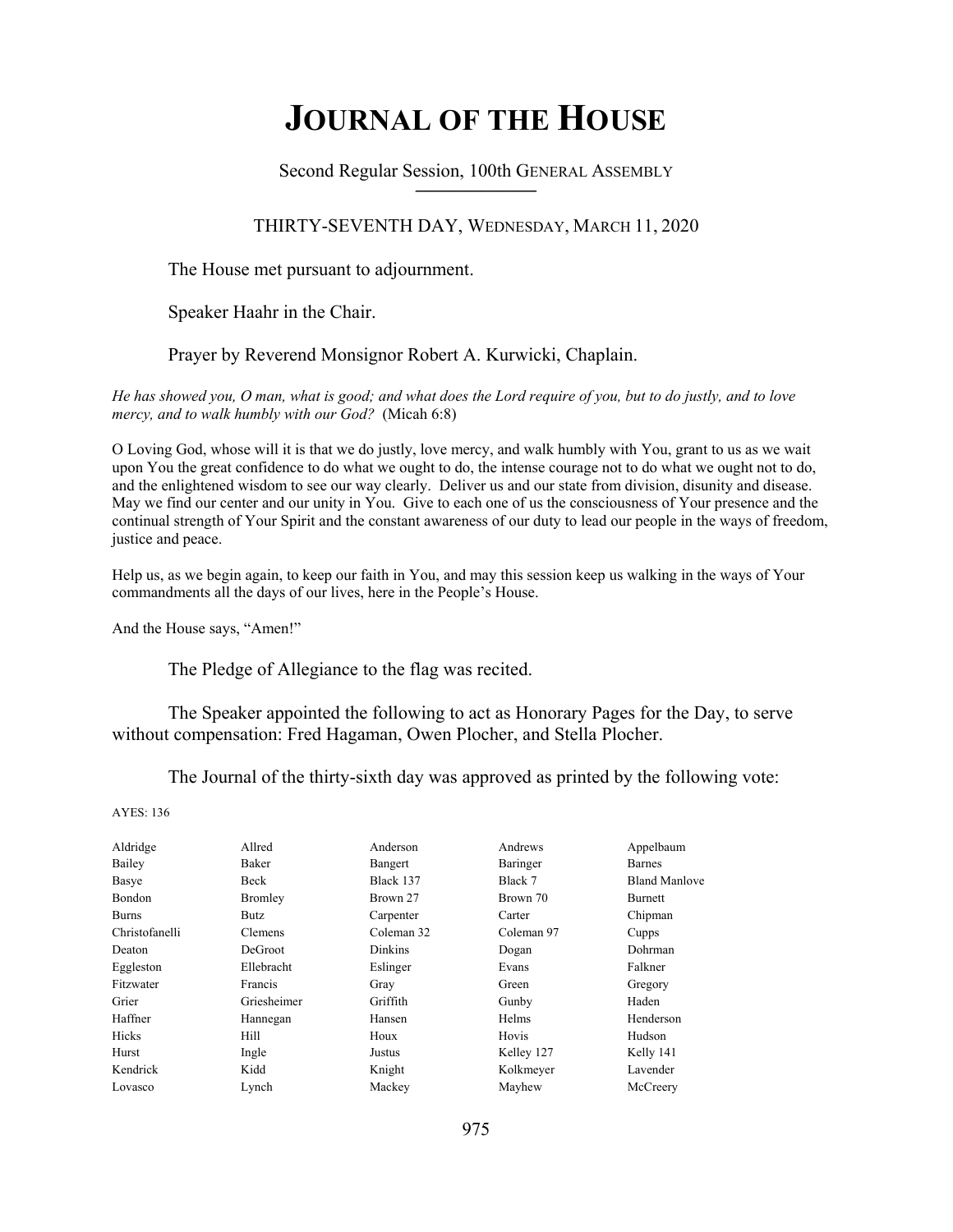| McDaniel       | McGaugh   | McGirl       | Miller     | Mitten      |
|----------------|-----------|--------------|------------|-------------|
| Moon           | Morgan    | Morse 151    | Muntzel    | Murphy      |
| Neely          | O'Donnell | Patterson    | Pfautsch   | Pierson Jr. |
| Pietzman       | Pike      | Pogue        | Pollitt 52 | Pollock 123 |
| Porter         | Proudie   | Quade        | Reedy      | Rehder      |
| Toalson Reisch | Remole    | Richey       | Riggs      | Roberts 161 |
| Roberts 77     | Roden     | Rogers       | Rone       | Ross        |
| Runions        | Ruth      | Sauls        | Schroer    | Sharpe 4    |
| Shaul 113      | Shawan    | Shields      | Simmons    | Solon       |
| Sommer         | Stacy     | Stephens 128 | Swan       | Tate        |
| Taylor         | Trent     | Unsicker     | Vescovo    | Walsh       |
| Wiemann        | Wilson    | Wood         | Wright     | Young       |

NOES: 001

Mr. Speaker

Rowland

PRESENT: 000

ABSENT WITH LEAVE: 025

| Billington | <b>Bosley</b> | <b>Busick</b> | Chappelle-Nadal | Fishel     |
|------------|---------------|---------------|-----------------|------------|
| Gannon     | Love          | Merideth      | Messenger       | Morris 140 |
| Mosley     | Person        | Plocher       | Price           | Razer      |
| Sain       | Schnelting    | Sharp 36      | Shull 16        | Smith      |
| Spencer    | Stevens 46    | Veit          | Washington      | Windham    |

VACANCIES: 001

# **SECOND READING OF SENATE BILLS**

The following Senate Bills were read the second time:

**SB 544**, relating to providing services to homeless persons.

**SCS SB 616**, relating to the closure of county hospital districts.

**SB 676**, relating to property tax assessments.

**SB 686**, relating to motor vehicle registration periods.

**SCS SB 725**, relating to city officials.

**SB 774**, relating to responsibilities of the Missouri state highway patrol.

**SB 846**, relating to the office of state ombudsman for long-term care facility residents.

# **PERFECTION OF HOUSE BILLS - INFORMAL**

**HCS HBs 2241 & 2244**, relating to dogs, was taken up by Representative Gregory.

On motion of Representative Gregory, the title of **HCS HBs 2241 & 2244** was agreed to.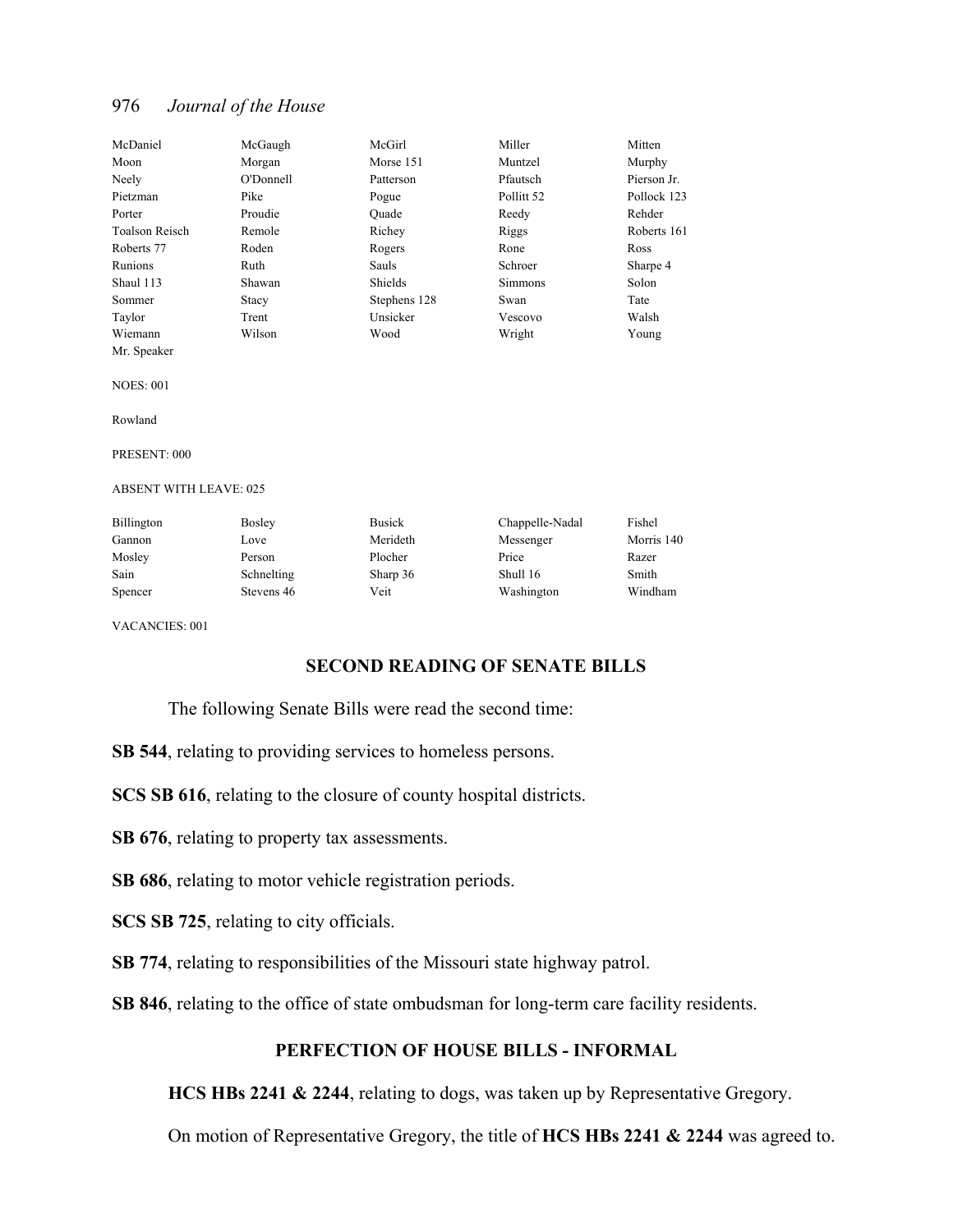On motion of Representative Gregory, **HCS HBs 2241 & 2244** was adopted.

 On motion of Representative Gregory, **HCS HBs 2241 & 2244** was ordered perfected and printed.

**HCS HB 2111**, relating to the confiscation of animals, was taken up by Representative Anderson.

On motion of Representative Anderson, the title of **HCS HB 2111** was agreed to.

Representative Plocher assumed the Chair.

On motion of Representative Anderson, **HCS HB 2111** was adopted.

 On motion of Representative Anderson, **HCS HB 2111** was ordered perfected and printed.

**HCS HB 2315**, to authorize the conveyance of certain state property, was taken up by Representative Wright.

On motion of Representative Wright, the title of **HCS HB 2315** was agreed to.

Representative Pogue offered **House Amendment No. 1**.

*House Amendment No. 1*

AMEND House Committee Substitute for House Bill No. 2315, Page 5, Section 1, Line 144, by inserting after all of said section and line the following:

 "**Section 2. 1. The director of the department of natural resources shall, at public auction or private sale, sell, transfer, grant, convey, remise, release, and forever quitclaim all interest of the state of Missouri in property located in Oregon County, Missouri, which is more particularly described as follows:** 

#### **TRACT 1:**

**TOWNSHIP 22 NORTH, RANGE 2 WEST:** 

**Section 3: All that part lying West of, or right bank of, the Eleven Point River; Section 4: All that part of the East Half lying West of, or right bank of, the Eleven Point River; All of Lot 1 of the NW1/4;** 

**Section 5: All of Lot 1 of the NE1/4; All of Lots 1 and 2 of the NW1/4; All that part of the E1/2 of Lot 3 of the NW1/4 of Section 5 which lies South and West of Billmore Hollow, EXCEPT therefrom that part lying north of Hwy "Y"; All of the W1/2 of Lot 3 of the NW1/4;** 

**Section 6: All of the E1/2 of Lots 2 and 3 of the NE1/4;** 

**Section 9: All of the North Fractional Half of the NE Fractional Quarter lying West of, or right bank of, the Eleven Point River;** 

**TOWNSHIP 23 NORTH, RANGE 2 WEST:** 

**Section 33: All of the SE1/4;** 

**Section 34: All of the SW1/4 lying West of, or right bank of, the Eleven Point River.** 

**PARCEL I:** 

**An easement for ingress and egress over and across an existing private road, 50 feet in width, running Southeasterly from Highway "Y" to a point near the South line of Section 32,**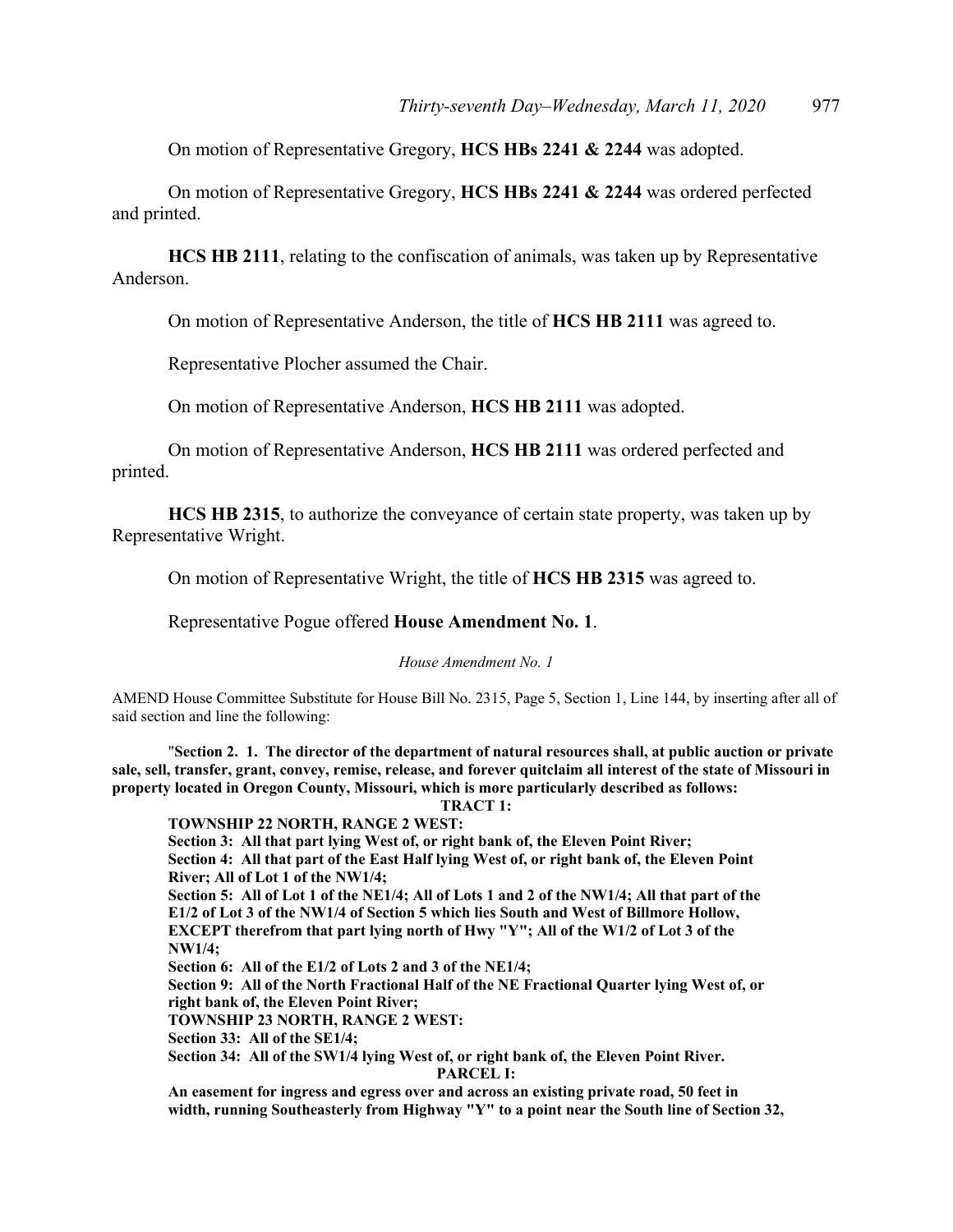**Township 23, Range 2, and thence East along the South line of Sections 32 and 33, in Township 23, Range 2 to the West line of the above described property.** 

#### **TRACT 2:**

**All of Lot One (1) of the Northeast Quarter (NE1/4) and all that part of the Northwest Quarter (NW1/4) of the Southeast Quarter (SE1/4) lying South and East of Highway Y, in Section Six (6), Township Twenty-two (22), Range Two (2) West. The East Half (E1/2) of the Southeast Quarter (SE1/4) of Section Six (6), Township Twenty-two (22) North, Range Two (2) West. All the Southwest Quarter (SW1/4) of the Southeast Quarter (SE1/4) of Section Six (6), Township Twenty-two (22) North, Range Two (2) West of the Fifth Principal Meridian, except therefrom a strip of land 10 feet wide (being the south ten feet) of SE1/4 of said Section 6 for roadway, and except right of way for State Highway Y as shown recorded in Book 172 at Page 86 of the records of Oregon County, Missouri.** 

**TOWNSHIP 22 NORTH, RANGE 2 WEST** 

**Section 5: All of the North Half of the Southeast Quarter; Block 2 in Charles W. Melton and wife and E. W. Sitton and wife Subdivision of the SE 1/4 of the SE1/4 of Section 5 as shown in Plat Book 8 at Page 21 of the records of Oregon County, Missouri; All of the Southwest Quarter of the Southeast Quarter; All of the Southwest Quarter;** 

**Section 7: All of the East Half of the Northeast Quarter; Block 1 of J. F. Melton Subdivision of the SW1/4 of the NE1/4 of Section 7 as shown in Plat Book 6 at Page 5 of the records of Oregon County, Missouri; All of the Northwest Quarter of the Northeast Quarter; Section 8: Block 5 in S. D. Melton's Subdivision of the NE1/4 of the NE1/4 of Section 8 as shown in Plat Book 7 at Page 16 of the records of Oregon County, Missouri; Lot 2 Block 1 in S. D. Melton's Subdivision of the SW1/4 of the NE1/4 of Section 8 as shown in Plat Book 7 at Page 16 of the records of Oregon County, Missouri; All of the Northwest Quarter of the Northeast Quarter; All of Block 1 in G. T. Thomasson and wife's Subdivision of the NE1/4 of the SW1/4 of Section 8 as shown in Plat Book 6 at Page 38 of the Records of Oregon County,Missouri; All of Lot 1 of Block 1 in G. T. Thomasson and wife's former Subdivision of the NW1/4 of the SW1/4 of Section 8 as shown in Plat Book 7 at Page 17 of the Records of Oregon County, Missouri; All of the Northwest Quarter.** 

**2. The property described in subsection 1 of this section shall not be used as a park, as the term is defined in section 253.010.** 

**3. The property described in subsection 1 of this section shall first be offered for sale to the grantor of the property that granted such property to the department of natural resources and dedicated such property for public use, with such grantor having the right of first refusal. The grantor shall be offered the ability to repurchase such property at eighty percent of the property's fair market value. Such grantor shall have thirty calendar days to respond and accept such offer by the department of natural resources. If the grantor does not respond and accept such offer within thirty calendar days, the department may offer the property for sale at public auction or to any third party without the condition that such property be dedicated to public use, but shall not sell such property for less than eighty percent of the property's fair market value.** 

**4. The commissioner of administration may set the terms and conditions for the conveyance as the commissioner deems reasonable so long as such terms do not conflict with the requirements of subsection 1 of this section. The property described under subsection 1 of this section may be subdivided and sold in parcels of not less than three hundred acres.** 

**5. The attorney general shall approve the form of the instrument of conveyance.** 

**6. The property described under subsection 1 of this section shall be sold, transferred, granted, conveyed, remised, released, and forever quitclaimed by the director of the department of natural resources by December 31, 2020.**

**Section 3. 1. The director of the department of natural resources shall, at public auction or private sale, sell, transfer, grant, convey, remise, release, and forever quitclaim all interest of the state of Missouri in property located in Oregon County, Missouri, which is more particularly described as follows:** 

#### **Tract 1:**

**Township 23 North, Range 2 West** 

**Section 20: That part of the Northeast Quarter of the Southeast Quarter lying North and East of a line beginning at C-E-E 1/64th corner, thence in a Southeasterly direction to N-S 1/64th corner, Sections 20 and 21. All that part of the following described tracts lying East**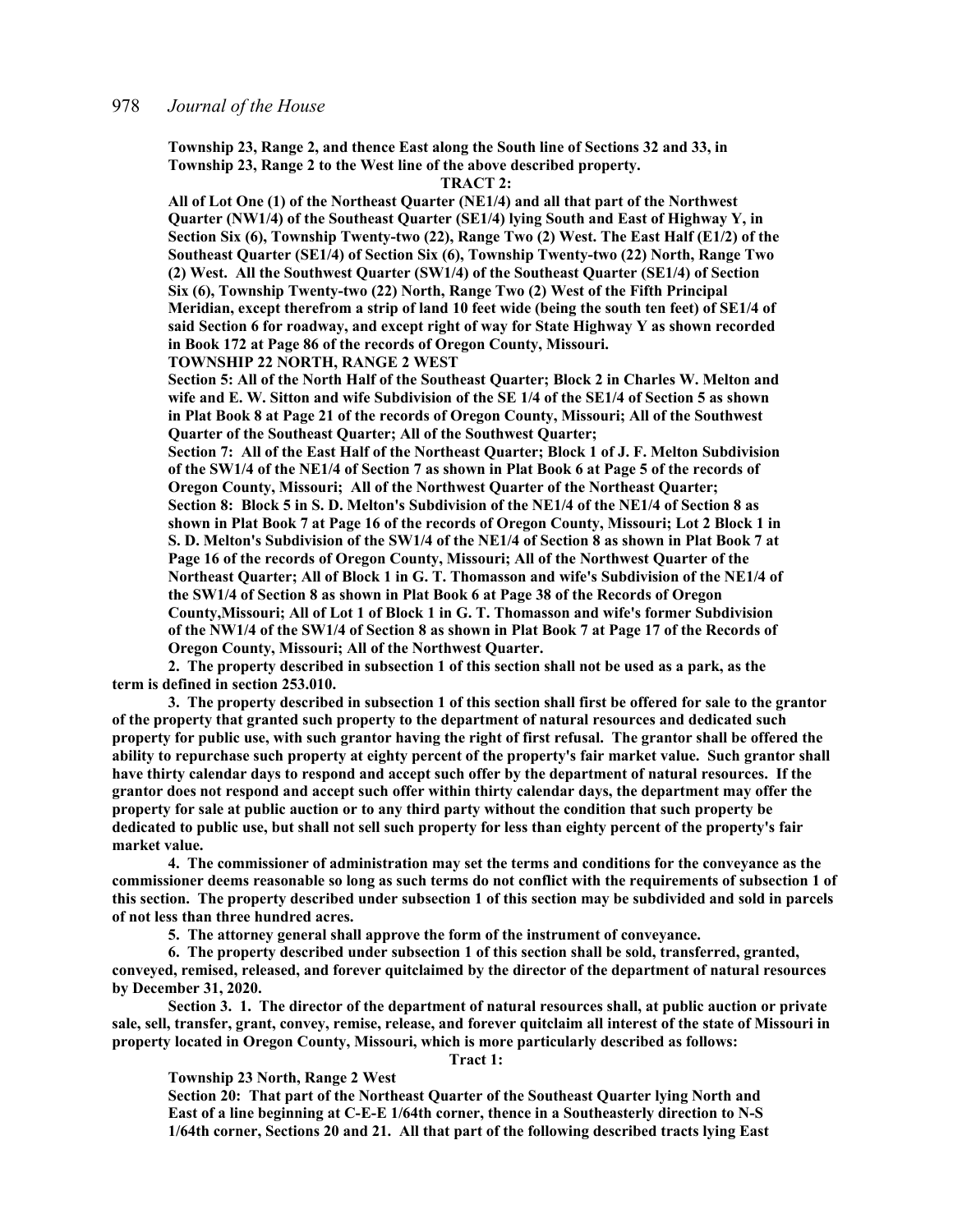**of Highway Y: The Southeast Quarter, the North Half of the Southwest Quarter, and the South Half of the Northwest Quarter: EXCEPT that part of the Northeast Quarter of the Southeast Quarter lying North and East of a line beginning at C-E-E 1/64th corner, thence in a Southeasterly direction to N-S 1/64th corner, Sections 20 and 21.** 

**Section 21: All of the East Fractional Half of the Southeast Fractional Quarter lying west of, or right bank of, the Eleven Point River All that part of the Southwest Fractional Quarter of the Southeast Fractional Quarter lying west of, or right bank of, the Eleven Point River; All of the Southeast Quarter of the Southwest Quarter; All that part of the West Fractional Half of the Southwest Quarter of Section 21 that lies south of, or right bank of, the Eleven Point River; All that part of the NE1/4 of the SW1/4 and all that part of the NW1/4 of the SE1/4 lying west of, or the right bank of the Eleven Point River.** 

**Section 27: All that part of Section 27 lying west of, or right bank of, the Eleven point river EXCEPT THAT PART of the West Fractional Half of the Southwest Fractional Quarter south and west and being right bank of Eleven Point River lying north of the 1/64th line east to Eleven Point River from the N-S 1/64th corner of Sections 27 and 28;** 

**Section 28: All that part of Section 28 lying west of, or right bank of the Eleven Point River EXCEPT THAT PART of the Northeast Fractional Quarter of the Southeast Fractional Quarter west and being right bank of Eleven Point River lying east of the 1/64th line beginning at C-E-E 1/64th corner, thence south along E-E 1/64th line to C-S-NE-SE 1/256th corner;** 

**Section 29: All that part of the following described tracts lying East of Highway Y: The South Half of the North Half, the North Half of the Southeast Quarter. All that part of the**  following described tracts lying East of Highway Y: The North Half of the North Half. **Section 33: NE1/4 of Section 33** 

**Section 34: All that part of the N1/2 lying west of, or right bank of the Eleven Point River. Tract 2:** 

**A Tract of land located in part of the NW1/4 of Section 33, Township 23 North, Range 2 West, 5th P.M., more particularly described as follows: BEGINNING at the Northwest corner of the NW1/4 of said Section 33, a 5/8" rebar with an aluminum cap stamped "Norsworthy PLS 2235"; THENCE South 88 degrees 54 minutes 38 seconds East along the North line of the NW1/4 of said Section 33, a distance of 2685.46 feet to the Northeast corner of the NW1/4 of said Section 33; THENCE South 01 degrees 59 minutes 05 seconds West along the East line of the NW1/4 of said Section 33; THENCE South 01 degrees 59 minutes 05 seconds West along the East line of the NW1/4 of said Section 33, a distance of 2095.82 feet to a 5/8" rebar with a plastic cap stamped "Norsworthy PLS 2235"; THENCE North 88 degrees 07 minutes 05 seconds West, a distance of 1623.93 feet to a 5/8" rebar with a plastic cap stamped "Norsworthy PLS 2235"; THENCE North 29 degrees 22 minutes 35 seconds West, a distance of 405.72 feet to a 5/8" rebar with a plastic cap stamped "Norsworthy PLS 2235"; THENCE North 77 degrees 45 minutes 53 seconds West, a distance of 857.10 feet to a 5/8" rebar with a plastic cap stamped "Norsworthy PLS 2235" set on the West line of the NW1/4 of said Section 33; THENCE North 01 degrees 44 minutes 27 seconds East along the West line of the NW1/4 of said Section 33, a distance of 1557.81 feet to the point of beginning. Contains 118.804 acres, more or less.** 

**Also One Hundred (100) feet off the North end of the E1/2 of Section 32, Township 23 North Range 2 West lying east of State Highway Y. Contains 5.32 acres, more or less.** 

**Tract 3:** 

**A Tract of land located in part of the W1/2 of Section 33, Township 23 North, Range 2 West, 5th P.M., more particularly described as follows: COMMENCING at the Northwest corner of the NW1/4 of said Section 33, a 5/8" rebar with an aluminum cap stamped "Norsworthy PLS 2235"; THENCE S01°44'27"W along the West line of the W1/2 of said Section 33, a distance of 1557.81 feet to a 5/8" rebar with a plastic cap stamped "Norsworthy PLS 2235", the true POINT OF BEGINNING; THENCE S77°45'53"E, a distance of 857.10 feet to a 5/8" rebar with a plastic cap stamped "Norsworthy PLS 2235";THENCE S29°22'35"E, a distance of 405.72 feet to a 5/8" rebar with a plastic cap stamped "Norsworthy PLS 2235";**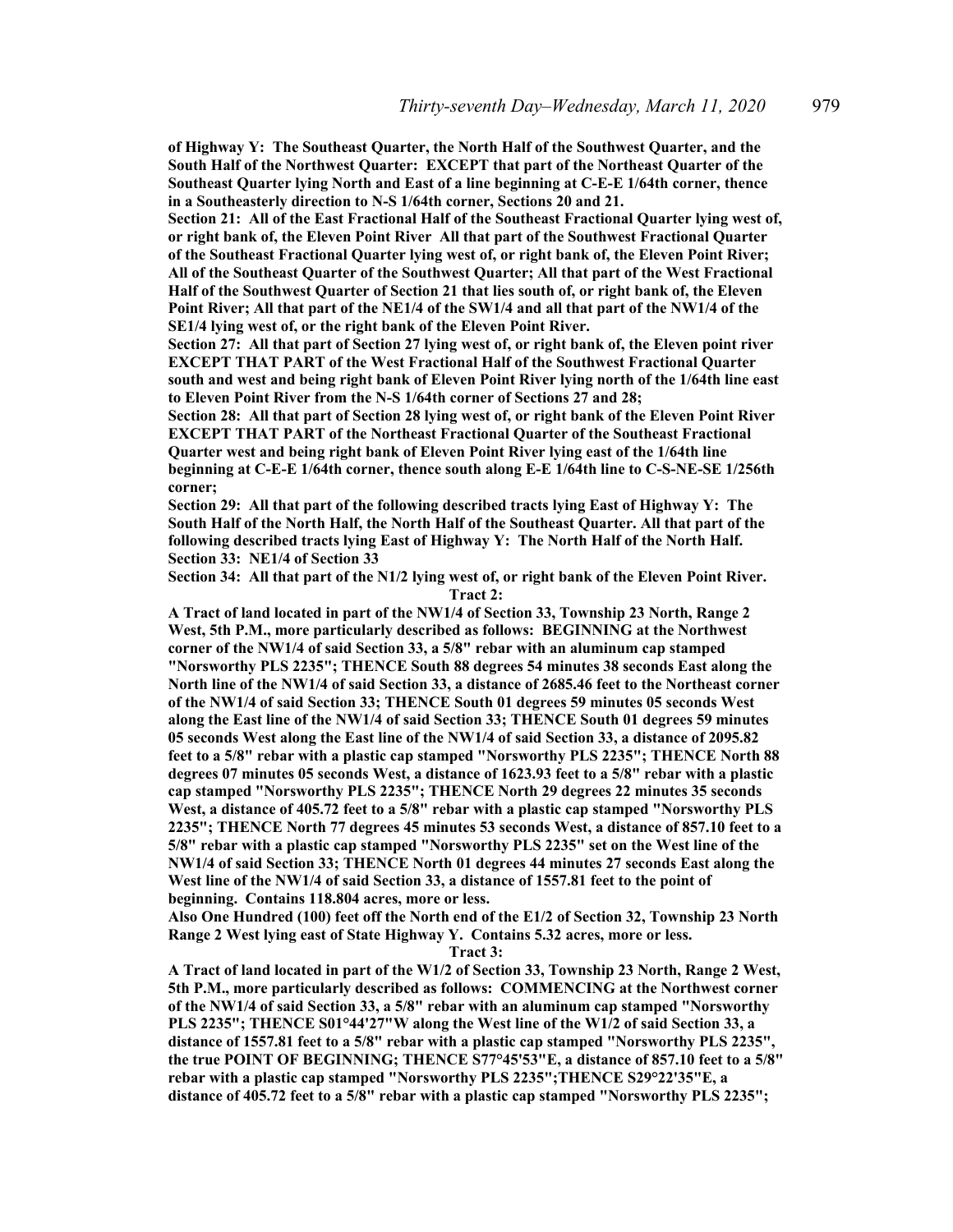**THENCE S88°07'05"E, a distance of 1623.93 feet to a 5/8" rebar with a plastic cap stamped "Norsworthy PLS 2235" set on the East line of the W1/2 of said Section 33; THENCE S01°59'05"W along the East line of the W1/2 of said Section 33, a distance of 3198.69 feet to the Southeast corner of the W1/2 of said Section 33, a 5/8" rebar with an aluminum cap stamped "Norsworthy PLS 2235"; THENCE N88°46'02"W along the South line of the W1/2 of said Section 33, a distance of 2376.56 feet; THENCE N88°59'23"W, continuing along the South line of the W1/2 of said Section 33, a distance of 286.30 feet to the Southwest corner of the W1/2 of said Section 33, a 5/8" rebar with an aluminum cap stamped "Norsworthy PLS 2235"; THENCE N01°44'27"E along the West line of the W1/2 of said Section 33, a distance of 3730.78 feet to the point of beginning.** 

**ALSO a tract of land located in part of the E1/2 of Section 32, Township 23 North, Range 2 West, 5th P.M. lying East of State Highway "Y" more particularly described as follows: BEGINNING at the Northeast corner of the E1/2 of said Section 32, a 5/8" rebar with an aluminum cap stamped "Norsworthy PLS 2235"; THENCE S01°44'27"W along the East line of the E1/2 of said Section 32, a distance of 5288.59 feet to the Southeast corner of the E1/2 of said Section 32, a 5/8" rebar with an aluminum cap stamped "Norsworthy PLS 2235"; THENCE N88°59'23"W along the South line of the E1/2 of said Section 32, a distance of 1174.89 feet to a 5/8" rebar with a plastic cap stamped "Norsworthy PLS 2235" set in the centerline of a road; THENCE Northwesterly along the centerline of said road, the following 7 courses and distances:** 

**1) N53°07'50"W, a distance of 232.94 feet;** 

**2) Northwesterly along the arc of a curve to the right, a distance of 329.08 feet, said curve having a radius of 853.54 feet and a central angle of 22°05'25";** 

**3) N31°02'27"W, a distance of 174.37 feet;** 

**4) Northwesterly along the arc of a curve to the right, a distance of 114.74 feet, said curve having a radius of 376.24 feet and a central angle of 17°28'24";** 

**5) N13°34'03"W, a distance of 60.83 feet;** 

**6) Northwesterly along the arc of a curve to the left, a distance of 116.41 feet, said curve having a radius of 135.37 feet and a central angle of 49°16'19";** 

**7) N62°50'22"W, a distance of 45.54 feet to a 5/8" rebar with a plastic cap stamped "Norsworthy PLS 2235" set in the Easterly right-of-way line of said Highway "Y"; THENCE Northerly along the Easterly right-of-way line of said Highway "Y" the following 11 courses and distances:** 

**1) N10°58'49"E, a distance of 596.72 feet;** 

**2) Northerly along the arc of a curve to the left, a distance of 532.04 feet, said curve having a radius of 1202.90 feet and a central angle of 25°20'30";** 

**3) N14°53'34"W, a distance of 443.59 feet;** 

**4) Northerly along the arc of a curve to the right, a distance of 188.16 feet, said curve having a radius of 929.48 feet and a central angle of 11°35'55";** 

**5) N03°08'38"W, a distance of 881.47 feet;** 

**6) N02°01'44"W, a distance of 385.89 feet;** 

**7) Northerly along the arc of a curve to the right, a distance of 294.42 feet, said curve having a radius of 1020.52 feet and a central angle of 16°31'47";** 

**8) N13°33'40"W, a distance of 411.18 feet;** 

**9) Northerly along the arc of a curve to the right, a distance of 145.39 feet, said curve having a radius of 872.95 feet and a central angle of 09°32'33";** 

**10) N04°25'44"W, a distance of 542.80 feet;** 

**11) Northerly along the arc of a curve to the right, a distance of 136.94 feet, said curve having a radius of 531.11 feet and a central angle of 14°46'23" to a 5/8" rebar with a plastic cap stamped "Norsworthy PLS 2235" set on the North line of the E1/2 of said Section 32; THENCE S88°50'26"E along the North line of the E1/2 of said Section 32, a distance of 2306.26 feet to the point of beginning.** 

**EXCEPT One Hundred (100) feet off the North end of the E1/2 of Section 32, Township 23 North Range 2 West lying east of State Highway Y.** 

**EXCEPT FROM THE ABOVE DESCRIBED TRACTS: A Tract of land located in part of the NW1/4 of the SW1/4, the S1/2 of the SW1/4 and the SW1/4 of the SE1/4 of Section 28 and**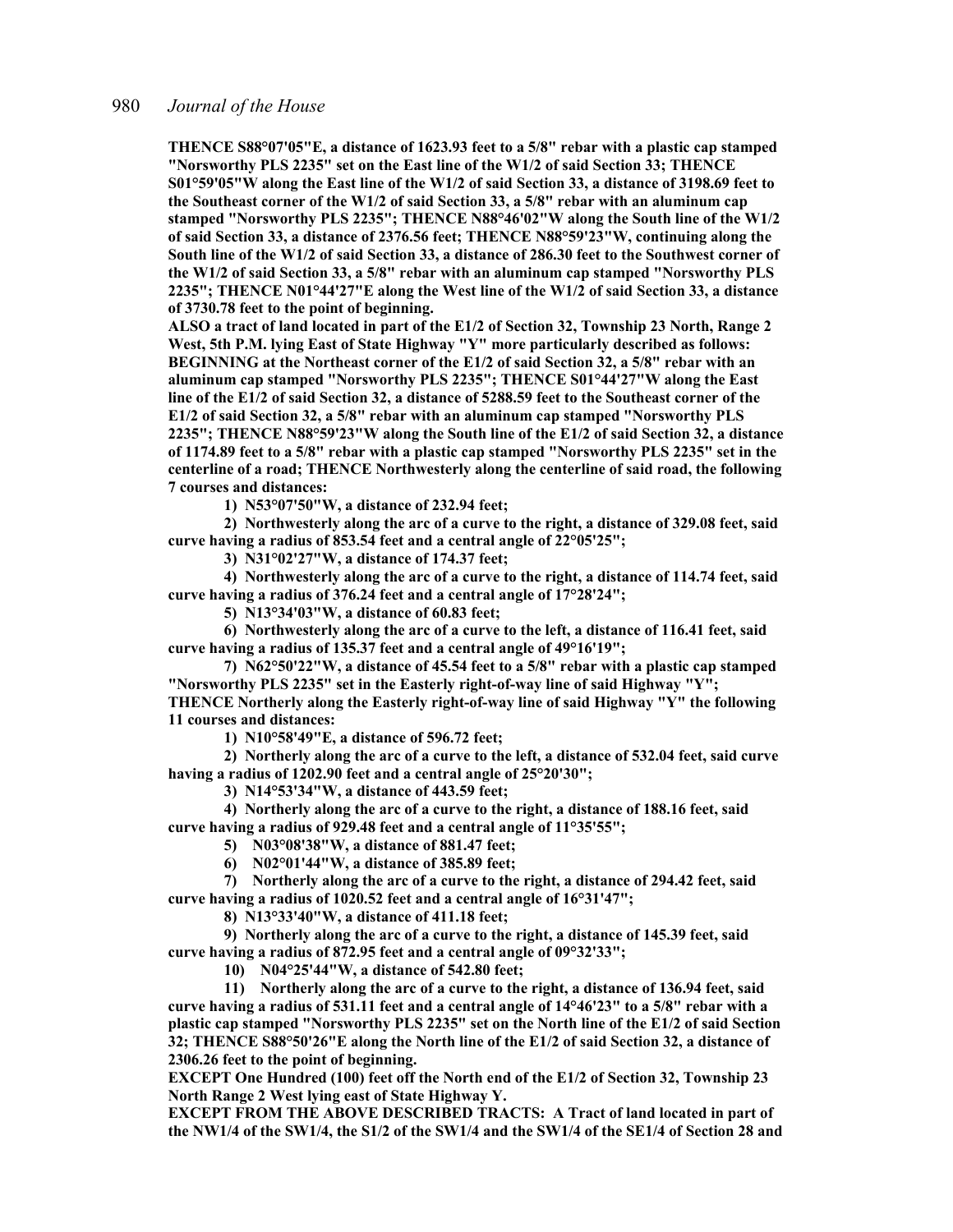**in part of the E1/2 of Section 32 and in part of the NW1/4 of the NE1/4 and the W1/2 of Section 33, all in Township 23 North, Range 2 West, 5th P.M., more particularly described as follows: BEGINNING at the Northwest corner of said Section 33, a 5/8" rebar with an aluminum cap stamped "Norsworthy PLS 2235"; THENCE N01°28'21"E along the West line of the S1/2 of the SW1/4 of said Section 28, a distance of 1321.75 feet to the Southwest corner of the NW1/4 of the SW1/4 of said Section 28, a 5/8" rebar with a plastic cap stamped "Norsworthy PLS 2235"; THENCE N06°33'11"E, a distance of 44.17 feet to a 5/8" rebar with a plastic cap stamped "Norsworthy PLS 2235"; THENCE S87°39'26"E, a distance of 43.01 feet to a 5/8" rebar with a plastic cap stamped "Norsworthy PLS 2235"; THENCE S37°01'33"E, a distance of 292.00 feet to a 5/8" rebar with a plastic cap stamped "Norsworthy PLS 2235"; THENCE S47°29'15"E, a distance of 714.87 feet to a 5/8" rebar with a plastic cap stamped "Norsworthy PLS 2235"; THENCE S00°01'21"E, a distance of 577.93 feet to a 5/8" rebar with a plastic cap stamped "Norsworthy PLS 2235"; THENCE N60°33'51"E, a distance of 819.53 feet to a 5/8" rebar with a plastic cap stamped "Norsworthy PLS 2235"; THENCE N65°56'00"E, a distance of 855.43 feet to a 5/8" rebar with a plastic cap stamped "Norsworthy PLS 2235"; THENCE S06°39'52"W, a distance of 167.32 feet to a 5/8" rebar with a plastic cap stamped "Norsworthy PLS 2235"; THENCE S17°27'52"E, a distance of 240.29 feet to a 5/8" rebar with a plastic cap stamped "Norsworthy PLS 2235"; THENCE S34°34'14"E, a distance of 384.45 feet to a 5/8" rebar with a plastic cap stamped "Norsworthy PLS 2235"; THENCE S86°58'59"E, a distance of 193.42 feet to a 5/8" rebar with a plastic cap stamped "Norsworthy PLS 2235"; THENCE S09°39'02"E, a distance of 800.21 feet to a 5/8" rebar with a plastic cap stamped "Norsworthy PLS 2235"; THENCE S70°21'17"W, a distance of 409.82 feet to a 5/8" rebar with a plastic cap stamped "Norsworthy PLS 2235"; THENCE S59°26'51"W, a distance of 587.94 feet to a 5/8" rebar with a plastic cap stamped "Norsworthy PLS 2235"; THENCE S52°00'37"W, a distance of 269.32 feet to a 5/8" rebar with a plastic cap stamped "Norsworthy PLS 2235"; THENCE S15°30'30"E, a distance of 647.94 feet to a 5/8" rebar with a plastic cap stamped "Norsworthy PLS 2235"; THENCE S09°04'42"E, a distance of 779.77 feet to a 5/8" rebar with a plastic cap stamped "Norsworthy PLS 2235"; THENCE S08°27'07"E, a distance of 508.03 feet to a 5/8" rebar with a plastic cap stamped "Norsworthy PLS 2235"; THENCE S13°19'43"W, a distance of 201.64 feet to a 5/8" rebar with a plastic cap stamped "Norsworthy PLS 2235"; THENCE S01°05'15"E, a distance of 787.24 feet to a 5/8" rebar with a plastic cap stamped "Norsworthy PLS 2235"; THENCE S03°53'24"E, a distance of 881.25 feet to a 5/8" rebar with a plastic cap stamped "Norsworthy PLS 2235"; THENCE S13°15'24"W, a distance of 288.39 feet to a 5/8" rebar with a plastic cap stamped "Norsworthy PLS 2235" set on the South line of the W1/2 of said Section 33; THENCE N88°46'02"W along the South line of the W1/2 of said Section 33, a distance of 1981.28 feet; THENCE N88°59'23"W continuing along the South line of the W1/2 of said Section 33, a distance of 286.30 feet to the Southwest corner of the W1/2 of said Section 33, a 5/8" rebar with an aluminum cap stamped "Norsworthy PLS 2235"; THENCE continuing N88°59'23"W along the South line of the E1/2 of said Section 32, a distance of 1174.98 feet to a 5/8" rebar with a plastic cap stamped "Norsworthy PLS 2235" set in the centerline of an existing road; THENCE Northwesterly along the centerline of said existing road, the following 7 courses and distances:** 

**1) N53°07'50"W, a distance of 232.94 feet;** 

**2) Northwesterly along the arc of a curve to the right, a distance of 329.08 feet, said curve having a radius of 853.54 feet and a central angle of 22°05'25";** 

**3) N31°02'27"W, a distance of 174.37 feet;** 

**4) Northwesterly along the arc of a curve to the left, a distance of 114.74 feet, said curve having a radius of 376.24 feet and a central angle of 17°28'24";** 

**5) N13°34'03"W, a distance of 60.83 feet;** 

**6) Northwesterly along the arc of a curve to the left, a distance of 116.41 feet, said curve having a radius of 135.37 feet and a central angle of 49°16'19";** 

**7) N62°50'22"W, a distance of 45.54 feet to a 5/8" rebar with a plastic cap stamped**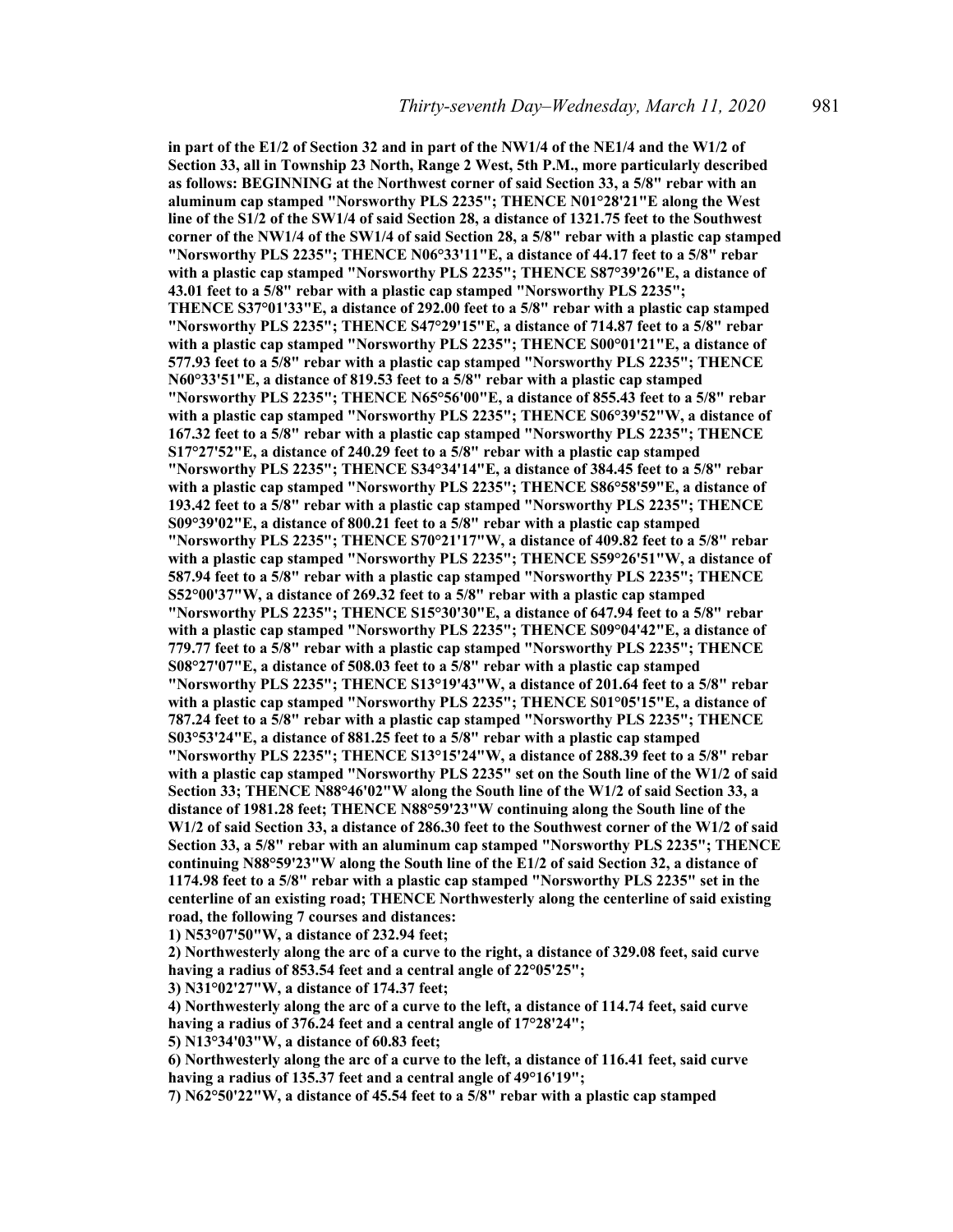**"Norsworthy PLS 2235" set in the Easterly right-of-way line of State Highway "Y"; THENCE Northerly along the Easterly right-of-way line of said Highway "Y" the following 12 courses and distances:** 

**1) N10°58'49"E, a distance of 596.72 feet;** 

**2) Northerly along the arc of a curve to the left, a distance of 532.04 feet, said curve having a radius 1202.90 feet and a central angle of 25°20'30";** 

**3) N14°53'34"W, a distance of 443.59 feet;** 

**4) Northerly along the arc of a curve to the right, a distance of 188.16 feet, said curve having a radius of 929.48 feet and a central angle of 11°35'55";** 

**5) N03°08'38"W, a distance of 881.47 feet;** 

**6) N02°01'44"W, a distance of 385.89 feet;** 

**7) Northerly along the arc of a curve to the left, a distance of 294.42 feet, said curve having a radius of 1020.52 feet and a central angle of 16°31'47";** 

**8) N13°33'40"W, a distance of 411.18 feet;** 

**9) Northerly along the arc of a curve to the right, a distance of 145.39 feet, said curve having a radius of 872.95 feet and a central angle of 09°32'33";** 

**10) N04°25'44"W, a distance of 542.80 feet;** 

**11) Northerly along the arc of a curve to the right, a distance of 129.35 feet, said curve having a radius of 676.80 feet and a central angle of 10°57'00" to a 5/8" rebar with a plastic cap stamped "Norsworthy PLS 2235" set on the North line of the E1/2 of said Section 32; 12) N06°30'24"E, a distance of 7.44 feet to a 5/8" rebar with a plastic cap stamped** 

**"Norsworthy PLS 2235" set on the North line of the E1/2 of said Section 32;** 

**THENCE S88°50'26"E along the North line of the E1/2 of said Section 32, a distance of 2306.00 feet to the point beginning. Contains 547.327 acres, more or less.** 

**2. The property described in subsection 1 of this section shall not be used as a park, as the term is defined in section 253.010.** 

**3. The property described in subsection 1 of this section shall first be offered for sale to the grantor of the property that granted such property to the department of natural resources and dedicated such property for public use, with such grantor having the right of first refusal. The grantor shall be offered the ability to repurchase such property at eighty percent of the property's fair market value. Such grantor shall have thirty calendar days to respond and accept such offer by the department of natural resources. If the grantor does not respond and accept such offer within thirty calendar days, the department may offer the property for sale at public auction or to any third party without the condition that such property be dedicated to public use, but shall not sell such property for less than eighty percent of the property's fair market value.** 

**4. The commissioner of administration may set the terms and conditions for the conveyance as the commissioner deems reasonable so long as such terms do not conflict with the requirements of subsection 1 of this section. The property described under subsection 1 of this section may be subdivided and sold in parcels of not less than three hundred acres.** 

**5. The attorney general shall approve the form of the instrument of conveyance.** 

**6. The property described under subsection 1 of this section shall be sold, transferred, granted, conveyed, remised, released, and forever quitclaimed by the director of the department of natural resources by December 31, 2021.**"; and

Further amend said bill by amending the title, enacting clause, and intersectional references accordingly.

 Representative McCreery raised a point of order that **House Amendment No. 1** goes beyond the scope of the bill.

Representative Plocher requested a parliamentary ruling.

The Parliamentary Committee took the point of order under advisement.

The Parliamentary Committee ruled the point of order well taken.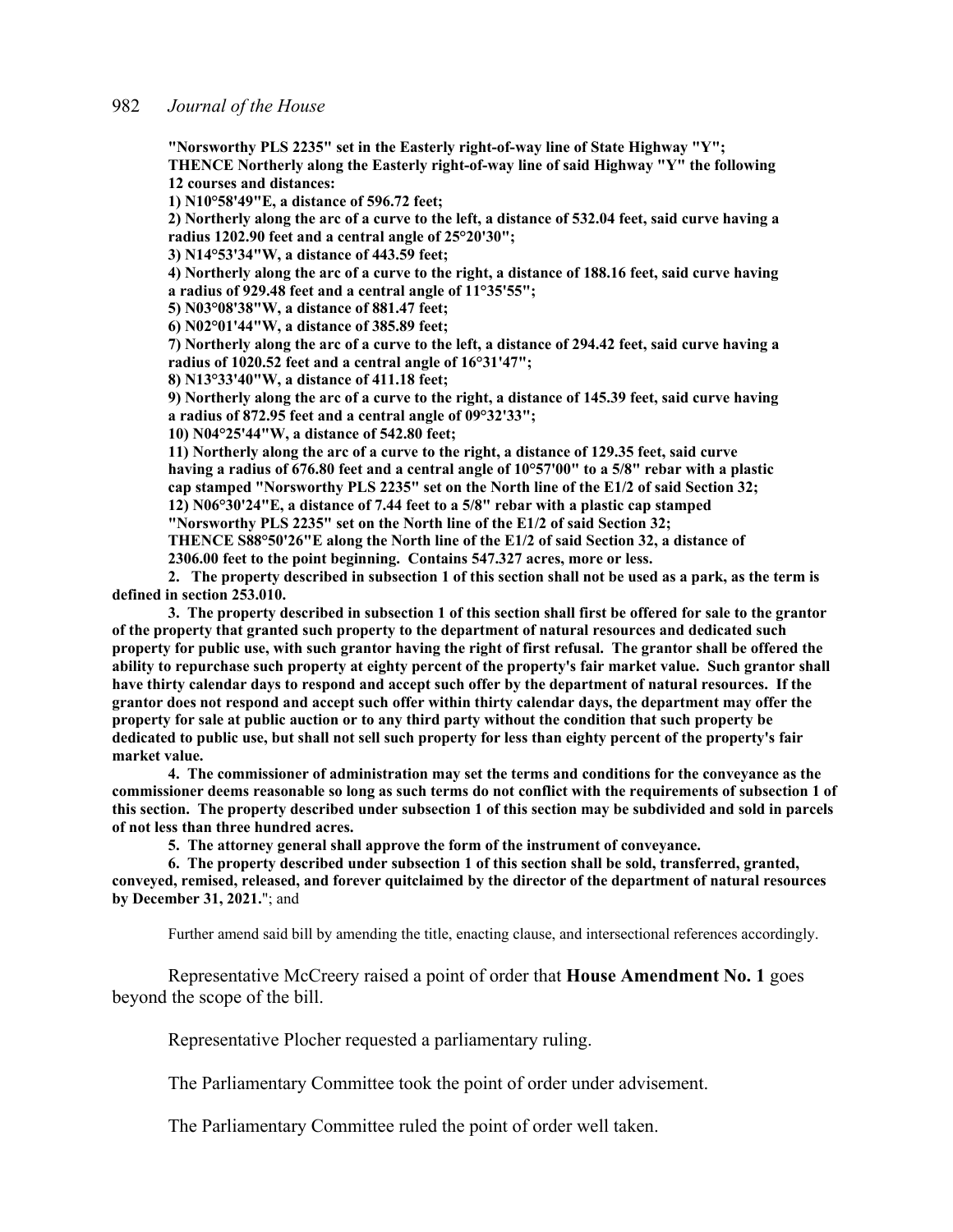On motion of Representative Wright, **HCS HB 2315** was adopted.

On motion of Representative Wright, **HCS HB 2315** was ordered perfected and printed.

**HCS HB 1335**, relating to the selling of raw milk or cream, was taken up by Representative Kelley (127).

On motion of Representative Kelley (127), the title of **HCS HB 1335** was agreed to.

Speaker Haahr resumed the Chair.

Representative Shaul (113) offered **House Amendment No. 1**.

*House Amendment No. 1*

AMEND House Committee Substitute for House Bill No. 1335, Page 3, Section 196.935, Line 14, by deleting the word "and"; and

 Further amend said bill, page, and section, Line 18, by deleting the words "**manner; and**" and inserting in lieu thereof the following:

#### "**manner;**

**(c) The grade A retail raw milk or cream is sold only at grocery stores, restaurants, soda fountains, or similar establishments located in the county or an adjacent county to such county in which the grade A retail raw milk or cream was processed and bottled; and** 

**(d) The grade A retail raw milk or cream shall be stored at all times in a separate cooler to ensure that any raw milk or cream does not come into contact with any pasteurized products, including but not limited to dairy products or juice, and the cooler shall clearly display the label required in paragraph (a) of this subdivision; and**"; and

Further amend said bill by amending the title, enacting clause, and intersectional references accordingly.

Representative Shaul (113) moved that **House Amendment No. 1** be adopted.

Which motion was defeated.

On motion of Representative Kelley (127), **HCS HB 1335** was adopted.

 On motion of Representative Kelley (127), **HCS HB 1335** was ordered perfected and printed.

On motion of Representative Eggleston, the House recessed until 2:30 p.m.

# **AFTERNOON SESSION**

The hour of recess having expired, the House was called to order by Speaker Haahr.

Representative Eggleston suggested the absence of a quorum.

The following roll call indicated a quorum present: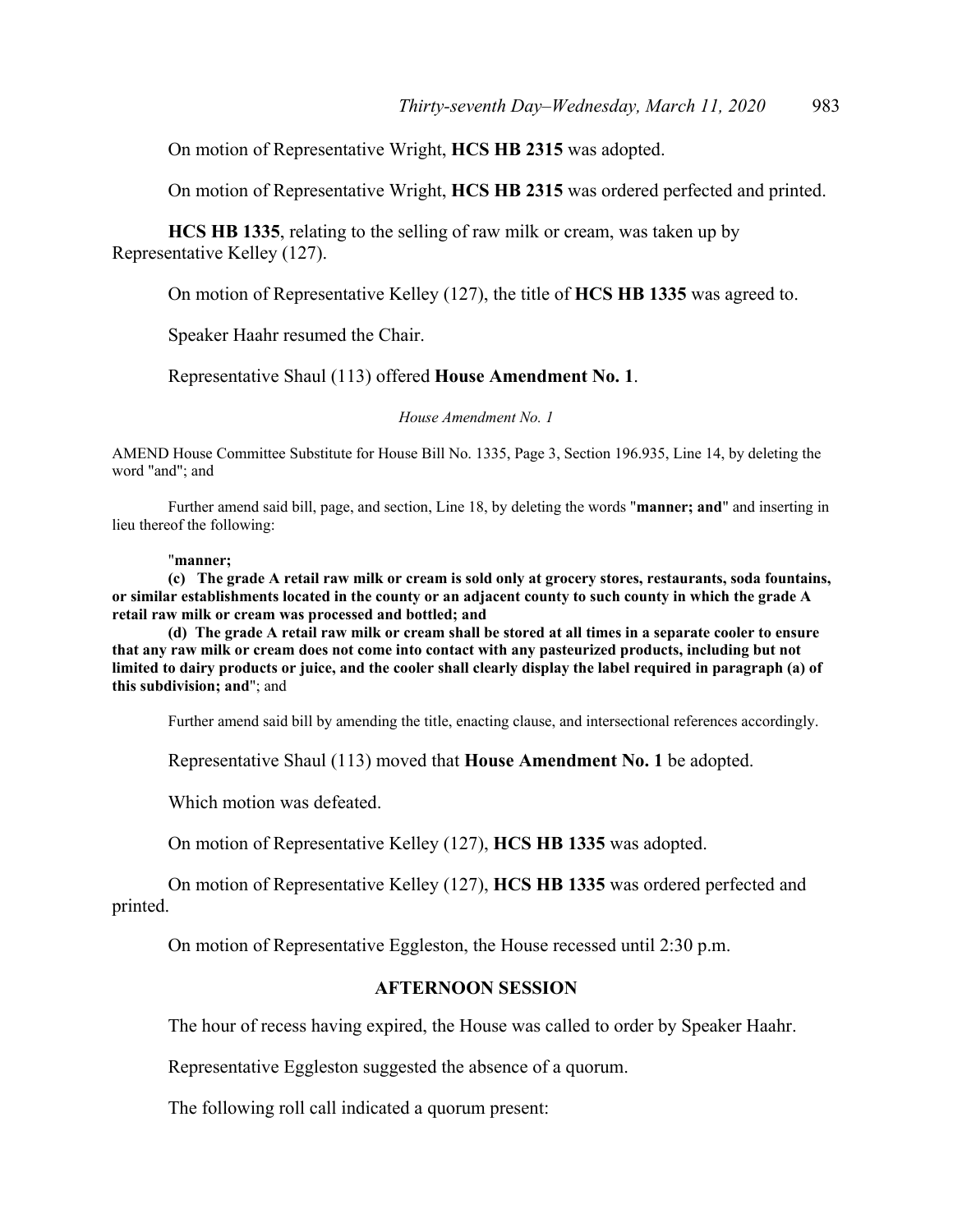AYES: 037

| Bailey                        | <b>Barnes</b>         | Basye          | Beck            | Bondon               |
|-------------------------------|-----------------------|----------------|-----------------|----------------------|
| Brown 27                      | Coleman 32            | Coleman 97     | DeGroot         | Eslinger             |
| Gannon                        | Green                 | Haffner        | Hurst           | Justus               |
| Kelley 127                    | Kelly 141             | Lovasco        | McGirl          | Morse 151            |
| Murphy                        | Patterson             | Pike           | Pogue           | Richey               |
| Riggs                         | Roberts 161           | Roberts 77     | Schnelting      | Sharp 36             |
| Shaul 113                     | Shields               | Solon          | Taylor          | Veit                 |
| Walsh                         | Young                 |                |                 |                      |
| <b>NOES: 004</b>              |                       |                |                 |                      |
| Fitzwater                     | Hill                  | Rowland        | Sain            |                      |
| PRESENT: 061                  |                       |                |                 |                      |
| Aldridge                      | Allred                | Anderson       | Appelbaum       | Baker                |
| Billington                    | Black 137             | <b>Bromley</b> | Brown 70        | <b>Burnett</b>       |
| <b>Butz</b>                   | Carpenter             | Carter         | Chappelle-Nadal | Christofanelli       |
| <b>Dinkins</b>                | Dohrman               | Eggleston      | Ellebracht      | Falkner              |
| Gray                          | Griesheimer           | Griffith       | Gunby           | Hannegan             |
| Helms                         | Henderson             | Hicks          | Houx            | Kidd                 |
| Knight                        | Kolkmeyer             | Lynch          | Mayhew          | McCreery             |
| Merideth                      | Miller                | Moon           | Morgan          | Muntzel              |
| O'Donnell                     | Pierson Jr.           | Plocher        | Pollitt 52      | Pollock 123          |
| Porter                        | Quade                 | Reedy          | Roden           | Ross                 |
| Runions                       | Ruth                  | Schroer        | Shawan          | Sommer               |
| Spencer                       | Stacy                 | Unsicker       | Vescovo         | Wiemann              |
| Mr. Speaker                   |                       |                |                 |                      |
| <b>ABSENT WITH LEAVE: 060</b> |                       |                |                 |                      |
| Andrews                       | Bangert               | Baringer       | Black 7         | <b>Bland Manlove</b> |
| Bosley                        | <b>Burns</b>          | <b>Busick</b>  | Chipman         | Clemens              |
| Cupps                         | Deaton                | Dogan          | Evans           | Fishel               |
| Francis                       | Gregory               | Grier          | Haden           | Hansen               |
| Hovis                         | Hudson                | Ingle          | Kendrick        | Lavender             |
| Love                          | Mackey                | McDaniel       | McGaugh         | Messenger            |
| Mitten                        | Morris 140            | Mosley         | Neely           | Person               |
| Pfautsch                      | Pietzman              | Price          | Proudie         | Razer                |
| Rehder                        | <b>Toalson Reisch</b> | Remole         | Rogers          | Rone                 |
| Sauls                         | Sharpe 4              | Shull 16       | Simmons         | Smith                |
| Stephens 128                  | Stevens 46            | Swan           | Tate            | Trent                |
| Washington                    | Wilson                | Windham        | Wood            | Wright               |

VACANCIES: 001

# **PERFECTION OF HOUSE BILLS - INFORMAL**

**HB 1342**, relating to the offense of failure to execute an arrest warrant, was taken up by Representative Roberts (161).

On motion of Representative Roberts (161), the title of **HB 1342** was agreed to.

Speaker Pro Tem Wiemann assumed the Chair.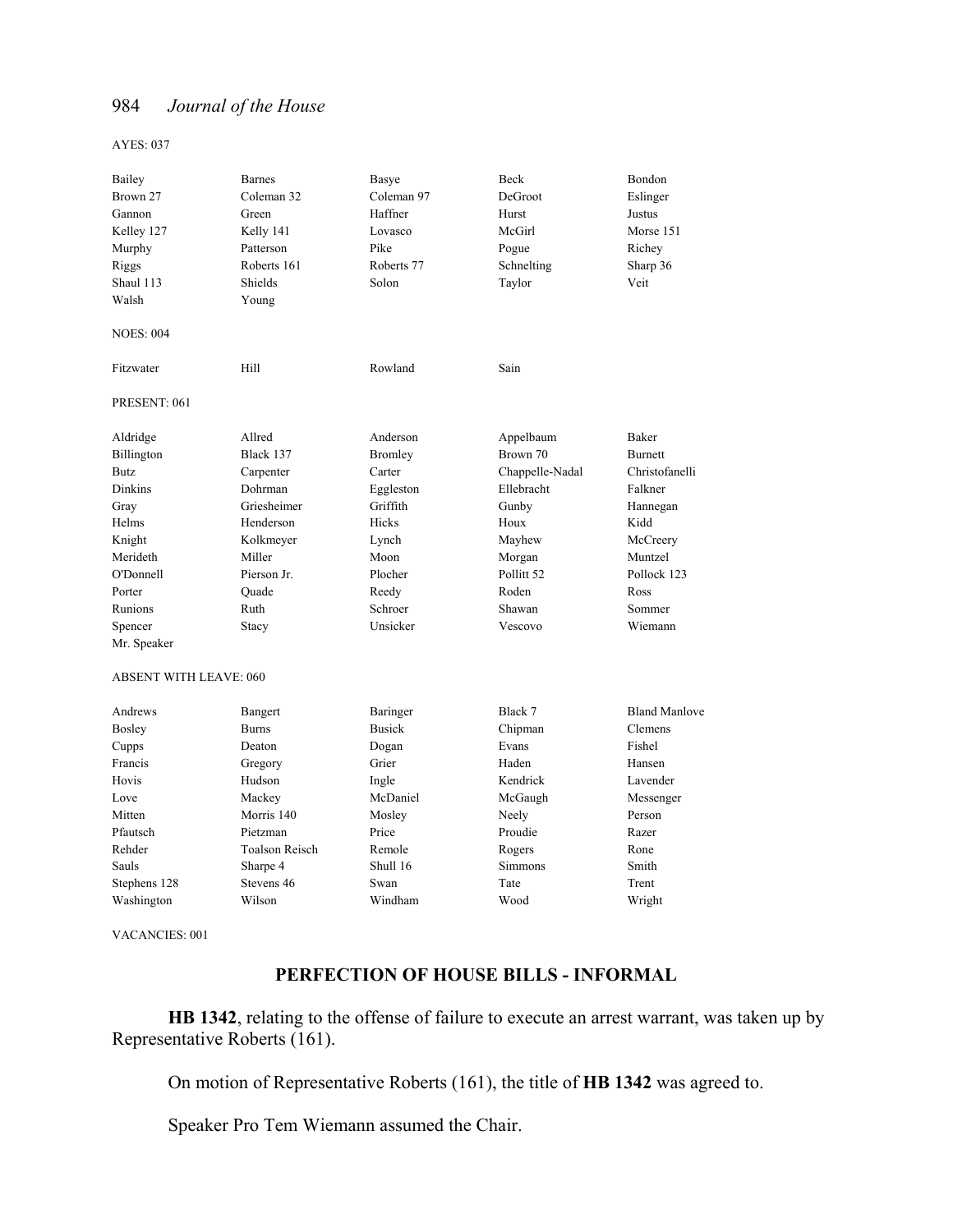# Representative Roden offered **House Amendment No. 1**.

*House Amendment No. 1*

AMEND House Bill No. 1342, Page 1, Section 575.180, Line 12, by inserting after the number "**307**" the phrase "**or a misdemeanor traffic offense in another state**"; and

Further amend said bill, page, and section, Line 16, by deleting the word "**or**"; and

Further amend said bill, page, and section, Line 17, by inserting after the number "**302.020**" the following:

"**; or** 

**(4) Any offense committed in another state that is comparable to the offenses listed under subdivisions (1), (2), and (3) of this subsection**"; and

Further amend said bill by amending the title, enacting clause, and intersectional references accordingly.

 Representative Merideth offered **House Substitute Amendment No. 1 for House Amendment No. 1**.

> *House Substitute Amendment No. 1 for House Amendment No. 1*

AMEND House Bill No. 1342, Page 1, Section 575.180, Lines 12-17, by deleting all of said lines and inserting in lieu thereof the following:

#### "**304, or 307 or a misdemeanor traffic offense in another state.**"; and

Further amend said bill by amending the title, enacting clause, and intersectional references accordingly.

 Representative Merideth moved that **House Substitute Amendment No. 1 for House Amendment No. 1** be adopted.

Which motion was defeated.

Representative Sauls offered **House Amendment No. 1 to House Amendment No. 1**.

*House Amendment No. 1 to House Amendment No. 1*

AMEND House Amendment No. 1 to House Bill No. 1342, Page 1, Line 1, by deleting said line and inserting in lieu thereof the following:

 "AMEND House Bill No. 1342, Page 1, Section 575.180, Line 5, by inserting at the end of said line the following:

 "**For purposes of this section, "escape" means to flee from; to avoid; to get away, as to flee to avoid arrest.**"; and

Further amend said bill, page, and section, Line 12, by inserting after the number"; and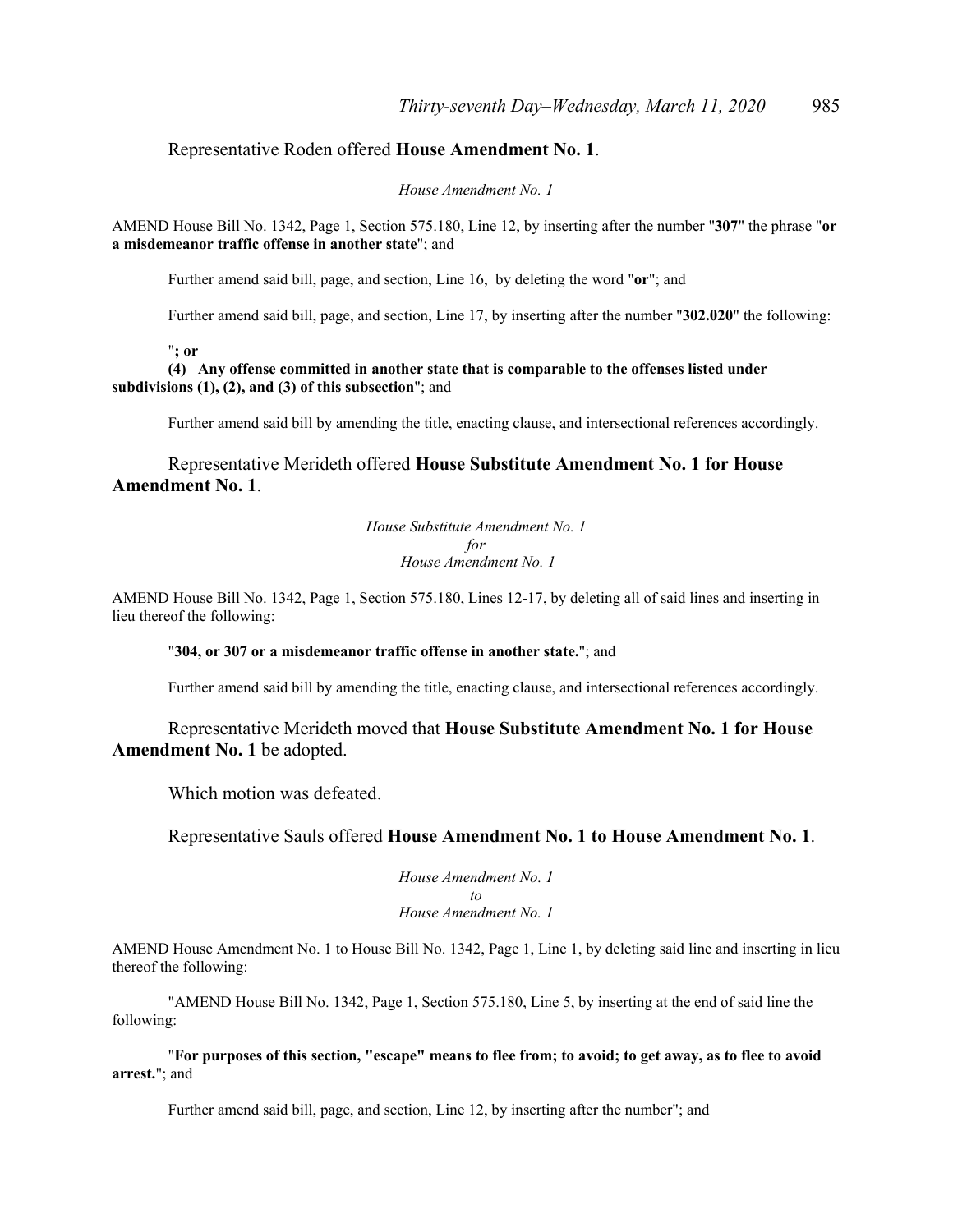Further amend said bill by amending the title, enacting clause, and intersectional references accordingly.

Speaker Haahr resumed the Chair.

 On motion of Representative Sauls, **House Amendment No. 1 to House Amendment No. 1** was adopted.

 On motion of Representative Roden, **House Amendment No. 1, as amended**, was adopted.

 On motion of Representative Roberts (161), **HB 1342, as amended**, was ordered perfected and printed.

**HCS HB 1442**, relating to professional licensure, was taken up by Representative Helms.

On motion of Representative Helms, the title of **HCS HB 1442** was agreed to.

On motion of Representative Helms, **HCS HB 1442** was adopted.

On motion of Representative Helms, **HCS HB 1442** was ordered perfected and printed.

**HB 1483**, relating to criminal background checks for persons having contact with students, was taken up by Representative Rehder.

On motion of Representative Rehder, the title of **HB 1483** was agreed to.

Representative Ruth offered **House Amendment No. 1**.

#### *House Amendment No. 1*

AMEND House Bill No. 1483, Page 1, Section 168.133, Line 14, by inserting immediately after the word "teachers," the phrase "**substitute teachers,**"; and

 Further amend said bill and section, Page 2, Line 51, by inserting immediately after the number "5." the phrase "**For each school district that is not enrolled in the Missouri Rap Back program under chapter 43,**"; and

 Further amend said bill and section, Page 4, Line 99, by inserting immediately after the number "**13.**" the following:

 "**For all years beginning on or after January 1, 2021, any substitute teacher may, at the time such substitute teacher submits the fingerprints and information required for the Missouri criminal record review under subsections 2 and 3 of this section, designate up to five school districts to which the results of the substitute teacher's criminal history background check and fingerprint collection shall be disseminated. The substitute teacher shall pay an additional five-dollar fee for such records to be disseminated for any additional school district up to five additional school districts.** 

**14.**"; and

Further amend said bill by amending the title, enacting clause, and intersectional references accordingly.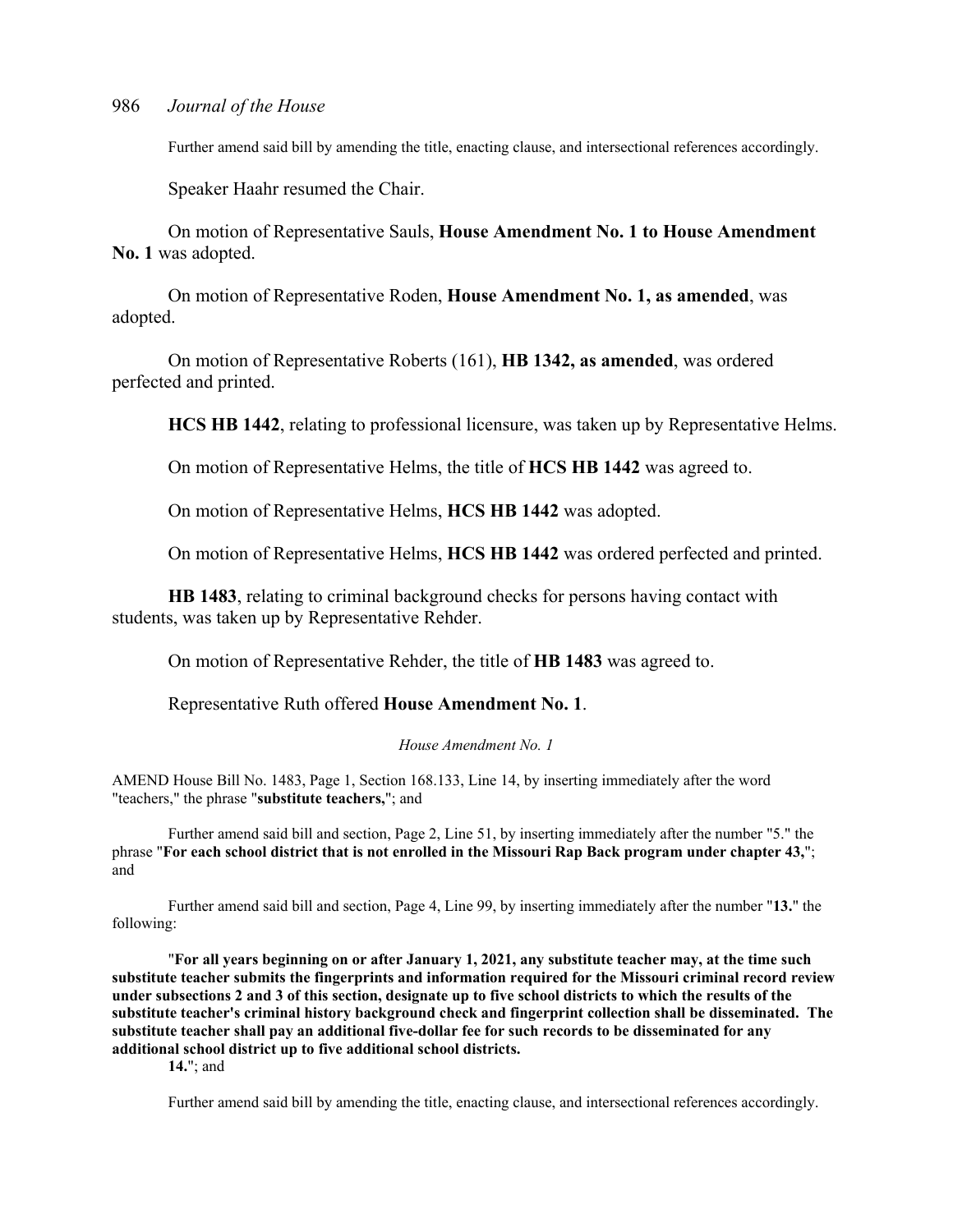On motion of Representative Ruth, **House Amendment No. 1** was adopted.

 On motion of Representative Rehder, **HB 1483, as amended**, was ordered perfected and printed.

**HB 1736**, relating to the regulation of securities, was taken up by Representative Plocher.

Representative Plocher moved that the title of **HB 1736** be agreed to.

Representative O'Donnell offered **House Amendment No. 1**.

#### *House Amendment No. 1*

AMEND House Bill No. 1736, Page 1, In the Title, Lines 3-4, by deleting "the regulation of securities" and inserting in lieu thereof "financial institutions"; and

Further amend said bill by amending the title, enacting clause, and intersectional references accordingly.

On motion of Representative O'Donnell, **House Amendment No. 1** was adopted.

Representative Plocher offered **House Amendment No. 2**.

*House Amendment No. 2*

AMEND House Bill No. 1736, Page 11, Section 409.6-604, Line 60, by inserting after all of said line the following:

 "**(i) Subject to the provisions of sections 409.107 to 409.7-703, the commissioner shall file an action under 409.6-603 or issue an order under section 409.6-604 within five years of the date on which the commissioner receives actual knowledge of the material facts of a possible violation but in no event more than fifteen years from the date of the alleged violation.**"; and

Further amend said bill by amending the title, enacting clause, and intersectional references accordingly.

On motion of Representative Plocher, **House Amendment No. 2** was adopted.

Representative O'Donnell offered **House Amendment No. 3**.

*House Amendment No. 3*

AMEND House Bill No. 1736, Page 1, Section A, Line 4, by inserting after said section and line the following:

 "30.260. 1. The state treasurer shall prepare, maintain and adhere to a written investment policy which shall include an asset allocation plan which limits the total amount of state moneys which may be invested in any particular investment authorized by Section 15, Article IV of the Missouri Constitution. Such asset allocation plan shall also set diversification limits, as applicable, which shall include a restriction limiting the total amount of time deposits of state moneys, not including linked deposits, placed with any one single banking institution to be no greater than **[**ten**] fifteen** percent of all time deposits of state moneys **authorized under the asset allocation plan**. The state treasurer shall present a copy of such policy to the governor, commissioner of administration, state auditor and general assembly at the commencement of each regular session of the general assembly or at any time the written investment policy is amended.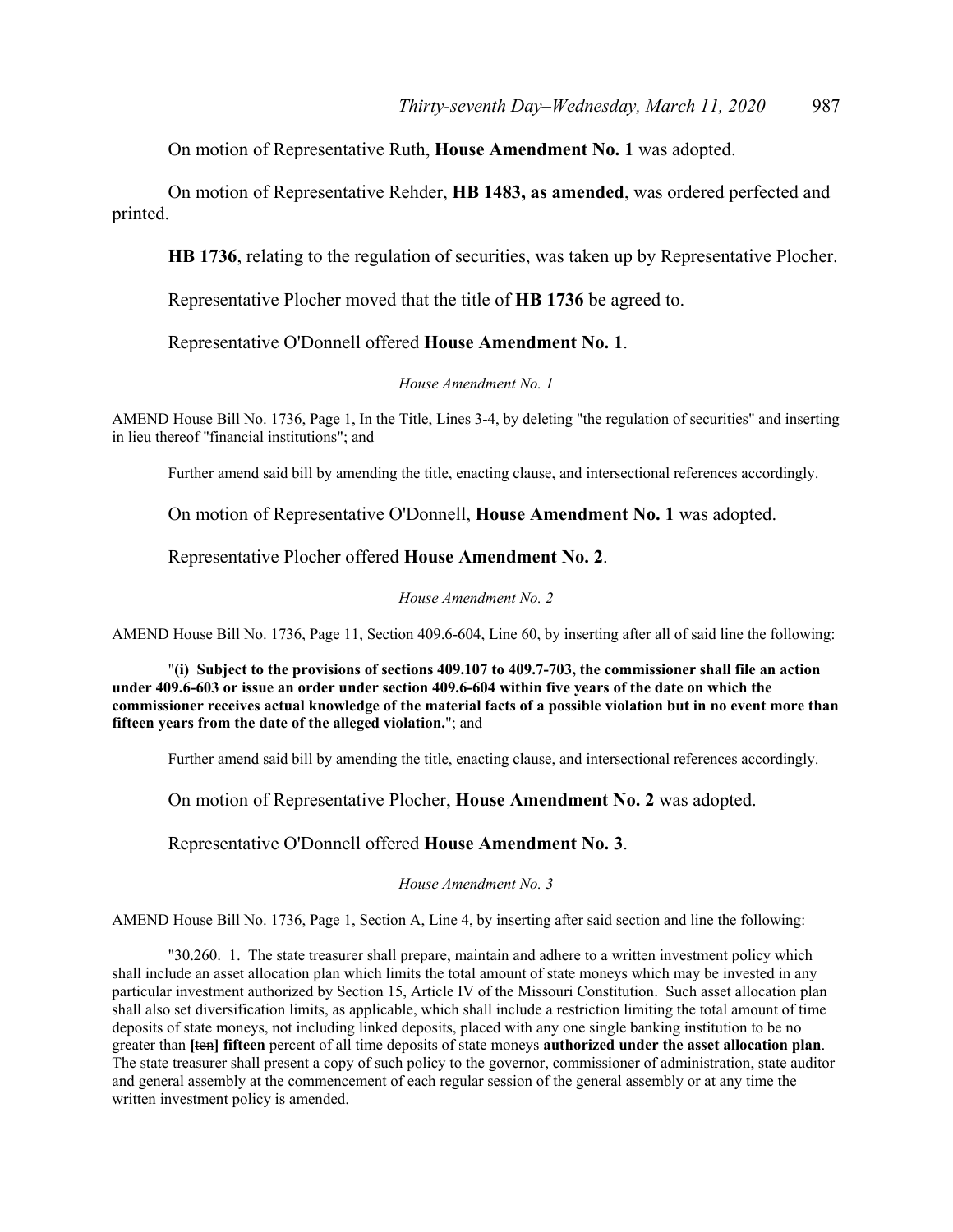2. The state treasurer shall determine by the exercise of the treasurer's best judgment the amount of state moneys that are not needed for current operating expenses of the state government and shall keep on demand deposit in banking institutions in this state selected by the treasurer and approved by the governor and state auditor the amount of state moneys which the treasurer has so determined are needed for current operating expenses of the state government and disburse the same as authorized by law.

 3. Within the parameters of the state treasurer's written investment policy, the state treasurer shall place the state moneys which the treasurer has determined are not needed for current operations of the state government on time deposit drawing interest in banking institutions in this state selected by the treasurer and approved by the governor and the state auditor, or place them outright or, if applicable, by repurchase agreement in obligations described in Section 15, Article IV, Constitution of Missouri, as the treasurer in the exercise of the treasurer's best judgment determines to be in the best overall interest of the people of the state of Missouri, giving due consideration to:

(1) The preservation of such state moneys;

 (2) The benefits to the economy and welfare of the people of Missouri when such state money is invested in banking institutions in this state that, in turn, provide additional loans and investments in the Missouri economy and generate state taxes from such initial investments and the loans and investments created by the banking institutions, compared to the removal or withholding from banking institutions in the state of all or some such state moneys and investing same in obligations authorized in Section 15, Article IV of the Missouri Constitution;

(3) The liquidity needs of the state;

 (4) The aggregate return in earnings and taxes on the deposits and the investment to be derived therefrom; and

 (5) All other factors which to the treasurer as a prudent state treasurer seem to be relevant to the general public welfare in the light of the circumstances at the time prevailing. The state treasurer may also place state moneys which are determined not needed for current operations of the state government in linked deposits as provided in sections 30.750 to 30.765.

 4. Except for state moneys deposited in linked deposits as provided in sections 30.750 to 30.860, the rate of interest payable by all banking institutions on time deposits of state moneys shall be set under subdivisions (1) to (5) of this subsection and subsections 6 and 7 of this section. The rate shall never exceed the maximum rate of interest which by federal law or regulation a bank which is a member of the Federal Reserve System may from time to time pay on a time deposit of the same size and maturity. The rate of interest payable by all banking institutions on time deposits of state moneys is as follows:

 (1) Beginning January 1, 2010, the rate of interest payable by a banking institution on up to seven million dollars of time deposits of state moneys shall be the same as the average rate paid during the week next preceding the week in which the deposit was made for United States of America treasury securities maturing and becoming payable closest to the time of termination of the deposit, as determined by the state treasurer, adjusted to the nearest one-tenth of a percent. In the case of a banking institution that holds more than seven million dollars of time deposits of state moneys, the rate of interest payable on deposits in excess of seven million dollars of time deposits of state moneys shall be set at the market rate as determined in subsection 6 of this section;

 (2) Beginning January 1, 2011, the rate of interest payable by a banking institution on up to five million dollars of time deposits of state moneys shall be the same as the average rate paid during the week next preceding the week in which the deposit was made for United States of America treasury securities maturing and becoming payable closest to the time of termination of the deposit, as determined by the state treasurer, adjusted to the nearest one-tenth of a percent. In the case of a banking institution that holds more than five million dollars of time deposits of state moneys, the rate of interest payable on deposits in excess of five million dollars of time deposits of state moneys shall be set at the market rate as determined in subsection 6 of this section;

 (3) Beginning January 1, 2012, the rate of interest payable by a banking institution on up to three million dollars of time deposits of state moneys shall be the same as the average rate paid during the week next preceding the week in which the deposit was made for United States of America treasury securities maturing and becoming payable closest to the time of termination of the deposit, as determined by the state treasurer, adjusted to the nearest one-tenth of a percent. In the case of a banking institution that holds more than three million dollars of time deposits of state moneys, the rate of interest payable on deposits in excess of three million dollars of time deposits of state moneys shall be set at the market rate as determined in subsection 6 of this section;

 (4) Beginning January 1, 2013, the rate of interest payable by a banking institution on up to one million dollars of time deposits of state moneys shall be the same as the average rate paid during the week next preceding the week in which the deposit was made for United States of America treasury securities maturing and becoming payable closest to the time of termination of the deposit, as determined by the state treasurer, adjusted to the nearest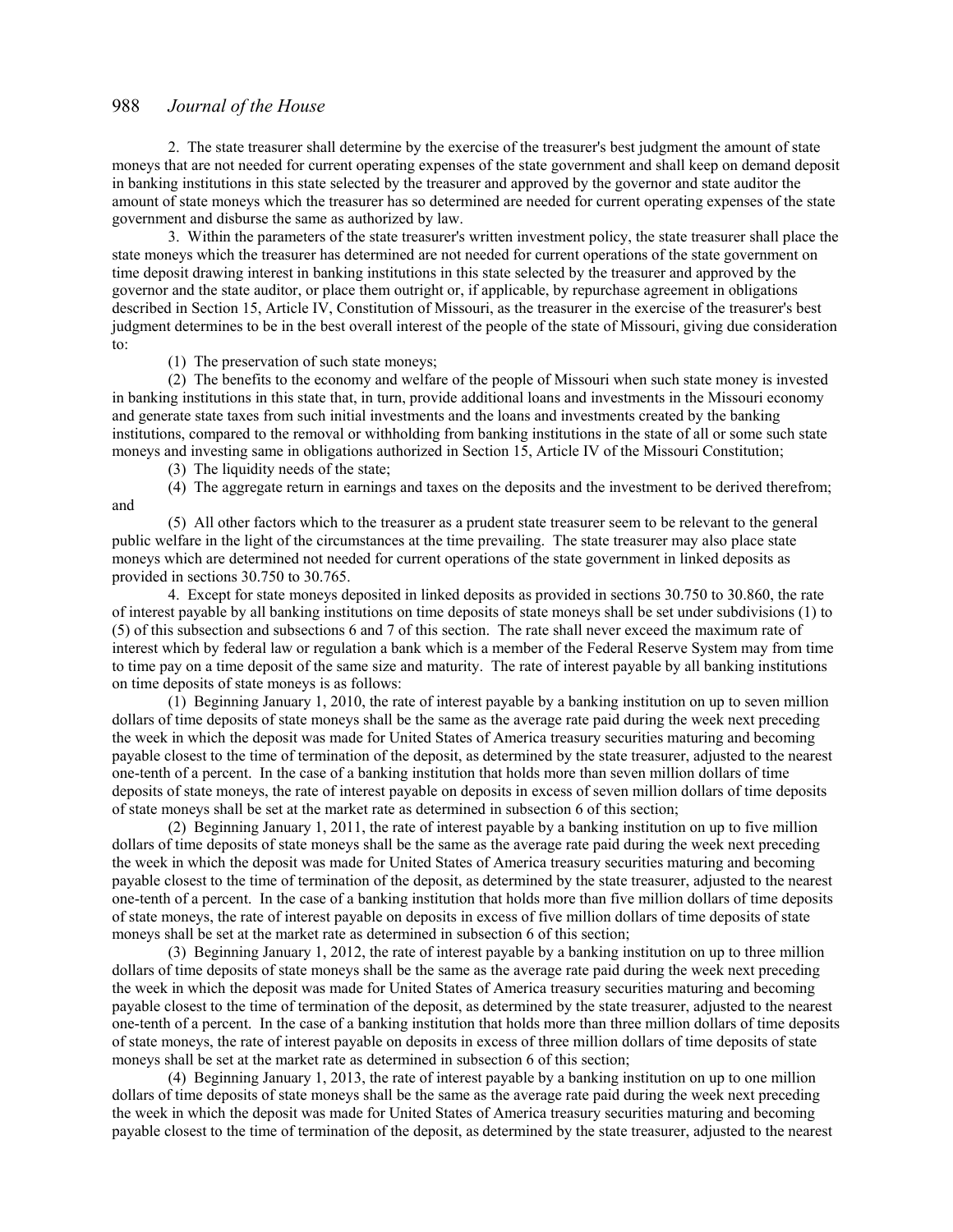one-tenth of a percent. In the case of a banking institution that holds more than one million dollars of time deposits of state moneys, the rate of interest payable on deposits in excess of one million dollars of time deposits of state moneys shall be set at the market rate as determined in subsection 6 of this section;

 (5) Beginning January 1, 2014, the rate of interest payable by a banking institution on all time deposits of state moneys shall be set at the market rate as determined in subsection 6 of this section.

 5. Notwithstanding subdivisions (1) to (5) of subsection 4 of this section, for any new time deposits of state moneys placed after January 1, 2010, with a term longer than eighteen months, the rate of interest payable by a banking institution shall be set at the market rate as determined in subsection 6 of this section.

 6. Market rate shall be determined no less frequently than once a month by the director of investments in the office of state treasurer. The process for determining a market rate shall include due consideration of prevailing rates offered for certificates of deposit by well-capitalized Missouri financial institutions, the advance rate established by the Federal Home Loan Bank of Des Moines for member institutions and the costs of collateralization, as well as an evaluation of the credit risk associated with other authorized securities under Section 15, Article IV, of the Missouri Constitution**, or any other calculation determined by the state treasurer based on current market investment indicators**. Banking institutions may also offer a higher rate than the market rate for any time deposit placed with the state treasurer in excess of the total amount of state moneys set at the United States of America treasury securities maturing and becoming payable closest to the time of termination of the deposit indicated in subdivisions (1) to (5) of subsection 4 of this section.

 7. Within the parameters of the state treasurer's written investment policy, the state treasurer may subscribe for or purchase outright or by repurchase agreement investments of the character described in subsection 3 of this section which the treasurer, in the exercise of the treasurer's best judgment, believes to be the best for investment of state moneys at the time and in payment therefor may withdraw moneys from any bank account, demand or time, maintained by the treasurer without having any supporting warrant of the commissioner of administration. The state treasurer may bid on subscriptions for such obligations in accordance with the treasurer's best judgment. The state treasurer shall provide for the safekeeping of all such obligations so acquired in the same manner that securities pledged to secure the repayment of state moneys deposited in banking institutions are kept by the treasurer pursuant to law. The state treasurer may hold any such obligation so acquired by the treasurer until its maturity or prior thereto may sell the same outright or by reverse repurchase agreement provided the state's security interest in the underlying security is perfected or temporarily exchange such obligation for cash or other authorized securities of at least equal market value with no maturity more than one year beyond the maturity of any of the traded obligations, for a negotiated fee as the treasurer, in the exercise of the treasurer's best judgment, deems necessary or advisable for the best interest of the people of the state of Missouri in the light of the circumstances at the time prevailing. The state treasurer may pay all costs and expenses reasonably incurred by the treasurer in connection with the subscription, purchase, sale, collection, safekeeping or delivery of all such obligations at any time acquired by the treasurer.

 8. As used in this chapter, except as more particularly specified in section 30.270, obligations of the United States shall include securities of the United States Treasury, and United States agencies or instrumentalities as described in Section 15, Article IV, Constitution of Missouri. The word "temporarily" as used in this section shall mean no more than six months.

 30.753. 1. The state treasurer may invest in linked deposits; however, the total amount so deposited at any one time shall not exceed, in the aggregate, **[**seven hundred twenty**] eight hundred** million dollars. No more than three hundred thirty million dollars of the aggregate deposit shall be used for linked deposits to eligible farming operations, eligible locally owned businesses, eligible agribusinesses, eligible beginning farmers, eligible livestock operations, and eligible facility borrowers, no more than one hundred **[**ten**] ninety** million of the aggregate deposit shall be used for linked deposits to small businesses, no more than twenty million dollars shall be used for linked deposits to eligible multitenant development enterprises, and no more than twenty million dollars of the aggregate deposit shall be used for linked deposits to eligible residential property developers and eligible residential property owners, no more than two hundred twenty million dollars of the aggregate deposit shall be used for linked deposits to eligible job enhancement businesses and no more than twenty million dollars of the aggregate deposit shall be used for linked deposit loans to eligible water systems. Linked deposit loans may be made to eligible student borrowers, eligible alternative energy operations, eligible alternative energy consumers, and eligible governmental entities from the aggregate deposit. If demand for a particular type of linked deposit exceeds the initial allocation, and funds initially allocated to another type are available and not in demand, the state treasurer may commingle allocations among the types of linked deposits.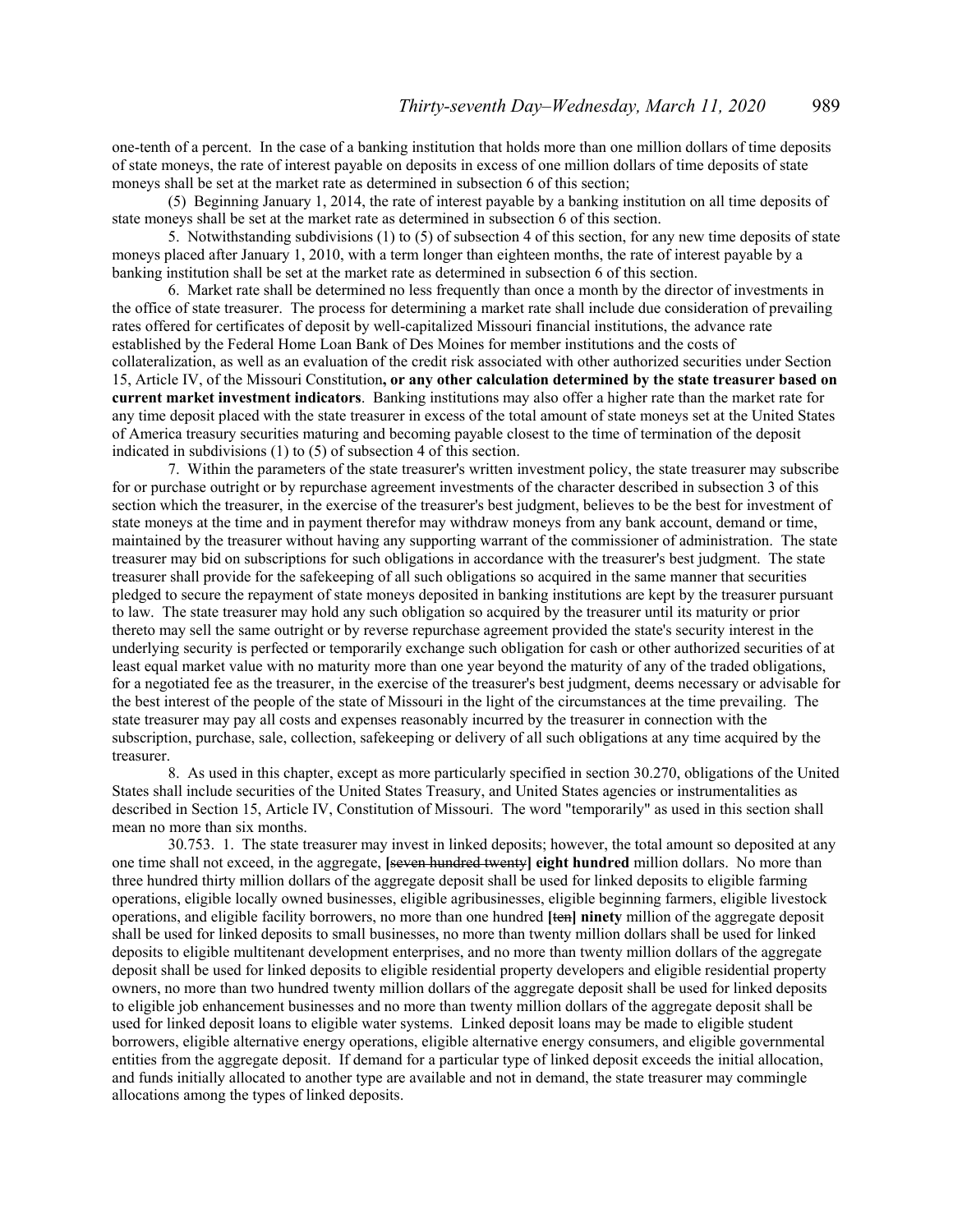2. The minimum deposit to be made by the state treasurer to an eligible lending institution for eligible job enhancement business loans shall be ninety thousand dollars. Linked deposit loans for eligible job enhancement businesses may be made for the purposes of assisting with relocation expenses, working capital, interim construction, inventory, site development, machinery and equipment, or other expenses necessary to create or retain jobs in the recipient firm.

30.758. 1. The state treasurer may accept or reject a linked deposit loan package or any portion thereof.

 2. The state treasurer shall make a good faith effort to ensure that the linked deposits are placed with eligible lending institutions to make linked deposit loans to minority- or female-owned eligible multitenant enterprises, eligible farming operations, eligible alternative energy operations, eligible alternative energy consumers, eligible locally owned businesses, eligible small businesses, eligible job enhancement businesses, eligible marketing enterprises, eligible residential property developers, eligible residential property owners, eligible governmental entities, eligible agribusinesses, eligible beginning farmers, eligible livestock operations, eligible student borrowers, eligible facility borrowers, or eligible water supply systems. Results of such effort shall be included in the linked deposit review committee's annual report to the governor.

 3. Upon acceptance of the linked deposit loan package or any portion thereof, the state treasurer may place linked deposits with the eligible lending institution as follows: when market rates are five percent or above, the state treasurer shall reduce the market rate by up to three percentage points to obtain the linked deposit rate; when market rates are less than five percent, the state treasurer shall reduce the market rate by up to sixty percent to obtain the linked deposit rate. All linked deposit rates are determined and calculated by the state treasurer. When necessary, the treasurer may place linked deposits prior to acceptance of a linked deposit loan package.

 4. The eligible lending institution shall enter into a deposit agreement with the state treasurer, which shall include requirements necessary to carry out the purposes of sections 30.750 to 30.765. The deposit agreement shall specify the length of time for which the lending institution will lend funds upon receiving a linked deposit, and the original deposit plus renewals shall not exceed five years, except as otherwise provided in this chapter. The agreement shall also include provisions for the linked deposit of a linked deposit for an eligible facility borrower, eligible multitenant enterprise, eligible farming operation, eligible alternative energy operation, eligible alternative energy consumer, eligible locally owned business, eligible small business, eligible marketing enterprise, eligible residential property developer, eligible residential property owner, eligible governmental entity, eligible agribusiness, eligible beginning farmer, eligible livestock operation, eligible student borrower or job enhancement business. Interest shall be paid at the times determined by the state treasurer.

 5. The period of time for which such linked deposit is placed with an eligible lending institution shall be neither longer nor shorter than the period of time for which the linked deposit is used to provide loans at reduced interest rates. The agreement shall further provide that the state shall receive market interest rates on any linked deposit or any portion thereof for any period of time for which there is no corresponding linked deposit loan outstanding to an eligible multitenant enterprise, eligible farming operation, eligible alternative energy operation, eligible alternative energy consumer, eligible locally owned business, eligible small business, eligible job enhancement business, eligible marketing enterprise, eligible residential property developer, eligible residential property owner, eligible governmental entity, eligible agribusiness, eligible beginning farmer, eligible livestock operation, eligible student borrower, eligible facility borrower, or eligible water supply system, except as otherwise provided in this subsection. Within thirty days after the annual anniversary date of the linked deposit, the eligible lending institution shall repay the state treasurer any linked deposit principal received from borrowers in the previous yearly period and thereafter repay such principal within thirty days of the yearly anniversary date calculated separately for each linked deposit loan, and repaid at the linked deposit rate. Such principal payment shall be accelerated when more than thirty percent of the linked deposit loan is repaid within a single monthly period. Any principal received and not repaid, up to the point of the thirty percent or more payment, shall be repaid within thirty days of that payment at the linked deposit rate. Finally, when the linked deposit is tied to a revolving line of credit agreement between the banking institution and its borrower, the full amount of the line of credit shall be excluded from the repayment provisions of this subsection.

#### **6. The state treasurer shall give priority to maintaining linked deposit agreement renewals over funding new linked deposit applications.**

 385.015. All life insurance, accident and sickness insurance, involuntary unemployment insurance, credit casualty insurance**,** and property insurance written in connection with loans or other credit transactions shall be subject to the provisions of sections 385.010 to 385.080, except insurance for which no identifiable charge is made to the debtor and insurance written in connection with a loan or other credit transaction of more than **[**ten**] fifteen** years duration; nor shall insurance be subject to the provisions of sections 385.010 to 385.080 if the issuance of the insurance is an isolated transaction on the part of the insurer not related to an agreement or a plan for insuring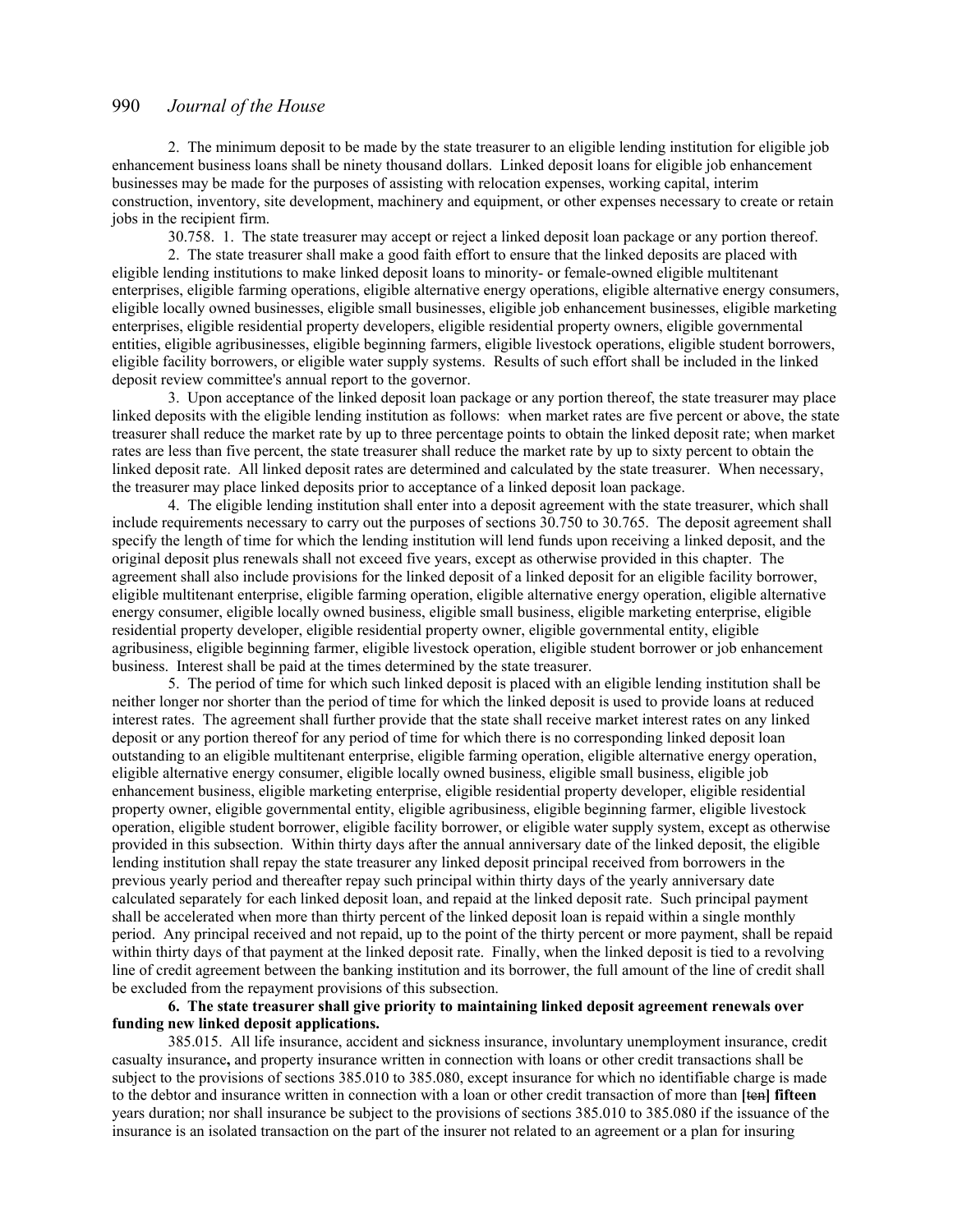debtors of the creditor or where the issuance of such insurance is in connection with a residential real estate secured credit transaction commitment exceeding twenty-five thousand dollars, which may be accessed on a discretionary basis by the debtor."; and

 Further amend said bill, Page 11, Section 409.6-604, Line 60, by inserting after said section and line the following:

 "443.717. 1. Mortgage loan originators shall satisfy a prelicensing education requirement through approved education courses of at least twenty hours approved in accordance with subsection 2 of this section, which shall include at least:

(1) Three hours of federal law and regulations;

 (2) Three hours of ethics, which shall include instruction on fraud, consumer protection, and fair lending issues; and

(3) Two hours of training related to lending standards for the nontraditional mortgage product marketplace.

 2. For purposes of subsection 1 of this section, prelicensing approved education courses include courses reviewed and approved by the NMLSR based upon reasonable standards. Review and approval of a prelicensing education course shall include review and approval of the course provider.

 3. Nothing in this section shall preclude any prelicensing education course, as approved by the NMLSR, that is provided by the employer of the applicant or person who is affiliated with the applicant by an agency contract, or any subsidiary or affiliate of such employer or person.

 4. Prelicensing education may be offered in a classroom, online, or by any other means approved by the NMLSR.

 5. The prelicensing education requirements approved by the NMLSR in subdivisions (1) to (3) of subsection 1 of this section for any state shall be accepted as credit towards completion of prelicensing education requirements in Missouri.

 6. A person previously licensed under sections 443.701 to 443.893 applying to be licensed again shall prove that they have completed all of the continuing education requirements, if any, for the year in which the license was last held.

#### **7. A prelicensing education course completed by an individual shall not satisfy the prelicensing education requirement if the course precedes an application by a certain period as established by the NMLSR.**

 443.825. 1. Application for a residential mortgage loan broker license shall be made as provided in sections 443.833 and 443.835. The application shall be in writing, made under oath, and on a form provided by the director.

 2. The director may, by rule, revise and conform the residential mortgage loan broker license application and renewal process, and the licensing dates and periods under sections 443.701 to 443.893 to a system of licensing residential mortgage loan brokers administered in cooperation with the NMLSR.

 3. The application shall contain the name and complete business and residential address or addresses of the applicant. If the applicant is a form of business organization, the application shall contain the names and complete business and residential addresses of each member, director and principal officer of such person. Such application shall also include a description of the activities of the applicant, in such detail and for such periods as the director may require, including all of the following:

 (1) An affirmation of financial solvency noting such capitalization requirements as may be required by the director, and access to such credit as may be required by the director;

 (2) An affirmation that the applicant or the applicant's members, directors or principals, as may be appropriate, are at least eighteen years of age;

 (3) Information that would support findings under subdivision (4) of section 443.821 as to the character, fitness, financial and business responsibility, background, experience and criminal records of any:

 (a) Person or ultimate equitable owner that owns or controls, directly or indirectly, ten percent or more of any class of stock of the applicant;

 (b) Person or ultimate equitable owner that is not a depository institution that lends, provides or infuses, directly or indirectly, in any way, funds to or into an applicant, in an amount equal to, or more than, ten percent of the applicant's net worth;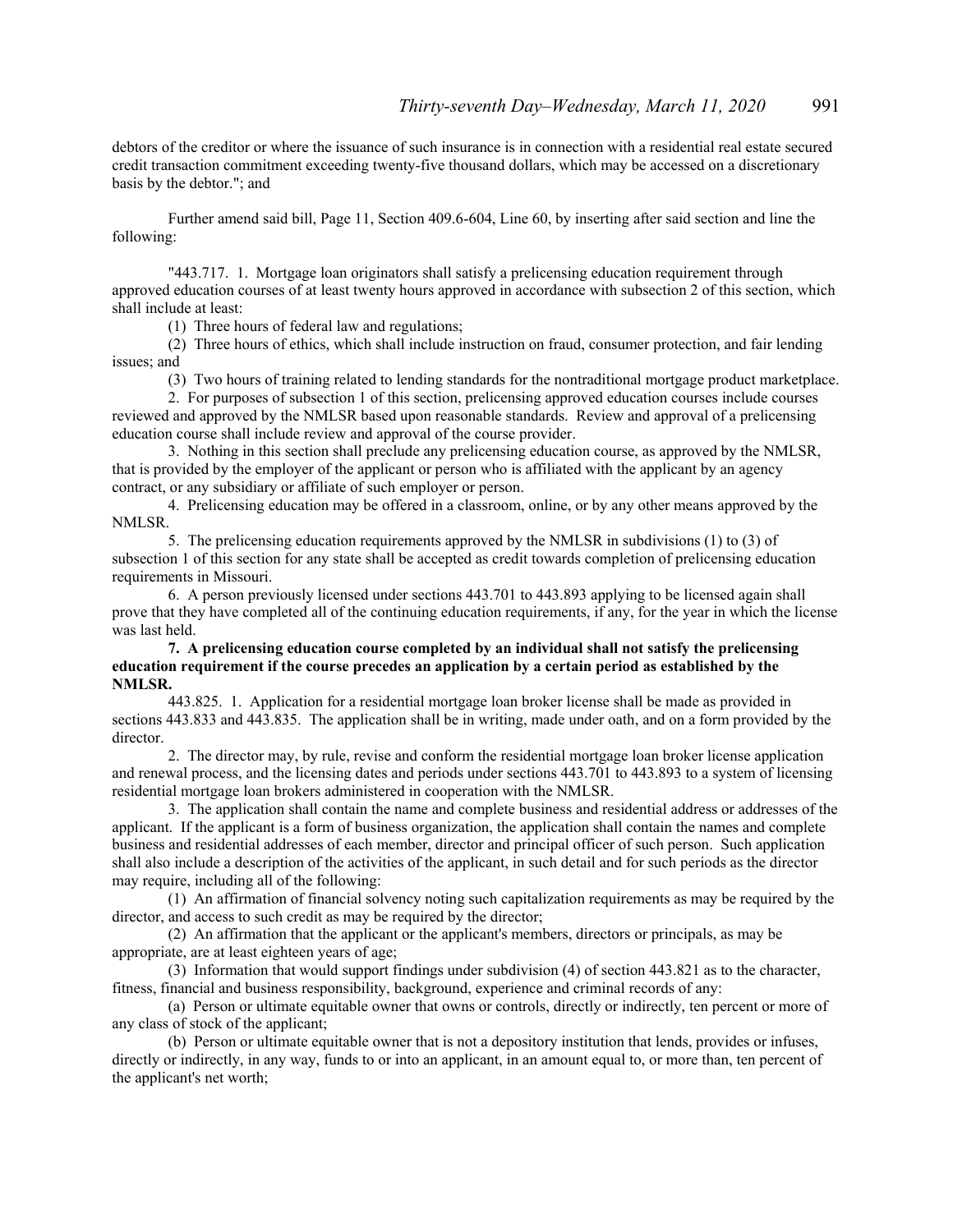(c) Person or ultimate equitable owner that controls, directly or indirectly, the election of twenty-five percent or more of the members of the board of directors of the applicant; and

(d) Person or ultimate equitable owner that the director finds influences management of the applicant.

**4. All persons listed under subdivision (3) of subsection 3 of this section shall furnish fingerprints to the NMLSR for submission to the Federal Bureau of Investigation and any governmental agency or person authorized to receive such information for a state, national, and international criminal history background check.** 

**5. For the purposes of this chapter and in order to reduce the points of contact which the Federal Bureau of Investigation may have to maintain, the director may use the NMLSR as an agent for requesting information from and distributing information to the Department of Justice or any other governmental agency.**

 443.855. The director may prescribe rules governing the advertising of mortgage loans, including, without limitation, [the following requirements:

 (1)**] rules that** advertising pursuant to sections 443.701 to 443.893 may not be false, misleading or deceptive. No person whose activities are regulated pursuant to the provisions of sections 443.701 to 443.893 may advertise in any manner so as to indicate or imply that the person's interest rates or charges for loans are in any way recommended, approved, set or established by the state or federal government or by the provisions of sections 443.701 to 443.893**[**;

 (2) All advertisements by a licensee shall contain the name and an office address of such person, which shall conform to a name and address on record with the director**]**.

 443.857. Each residential mortgage loan broker shall maintain, in the state of Missouri, at least one fullservice office with staff reasonably adequate to efficiently handle all matters relating to any proposed or existing home mortgage with respect to which such residential mortgage loan broker is performing services; except that, this provision may be waived by the director for persons providing mortgage loan servicing **[**under section 443.812**] or exclusively engaged in the business of loan processing or underwriting as defined in this chapter.** 

**476.419. 1. Notwithstanding any provision of law to the contrary, a court shall not divide securities among multiple recipients in such a way that negotiable securities become nonnegotiable securities.** 

**2. A court may divide securities into increments equal to a multiple of an allowable tradeable amount. For purposes of this section, an "allowable tradeable amount" is the minimum amount or denomination accepted by the industry, as defined in the official statement or offering document of the original security. If the provisions of this section prevent the distribution of property in the proportion that other law requires, a court may:** 

**(1) Distribute different values of securities to different recipients and distribute other property in a way so that the total value of property each recipient receives is as close to the proper proportion as practicable;** 

**(2) Liquidate the securities and distribute the resulting moneys among recipients; or** 

**(3) Take other action within its power, including a combination of subdivisions (1) and (2) of this subsection.**"; and

Further amend said bill by amending the title, enacting clause, and intersectional references accordingly.

On motion of Representative O'Donnell, **House Amendment No. 3** was adopted.

Representative Schroer offered **House Amendment No. 4**.

#### *House Amendment No. 4*

AMEND House Bill No. 1736, Page 11, Section 409.6-604, Line 60, by inserting after all of said section and line the following:

 "565.184. 1. A person commits the offense of abuse of an elderly person, a person with a disability, or a vulnerable person if he or she:

 (1) Purposely engages in conduct involving more than one incident that causes emotional distress to an elderly person, a person with a disability, or a vulnerable person. The course of conduct shall be such as would cause a reasonable elderly person, person with a disability, or vulnerable person to suffer substantial emotional distress; or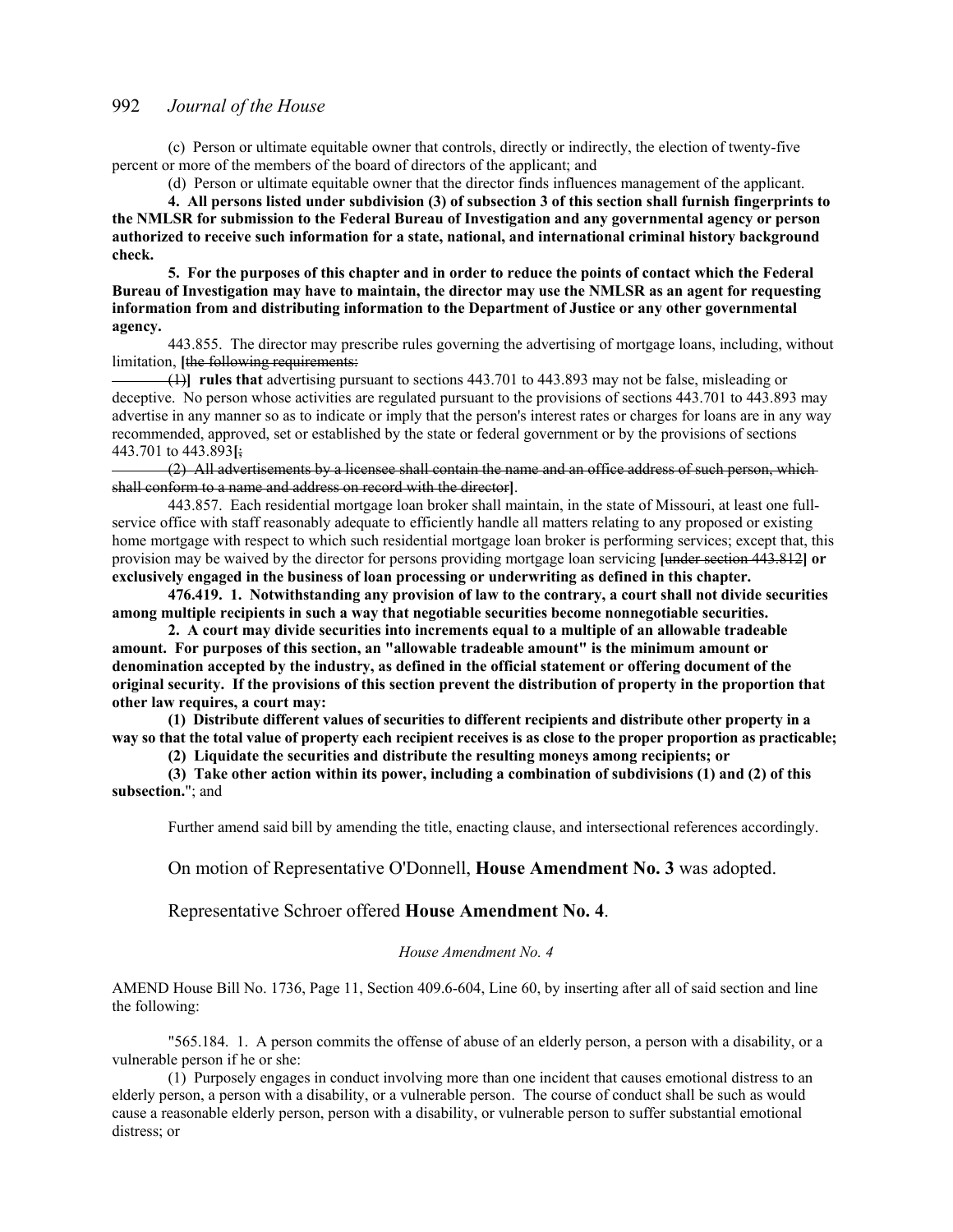(2) Intentionally fails to provide care, goods or services to an elderly person, a person with a disability, or a vulnerable person. The result of the conduct shall be such as would cause a reasonable elderly person, person with a disability, or vulnerable person to suffer physical or emotional distress; or

 (3) **[**Knowingly**] Intentionally** acts or **[**knowingly**] intentionally** fails to act in a manner which results in a substantial risk **of serious harm** to the life, body or health of an elderly person, a person with a disability, or a vulnerable person.

 2. The offense of abuse of an elderly person, a person with a disability, or a vulnerable person is a class **[**A misdemeanor**] E felony**. Nothing in this section shall be construed to mean that an elderly person, a person with a disability, or a vulnerable person is abused solely because such person chooses to rely on spiritual means through prayer, in lieu of medical care, for his or her health care, as evidence by such person's explicit consent, advance directive for health care, or practice.

 570.145. 1. A person commits the offense of financial exploitation of an elderly person or a person with a disability if such person knowingly obtains control over the property of the elderly person or person with a disability with the intent to permanently deprive the person of the use, benefit or possession of his or her property thereby benefitting the offender or detrimentally affecting the elderly person or person with a disability by:

(1) Deceit;

(2) Coercion;

 (3) Creating or confirming another person's impression which is false and which the offender does not believe to be true;

(4) Failing to correct a false impression which the offender previously has created or confirmed;

 (5) Preventing another person from acquiring information pertinent to the disposition of the property involved;

 (6) Selling or otherwise transferring or encumbering property, failing to disclose a lien, adverse claim or other legal impediment to the enjoyment of the property, whether such impediment is or is not valid, or is or is not a matter of official record;

 (7) Promising performance which the offender does not intend to perform or knows will not be performed. Failure to perform standing alone is not sufficient evidence to prove that the offender did not intend to perform; or

 (8) Undue influence, which means the use of influence by someone who exercises authority over an elderly person or person with a disability in order to take unfair advantage of that person's vulnerable state of mind, neediness, pain, or agony. Undue influence includes, but is not limited to, the improper or fraudulent use of a power of attorney, guardianship, conservatorship, or other fiduciary authority.

 2. The offense of financial exploitation of an elderly person or person with a disability is a class **[**A misdemeanor**] E felony** unless:

(1) **[**The value of the property is fifty dollars or more, in which case it is a class E felony;

 (2)**]** The value of the property is **[**seven hundred fifty**] five hundred** dollars or more, in which case it is a class D felony;

**[**(3)**] (2)** The value of the property is **[**five**] two** thousand **five hundred** dollars or more, in which case it is a class C felony;

**[**(4)**] (3)** The value of the property is twenty-five thousand dollars or more, in which case it is a class B felony; or

**[**(5)**] (4)** The value of the property is seventy-five thousand dollars or more, in which case it is a class A felony.

 3. Nothing in this section shall be construed to limit the remedies available to the victim pursuant to any state law relating to domestic violence.

 4. Nothing in this section shall be construed to impose criminal liability on a person who has made a good faith effort to assist the elderly person or person with a disability in the management of his or her property, but through no fault of his or her own has been unable to provide such assistance.

 5. Nothing in this section shall limit the ability to engage in bona fide estate planning, to transfer property and to otherwise seek to reduce estate and inheritance taxes; provided that such actions do not adversely impact the standard of living to which the elderly person or person with a disability has become accustomed at the time of such actions.

 6. It shall not be a defense to financial exploitation of an elderly person or person with a disability that the accused reasonably believed that the victim was not an elderly person or person with a disability.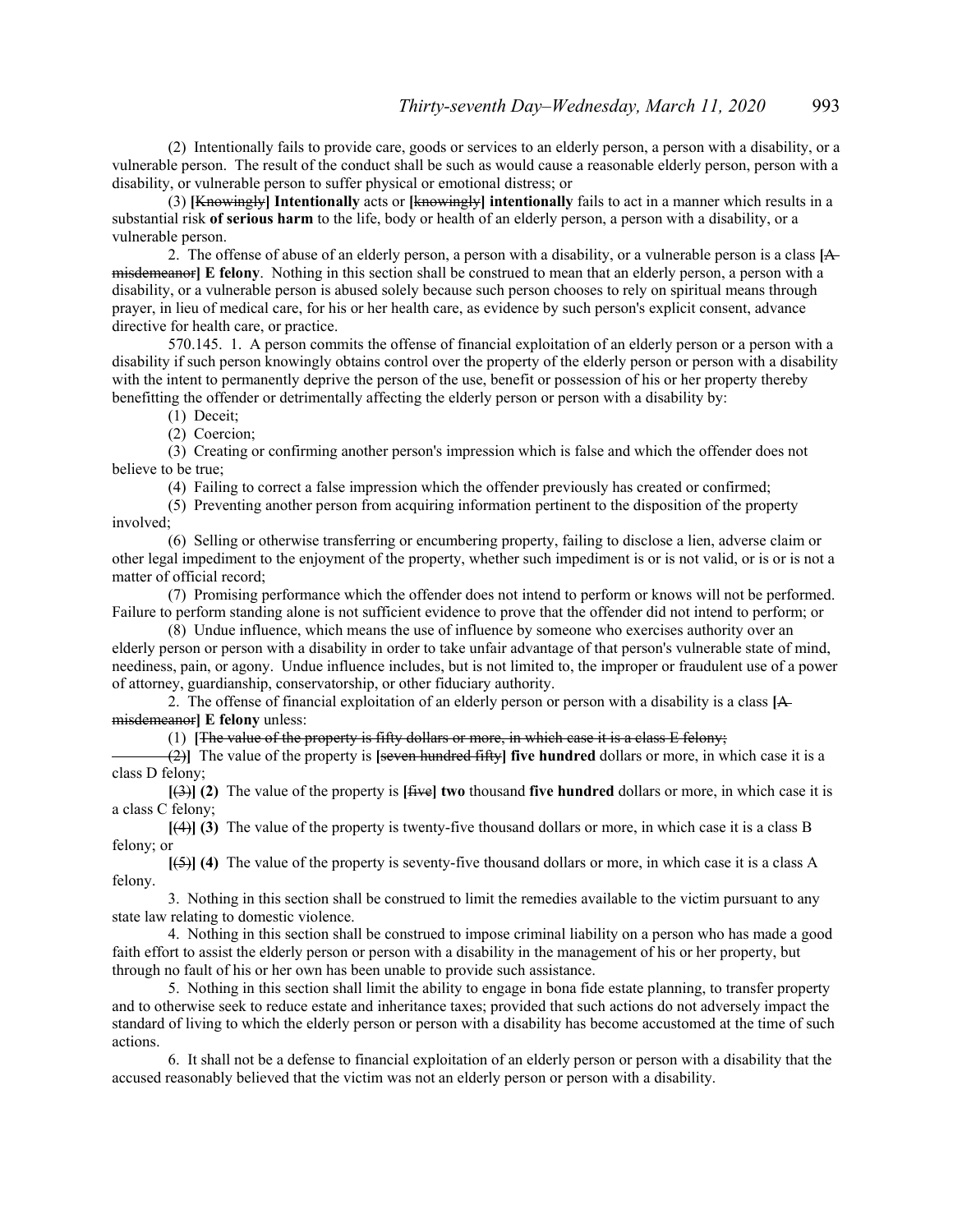7. (1) It shall be unlawful in violation of this section for any person receiving or in the possession of funds of a Medicaid-eligible elderly person or person with a disability residing in a facility licensed under chapter 198 to fail to remit to the facility in which the Medicaid-eligible person resides all money owing the facility resident from any source, including, but not limited to, Social Security, railroad retirement, or payments from any other source disclosed as resident income contained in the records of the department of social services, family support division or its successor. The department of social services, family support division or its successor is authorized to release information from its records containing the resident's income or assets to any prosecuting or circuit attorney in the state of Missouri for purposes of investigating or prosecuting any suspected violation of this section.

 (2) The prosecuting or circuit attorney of any county containing a facility licensed under chapter 198, who successfully prosecutes a violation of the provisions of this subsection, may request the circuit court of the county in which the offender admits to or is found guilty of a violation, as a condition of sentence and/or probation, to order restitution of all amounts unlawfully withheld from a facility in his or her county. Any order of restitution entered by the court or by agreement shall provide that ten percent of any restitution installment or payment paid by or on behalf of the defendant or defendants shall be paid to the prosecuting or circuit attorney of the county successfully prosecuting the violation to compensate for the cost of prosecution with the remaining amount to be paid to the facility."; and

Further amend said bill by amending the title, enacting clause, and intersectional references accordingly.

#### Representative Mitten offered **House Amendment No. 1 to House Amendment No. 4**.

*House Amendment No. 1 to House Amendment No. 4*

AMEND House Amendment No. 4 to House Bill No. 1736, Page 1, Line 14, by deleting said line and inserting in lieu thereof the following:

"(3) Knowingly acts or knowingly fails to act in a manner"; and

Further amend said bill by amending the title, enacting clause, and intersectional references accordingly.

#### **House Amendment No. 1 to House Amendment No. 4** was withdrawn.

#### Representative Plocher offered **House Amendment No. 2 to House Amendment No. 4**.

*House Amendment No. 2 to House Amendment No. 4*

AMEND House Amendment No. 4 to House Bill No. 1736, Page 1, Line 14, by deleting all of said lines and inserting in lieu thereof the following:

"(3) **[**Knowingly**] Recklessly** acts or **[**knowingly**] recklessly** fails to act in a manner"; and

Further amend said bill by amending the title, enacting clause, and intersectional references accordingly.

 On motion of Representative Plocher, **House Amendment No. 2 to House Amendment No. 4** was adopted.

 On motion of Representative Schroer, **House Amendment No. 4, as amended**, was adopted.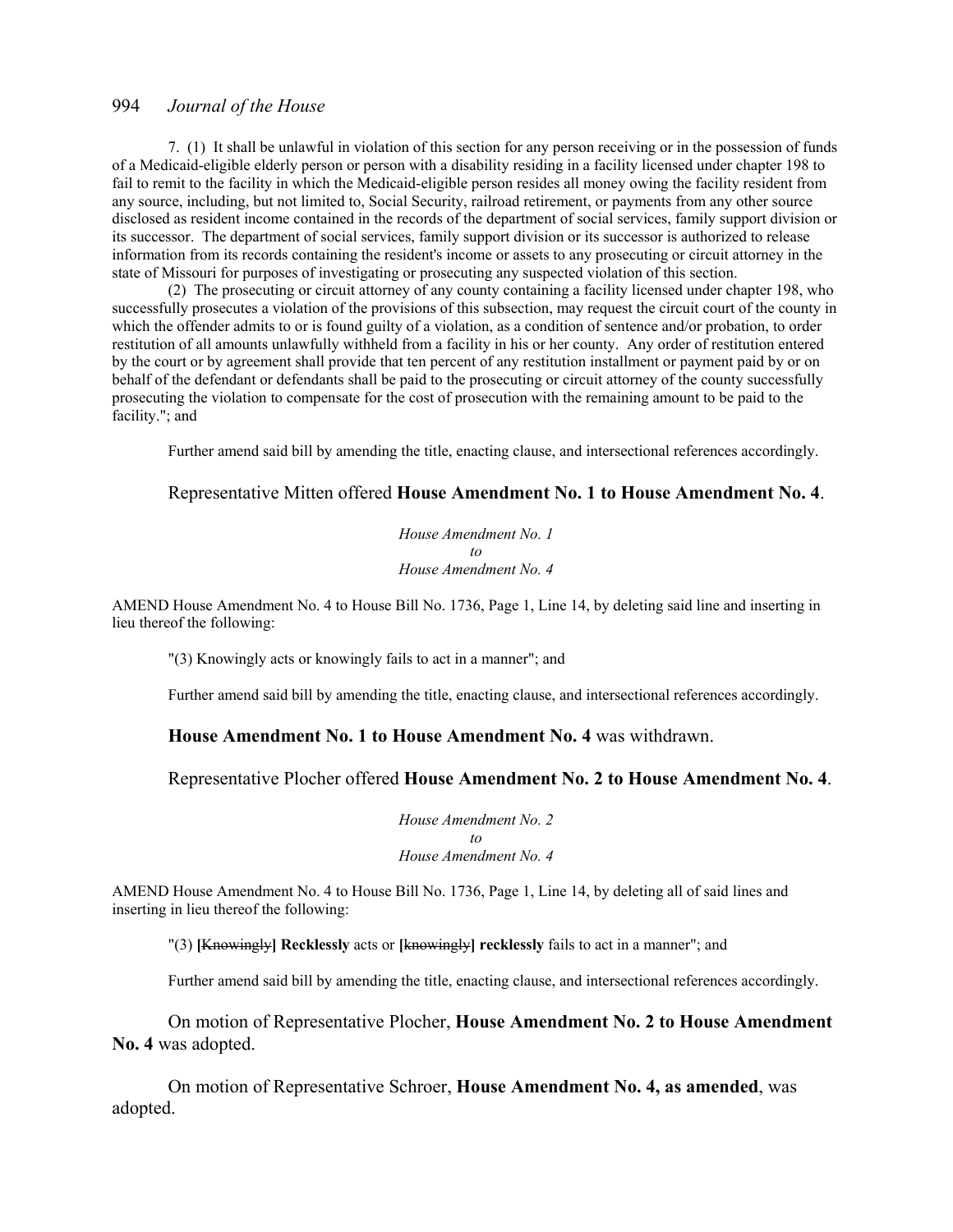On motion of Representative Plocher, **HB 1736, as amended**, was ordered perfected and printed.

**HB 1596**, relating to statutes of limitations, was taken up by Representative Trent.

On motion of Representative Trent, the title of **HB 1596** was agreed to.

Representative Anderson assumed the Chair.

Representative Trent offered **House Amendment No. 1**.

#### *House Amendment No. 1*

AMEND House Bill No. 1596, Page 2, Section 516.099, Line 35, by deleting the word "**or**"; and

Further amend said bill, page, and section, Line 41, by inserting after the word "**defective**" the following:

"**; or** 

**(8) Notwithstanding subdivision (4) of this subsection, to any action against a manufacturer where the harm occurred during the useful safe life of the product. In determining whether a product's useful safe life has expired, the trier of fact may consider:** 

**(a) The amount of wear and tear to which the product had been subject;** 

**(b) The effect of deterioration from natural causes, and from climate and other conditions under which the product was used or stored;** 

**(c) The normal practices of the user, similar users, and the product seller with respect to the circumstances, frequency, and purposes of the product's use, and with respect to repairs, renewals, and replacements;** 

**(d) Any representations, instructions, or warnings made by the product manufacturer concerning proper maintenance, storage, and use of the product or the expected useful safe life of the product; and** 

**(e) Any modification or alteration of the product by a user or third party**"; and

Further amend said bill by amending the title, enacting clause, and intersectional references accordingly.

On motion of Representative Trent, **House Amendment No. 1** was adopted.

Representative Eggleston moved the previous question.

Which motion was adopted by the following vote:

AYES: 090

| Allred     | Anderson       | Andrews    | <b>Baker</b>  | Basye          |
|------------|----------------|------------|---------------|----------------|
| Billington | Black 137      | Black 7    | <b>Bondon</b> | <b>Bromley</b> |
| Chipman    | Christofanelli | Coleman 97 | Cupps         | Deaton         |
| DeGroot    | <b>Dinkins</b> | Dogan      | Dohrman       | Eggleston      |
| Eslinger   | Evans          | Falkner    | Gannon        | Gregory        |
| Grier      | Griffith       | Haden      | Haffner       | Hannegan       |
| Hansen     | Helms          | Henderson  | Hicks         | Hill           |
| Hovis      | Hudson         | Hurst      | Justus        | Kelley 127     |
| Kelly 141  | Knight         | Kolkmeyer  | Lynch         | Mayhew         |
| McGaugh    | McGirl         | Miller     | Moon          | Morse 151      |
| Muntzel    | Murphy         | Neely      | O'Donnell     | Patterson      |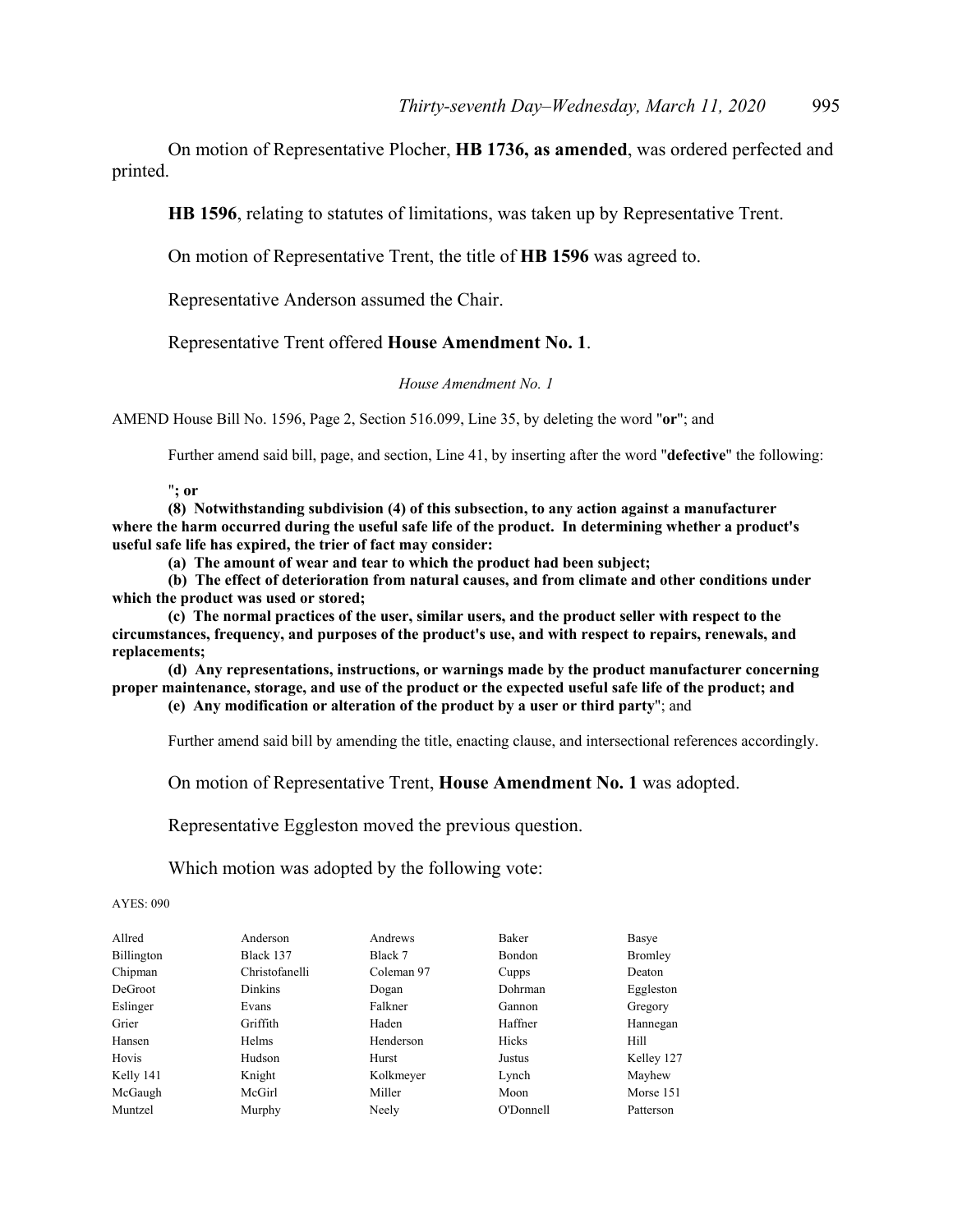| Pike                          | Pogue       | Pollitt <sub>52</sub> | Porter        | Reedy          |
|-------------------------------|-------------|-----------------------|---------------|----------------|
| Rehder                        | Remole      | Richey                | Riggs         | Roberts 161    |
| Rone                          | Ross        | Ruth                  | Sharpe 4      | Shaul 113      |
| Shawan                        | Shields     | <b>Simmons</b>        | Solon         | Sommer         |
| Spencer                       | Stacy       | Stephens 128          | Swan          | Tate           |
| Taylor                        | Trent       | Veit                  | Walsh         | Washington     |
| Wiemann                       | Wilson      | Wood                  | Wright        | Mr. Speaker    |
| <b>NOES: 034</b>              |             |                       |               |                |
| Appelbaum                     | Bangert     | Baringer              | <b>Barnes</b> | <b>Beck</b>    |
| Brown 27                      | Brown 70    | <b>Burnett</b>        | <b>Burns</b>  | Carter         |
| Ellebracht                    | Gray        | Gunby                 | Ingle         | Kendrick       |
| Lavender                      | Mackey      | McCreery              | Merideth      | Mitten         |
| Morgan                        | Mosley      | Pierson Jr.           | Quade         | Razer          |
| Roberts 77                    | Rogers      | Rowland               | Runions       | Sain           |
| Sauls                         | Stevens 46  | Unsicker              | Young         |                |
| PRESENT: 000                  |             |                       |               |                |
| <b>ABSENT WITH LEAVE: 038</b> |             |                       |               |                |
| Aldridge                      | Bailey      | <b>Bland Manlove</b>  | <b>Bosley</b> | <b>Busick</b>  |
| <b>Butz</b>                   | Carpenter   | Chappelle-Nadal       | Clemens       | Coleman 32     |
| Fishel                        | Fitzwater   | Francis               | Green         | Griesheimer    |
| Houx                          | Kidd        | Lovasco               | Love          | McDaniel       |
| Messenger                     | Morris 140  | Person                | Pfautsch      | Pietzman       |
| Plocher                       | Pollock 123 | Price                 | Proudie       | Toalson Reisch |

Roden Schnelting Schroer Sharp 36 Shull 16

VACANCIES: 001

Smith Vescovo Windham

 On motion of Representative Trent, **HB 1596, as amended**, was ordered perfected and printed.

**HB 1654**, relating to Jaycees day, was taken up by Representative Sommer.

On motion of Representative Sommer, the title of **HB 1654** was agreed to.

On motion of Representative Sommer, **HB 1654** was ordered perfected and printed.

**HCS HB 1808**, relating to academic performance standards, was taken up by Representative Wood.

Representative Wood moved that the title of **HCS HB 1808** be agreed to.

Representative Unsicker offered **House Amendment No. 1**.

*House Amendment No. 1*

AMEND House Committee Substitute for House Bill No. 1808, Page 1, In the Title, Line 3, by inserting after the word "standards" the phrase "and instruction"; and

Further amend said bill by amending the title, enacting clause, and intersectional references accordingly.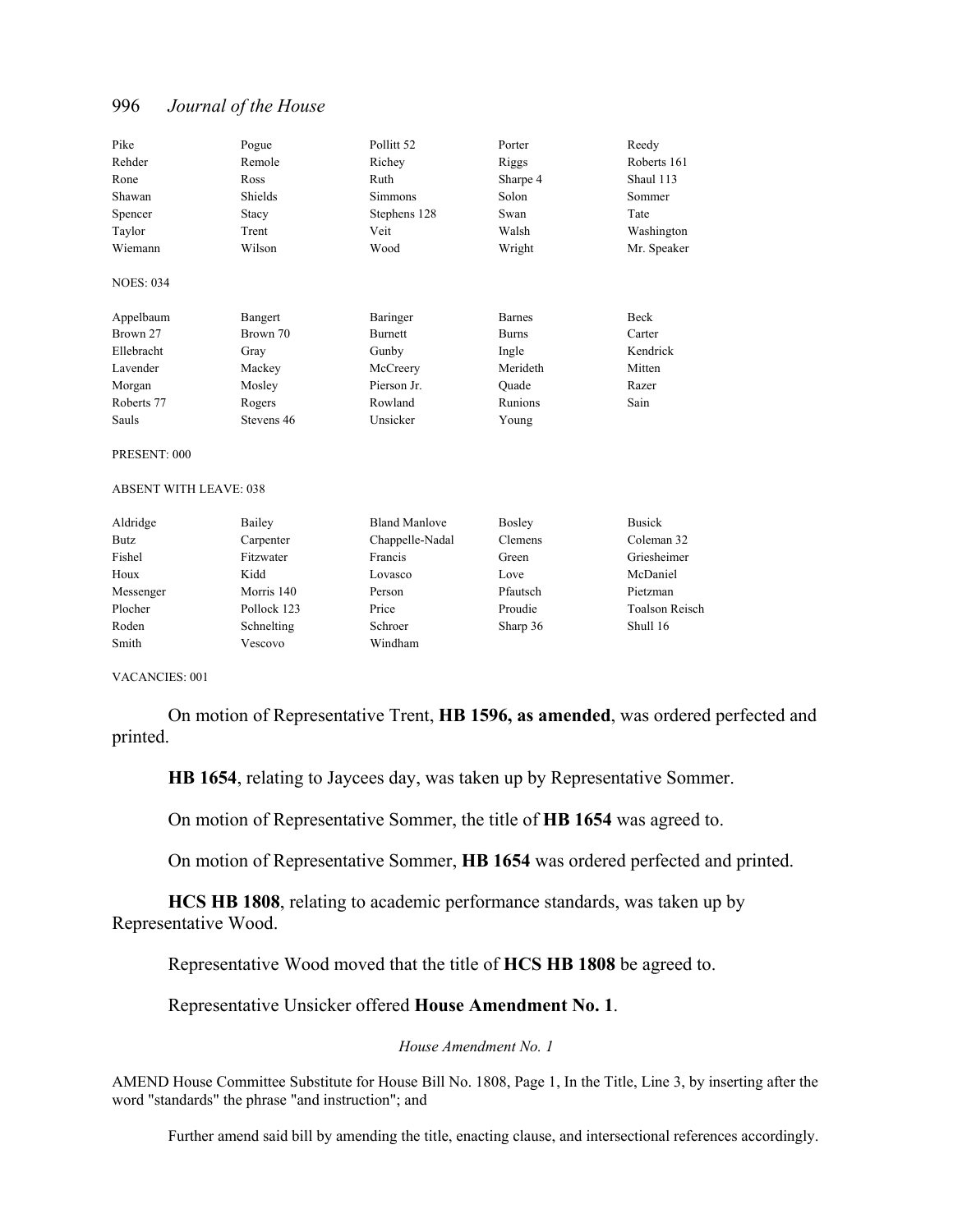# On motion of Representative Unsicker, **House Amendment No. 1** was adopted.

### Representative Unsicker offered **House Amendment No. 2**.

*House Amendment No. 2*

AMEND House Committee Substitute for House Bill No. 1808, Page 4, Section 160.514, Line 96, by inserting after all of said section and line the following:

"161.502. As used in sections 161.500 to 161.508, the following terms mean:

- (1) "Department", the department of elementary and secondary education;
- (2) "Drugs" includes, but is not limited to:
- (a) All controlled substances defined in chapter 195; **[**and**]**
- (b) Alcoholic beverages**;**
- **(c) Tobacco products as defined in section 407.925; and**
- **(d) Any vapor product as defined in section 407.925**."; and

Further amend said bill by amending the title, enacting clause, and intersectional references accordingly.

On motion of Representative Unsicker, **House Amendment No. 2** was adopted.

#### Representative Swan offered **House Amendment No. 3**.

#### *House Amendment No. 3*

AMEND House Committee Substitute for House Bill No. 1808, Pages 2-3, Section 160.514, Lines 23 to 57, by deleting all of said lines and inserting in lieu thereof the following:

"least ten years or have ten years of experience in that subject area**[**, except for the parents appointed by the president pro tempore of the senate and the speaker of the house of representatives**]**. Work group members shall be chosen in such a manner as to represent the geographic diversity of the state.

3. **[**Work group members shall be selected in the following manner:

 (1) Two parents of children currently enrolled in grades kindergarten through twelve shall be selected by the president pro tempore of the senate;

 (2) Two parents of children currently enrolled in grades kindergarten through twelve shall be selected by the speaker of the house of representatives;

 (3) One education professional selected by the state board of education from names submitted to it by the professional teachers' organizations of the state;

(4) One education professional selected by a statewide association of Missouri school boards;

 (5) One education professional selected by the state board of education from names submitted to it by a statewide coalition of school administrators;

 (6) Two education professionals selected by the president pro tempore of the senate in addition to the members selected under subdivision (1) of this subsection;

 (7) Two education professionals selected by the speaker of the house of representatives in addition to the members selected under subdivision (2) of this subsection;

(8) One education professional selected by the governor;

(9) One education professional selected by the lieutenant governor;

(10) One education professional selected by the commissioner of higher education;

 (11) One education professional selected by the state board of education from names submitted to it by nationally recognized career and technical education student organizations operating in Missouri; and

 (12) One education professional selected by the state board of education from names submitted to it by the heads of state-approved baccalaureate-level teacher preparation programs located in Missouri.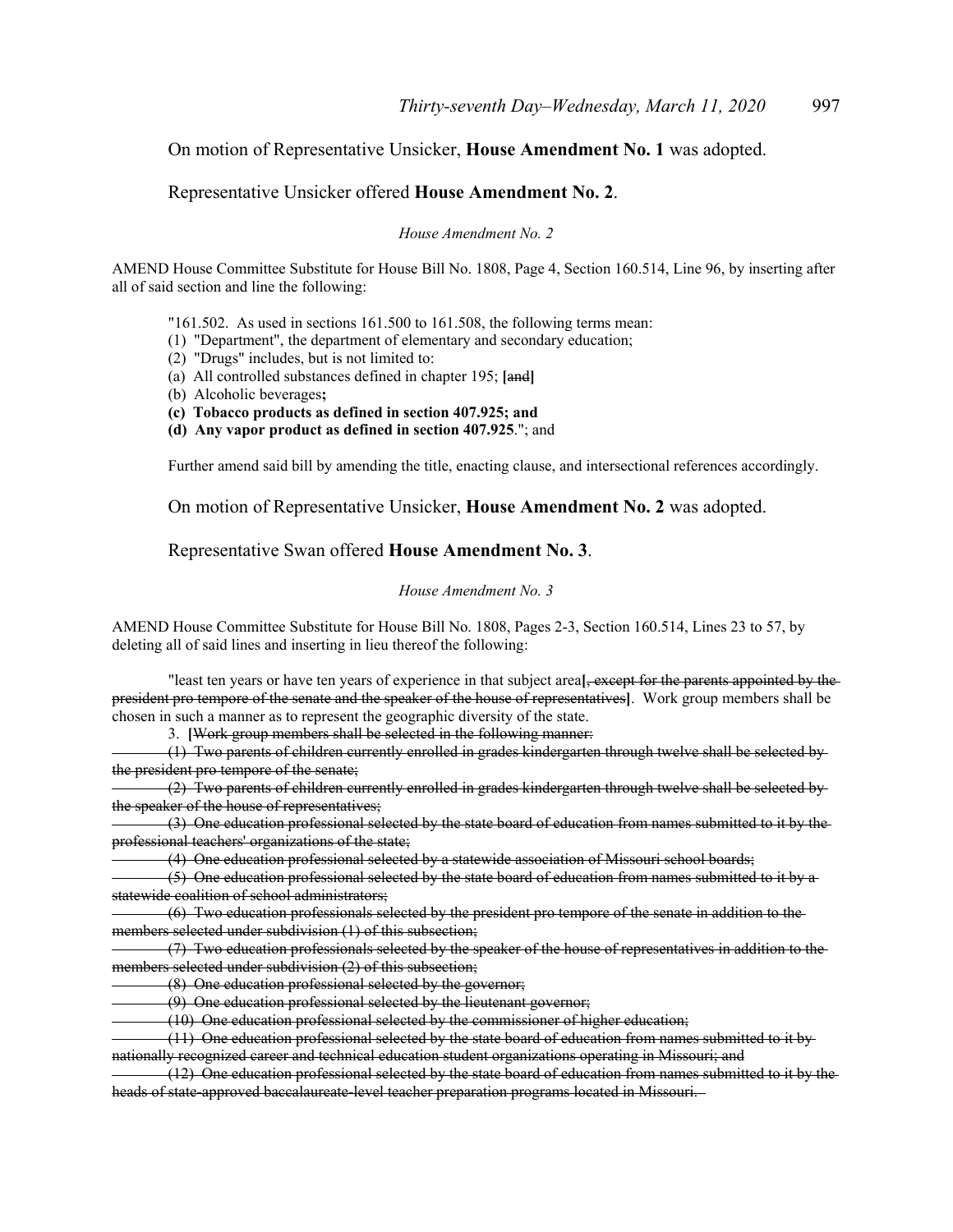The state board of education shall also appoint to each work group for grades six through twelve from names submitted to it by a statewide organization for career and technical education one current or retired career and technical education professional who also serves or served as an advisor to any of the nationally recognized career and technical education student organizations identified in subdivision (4) of subsection 2 of section 178.550**] Work group members shall include, but not be limited to educators providing instruction in prekindergarten through twelfth grade, members of statewide parent's organizations, education professionals representing school principals, administrators, and school boards, representatives from the department of higher education and workforce development, institutions of higher education, and the department of elementary and secondary education**."; and

 Further amend said bill and section, Page 3, Line 58, by deleting the phrase "at least three" and inserting in lieu thereof the phrase "**[**at least three**]**"; and

 Further amend said bill, page, and section, Lines 63 to 67, by deleting the said lines and inserting in lieu thereof the following:

"general public. **[**The state board of education shall hold the first hearing within thirty days of the work groups being convened. The state board of education shall hold the second hearing approximately six months after it holds the first hearing. The state board of education shall hold the third hearing when the work groups submit the academic performance standards they have developed to the state board.**]** The state board of education shall also solicit comments and"; and

Further amend said bill by amending the title, enacting clause, and intersectional references accordingly.

#### On motion of Representative Swan, **House Amendment No. 3** was adopted.

#### Representative Lavender offered **House Amendment No. 4**.

#### *House Amendment No. 4*

AMEND House Committee Substitute for House Bill No. 1808, Page 1, Section A, Line 2, by inserting after said section and line the following:

"149.011. As used in this chapter, unless the context requires otherwise, the following terms mean:

#### (1) **"Alternative nicotine product", the same meaning as defined under section 407.925;**

**(2)** "Cigar", any roll for smoking, except cigarettes, made chiefly of tobacco or any substitute therefor; **[**(2)**] (3)** "Cigarette", an item manufactured of tobacco or any substitute therefor, wrapped in paper or any substitute therefor, weighing not to exceed three pounds per one thousand cigarettes and which is commonly classified, labeled or advertised as a cigarette;

**[**(3)**] (4)** "Common carrier", any person, association, company, or corporation engaged in the business of operating, for public use, an agency for the transportation of persons or property within the state;

**[**(4)**] (5)** "Director", the director of Missouri department of revenue;

**[**(5)**] (6)** "First sale within the state", the first sale of a tobacco product by a manufacturer, wholesaler or other person to a person who intends to sell such tobacco products at retail or to a person at retail within the state of Missouri;

**[**(6)**] (7)** "Manufacturer", any person engaged in the manufacture or production of cigarettes;

**[**(7)**] (8)** "Manufacturer's invoice price", the original net invoice price for which a manufacturer sells a tobacco product to a distributor, wholesaler or first seller in the state as shown by the manufacturer's original invoice;

**[**(8)**] (9)** "Meter machine", a type of device manufactured for the use of printing or imprinting an inked impression indicating that the cigarette tax has been paid on an individual package of cigarettes;

**[**(9)**] (10)** "Package of cigarettes", a container of any type composition in which is normally contained twenty individual cigarettes, except as in special instances when the number may be more or less than twenty;

**[**(10)**] (11)** "Person", any individual, corporation, firm, partnership, incorporated or unincorporated association, or any other legal or commercial entity;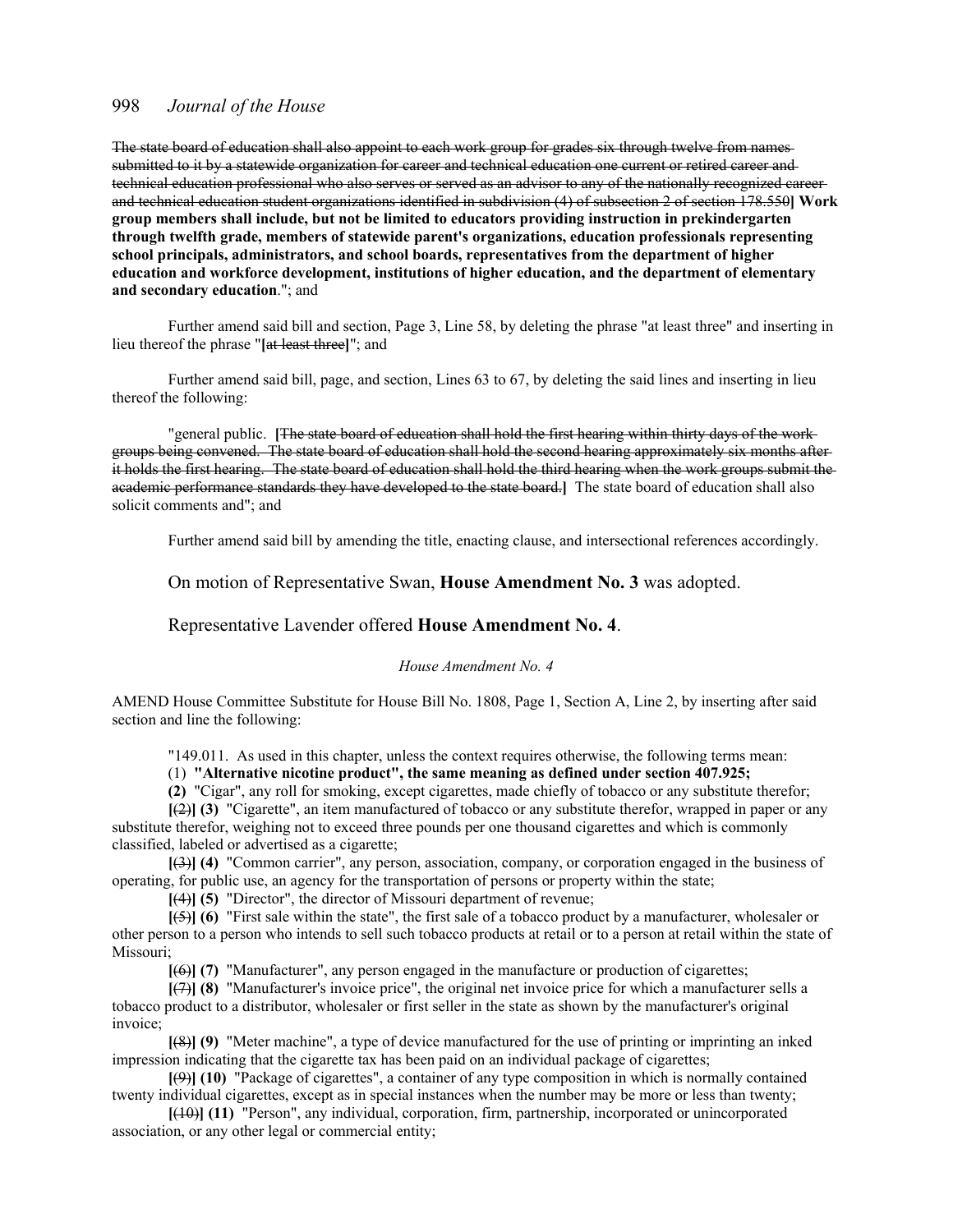**[**(11)**] (12)** "Retailer", any person who sells to a consumer or to any person for any purpose other than resale;

**[**(12)**] (13)** "Sale" in this instance is defined to be and declared to include sales, barters, exchanges and every other manner, method and form of transferring the ownership of personal property from one person to another. "Sale" also means the possession of cigarettes or tobacco products by any person other than a manufacturer, wholesaler or retailer and shall be prima facie evidence of possession for consumption;

**[**(13)**] (14)** "Smokeless tobacco", chewing tobacco, including, but not limited to, twist, moist plug, loose leaf and firm plug, and all types of snuff, including, but not limited to, moist and dry;

**[**(14)**] (15)** "Stamped cigarettes", an individual package, containing twenty individual cigarettes, more or less, on which appears or is affixed or imprinted thereon a Missouri state cigarette tax stamp or Missouri state meter machine impression;

**[**(15)**] (16)** "Tax stamp", an item manufactured of a paper product or substitute thereof on which is printed, imprinted, or engraved lettering, numerals or symbols indicating that the cigarette tax has been paid on each individual package of cigarettes;

**[**(16)**] (17)** "Tobacco product", cigarettes, cigarette papers, clove cigarettes, cigars, smokeless tobacco, smoking tobacco, or other form of tobacco products or products made with tobacco substitute containing nicotine;

**[**(17)**] (18)** "Unstamped cigarettes", an individual package containing cigarettes on which does not appear a Missouri state cigarette tax stamp or Missouri state meter machine impression;

**[**(18)**] (19) "Vapor product", the same meaning as defined under section 407.925;** 

**(20)** "Wholesaler", any person, firm or corporation organized and existing, or doing business, primarily to sell cigarettes or tobacco products to, and render service to, retailers in the territory the person, firm or corporation chooses to serve; that purchases cigarettes or tobacco products directly from the manufacturer; that carries at all times at his or its principal place of business a representative stock of cigarettes or tobacco products for sale; and that comes into the possession of cigarettes or tobacco products for the purpose of selling them to retailers or to persons outside or within the state who might resell or retail the cigarettes or tobacco products to consumers. This shall include any manufacturer, jobber, broker, agent or other person, whether or not enumerated in this chapter, who so sells or so distributes cigarettes or tobacco products.

 149.160. 1. A tax is levied upon the first sale of **alternative nicotine products;** tobacco products, other than cigarettes**[**,**] ; and vapor products** within the state. The tax on **alternative nicotine products,** tobacco products**, and vapor products** shall be at the rate of ten percent of the manufacturer's invoice price before discounts and deals**[**,**]** and shall be paid by the person making the first sale within the state. Licensed persons making first sales within the state shall be allowed approved credit for returned merchandise provided the tax was paid on the returned merchandise and the purchaser was given a refund or credit. Such licensed person shall take such approved credit on the return for the month in which the purchaser was given the refund or credit.

 2. The tax shall not apply to tobacco products when the first sale within the state has occurred on such tobacco products prior to October 1, 1993.

 3. Amounts generated by the tax levied in this section shall be deposited in the health initiatives fund created by section 191.831.

 4. When the general assembly appropriates an amount equal to twenty-five percent of the net federal reimbursement allowance to the health initiatives fund, this section shall expire. As used in this section, "net federal reimbursement allowance" shall mean that amount of the federal reimbursement allowance in excess of the amount of state matching funds necessary for the state to make payments required by subsection 1 of section 208.471 or, if the payments exceed the amount so required, the actual payments made for the purposes specified in subsection 1 of section 208.471."; and

Further amend said bill by amending the title, enacting clause, and intersectional references accordingly.

Speaker Haahr resumed the Chair.

#### Representative Lavender moved that **House Amendment No. 4** be adopted.

Which motion was defeated.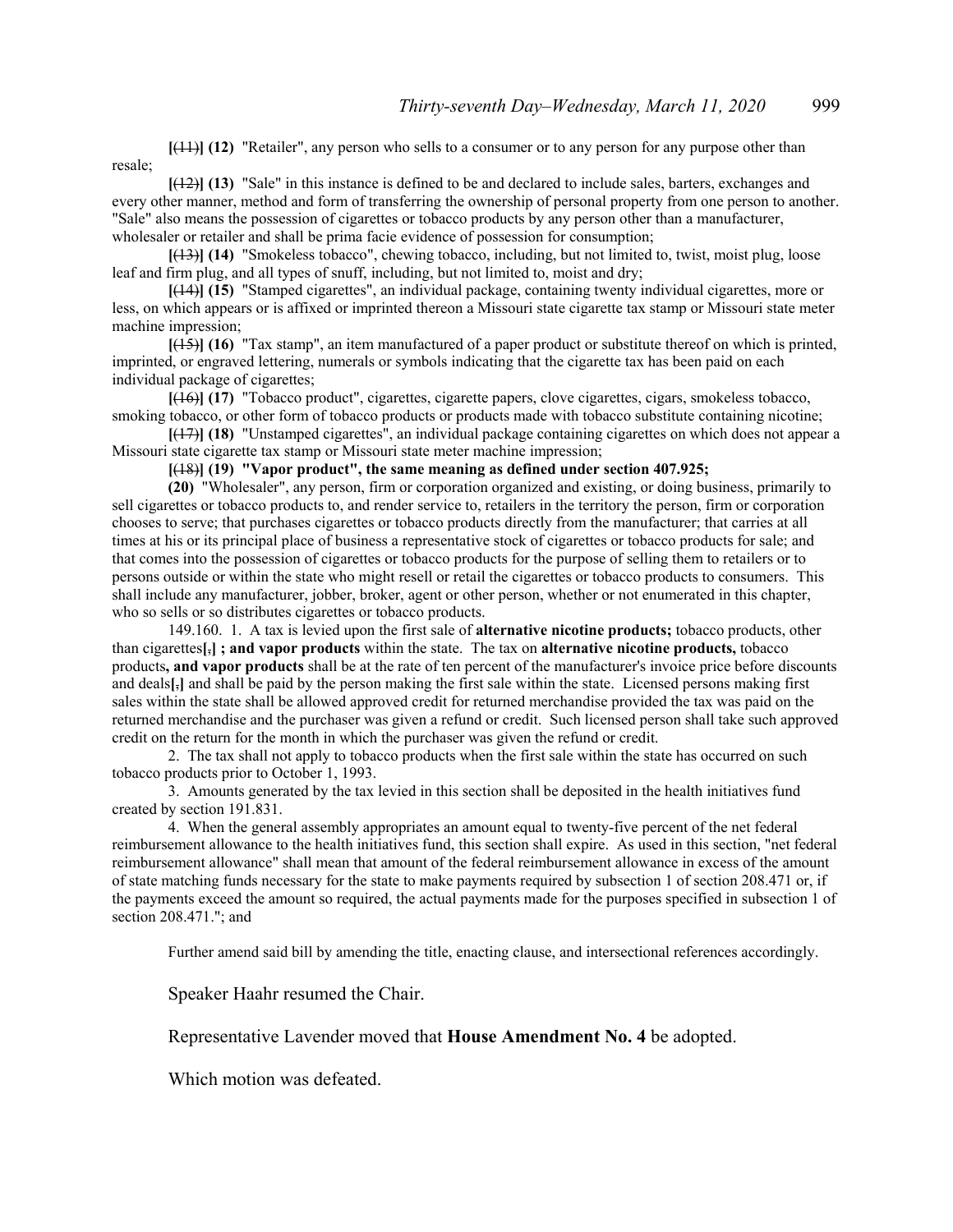# Representative Mackey offered **House Amendment No. 5**.

*House Amendment No. 5*

AMEND House Committee Substitute for House Bill No. 1808, Page 4, Section 160.514, Line 96, by inserting after all of said section and line the following:

 "**Section 1. The school board of any public school district, and the governing board of any charter school shall have a policy that prohibits the out of school suspension of a student for any offense related to tobacco products or vapor products. The policy shall require districts and charter schools to provide any student that commits an offense related to tobacco products or vapor products, available research based information regarding substance abuse counseling, along with any additional substance use resources freely available through existing governmental departments or not for profit entities.**"; and

Further amend said bill by amending the title, enacting clause, and intersectional references accordingly.

Representative Lynch assumed the Chair.

Representative Mackey moved that **House Amendment No. 5** be adopted.

Which motion was defeated.

On motion of Representative Wood, **HCS HB 1808, as amended**, was adopted.

 On motion of Representative Wood, **HCS HB 1808, as amended**, was ordered perfected and printed.

# **REFERRAL OF HOUSE BILLS**

The following House Bills were referred to the Committee indicated:

- **HCS HB 1858** Fiscal Review
- **HCS HB 2209** Fiscal Review
- **HB 2359** Economic Development
- **HB 2465** Transportation
- **HB 2529** Special Committee on Government Oversight
- **HB 2532** Agriculture Policy
- **HB 2560** Elementary and Secondary Education
- **HB 2637** Conservation and Natural Resources

# **REFERRAL OF SENATE BILLS**

The following Senate Bills were referred to the Committee indicated:

**SS#2 SCS SB 523** - Judiciary **SS SCS SB 528** - Elementary and Secondary Education **SB 544** - Professional Registration and Licensing **SB 587** - Elections and Elected Officials **SS SCS SB 594** - Economic Development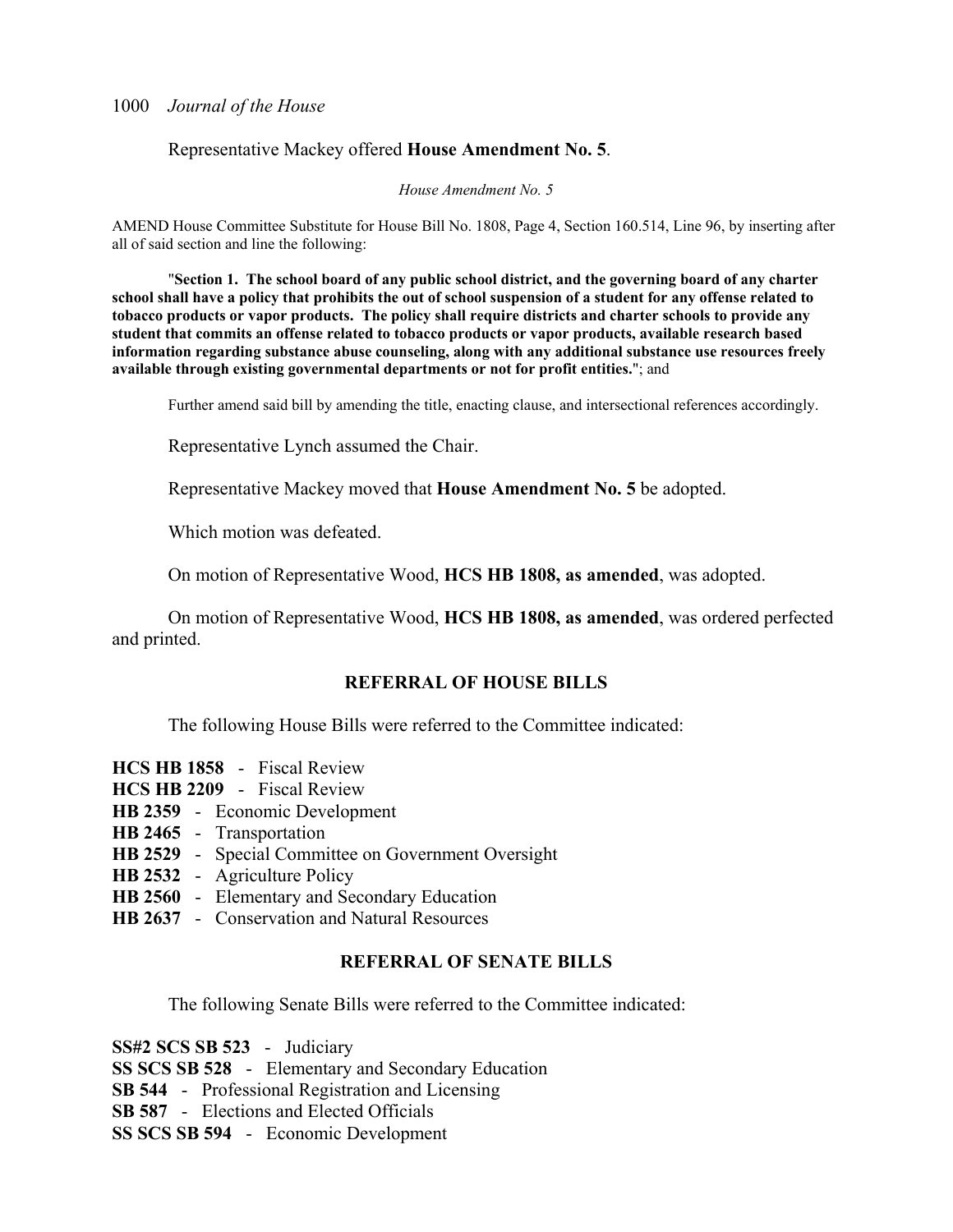**SS SB 600** - Special Committee on Regulatory Oversight and Reform **SS SB 618** - Special Committee on Regulatory Oversight and Reform **SB 619** - Special Committee on Regulatory Oversight and Reform **SB 664** - General Laws **SCS SBs 673 & 560** - Professional Registration and Licensing **SB 676** - Ways and Means **SB 686** - Special Committee on Regulatory Oversight and Reform **SCS SB 689** - Professional Registration and Licensing **SCS SB 725** - Local Government **SB 774** - Special Committee on Regulatory Oversight and Reform **SB 846** - Special Committee on Disease Control and Prevention

# **COMMITTEE REPORTS**

### **Committee on Agriculture Policy**, Chairman Rone reporting:

 Mr. Speaker: Your Committee on Agriculture Policy, to which was referred **HB 1603**, begs leave to report it has examined the same and recommends that it **Do Pass with House Committee Substitute**, and pursuant to Rule 24(25)(b) be referred to the Committee on Rules - Administrative Oversight by the following vote:

Ayes (20): Black (7), Brown (70), Cupps, Francis, Haden, Hovis, Hurst, Kelly (141), Knight, Mackey, McCreery, Morse (151), Pollitt (52), Rogers, Rone, Sharpe (4), Spencer, Stephens (128), Washington and Young

Noes (0)

Absent (7): Bosley, Busick, Haffner, Lavender, Love, Muntzel and Reedy

#### **Committee on Elections and Elected Officials**, Chairman Shaul (113) reporting:

 Mr. Speaker: Your Committee on Elections and Elected Officials, to which was referred **HB 1761**, begs leave to report it has examined the same and recommends that it **Do Pass with House Committee Substitute**, and pursuant to Rule 24(25)(c) be referred to the Committee on Rules - Legislative Oversight by the following vote:

Ayes (7): McGaugh, Morgan, Shaul (113), Simmons, Stacy, Toalson Reisch and Windham

Noes (0)

Absent (0)

#### **Committee on Elementary and Secondary Education**, Chairman Basye reporting:

 Mr. Speaker: Your Committee on Elementary and Secondary Education, to which was referred **HB 2491**, begs leave to report it has examined the same and recommends that it **Do Pass with House Committee Substitute**, and pursuant to Rule 24(25)(b) be referred to the Committee on Rules - Administrative Oversight by the following vote: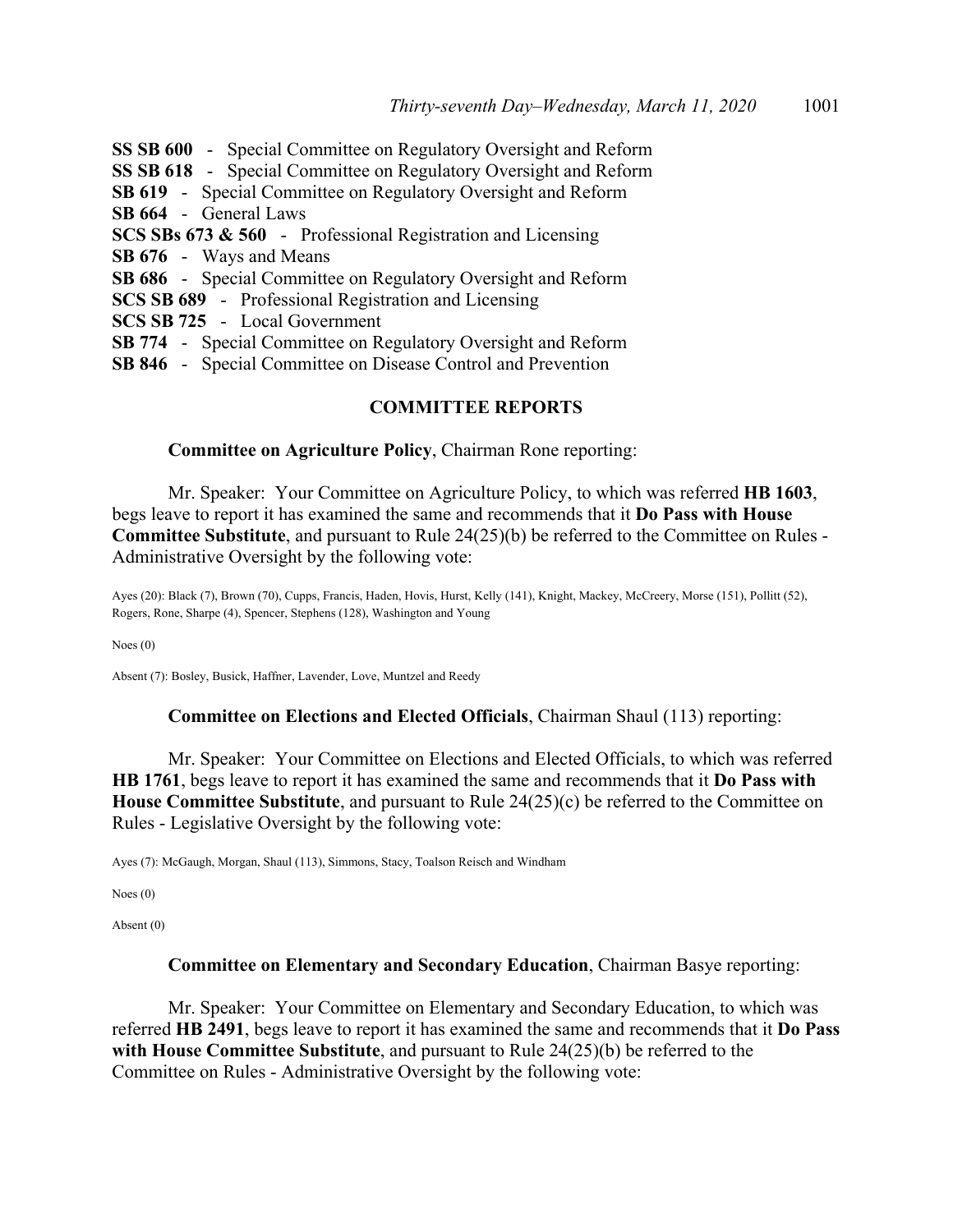Ayes (13): Bailey, Baker, Bangert, Basye, Brown (70), Christofanelli, Dogan, Eslinger, Morgan, O'Donnell, Proudie, Stacy and Swan

Noes (0)

Absent (1): Schroer

## **Committee on Fiscal Review**, Chairman Houx reporting:

 Mr. Speaker: Your Committee on Fiscal Review, to which was referred **HB 1613, as amended**, begs leave to report it has examined the same and recommends that it **Do Pass** by the following vote:

Ayes (9): Anderson, Baringer, Deaton, Gregory, Houx, Morgan, Walsh, Wiemann and Wood

Noes (0)

Absent (1): Burnett

### **Committee on General Laws**, Chairman Plocher reporting:

 Mr. Speaker: Your Committee on General Laws, to which was referred **HB 1285**, begs leave to report it has examined the same and recommends that it **Do Pass**, and pursuant to Rule 24(25)(c) be referred to the Committee on Rules - Legislative Oversight by the following vote:

Ayes (13): Basye, Carpenter, Coleman (97), Fitzwater, Hicks, McCreery, Merideth, Patterson, Plocher, Rogers, Schroer, Shawan and Taylor

Noes (0)

Absent (0)

 Mr. Speaker: Your Committee on General Laws, to which was referred **HB 1522**, begs leave to report it has examined the same and recommends that it **Do Pass with House Committee Substitute**, and pursuant to Rule 24(25)(c) be referred to the Committee on Rules - Legislative Oversight by the following vote:

Ayes (9): Basye, Coleman (97), Fitzwater, Hicks, Patterson, Plocher, Schroer, Shawan and Taylor

Noes (4): Carpenter, McCreery, Merideth and Rogers

#### Absent (0)

 Mr. Speaker: Your Committee on General Laws, to which was referred **HB 1637** and **HB 2150**, begs leave to report it has examined the same and recommends that it **Do Pass with House Committee Substitute**, and pursuant to Rule 24(25)(c) be referred to the Committee on Rules - Legislative Oversight by the following vote:

Ayes (9): Basye, Coleman (97), Fitzwater, Hicks, Patterson, Plocher, Schroer, Shawan and Taylor

Noes (4): Carpenter, McCreery, Merideth and Rogers

Absent (0)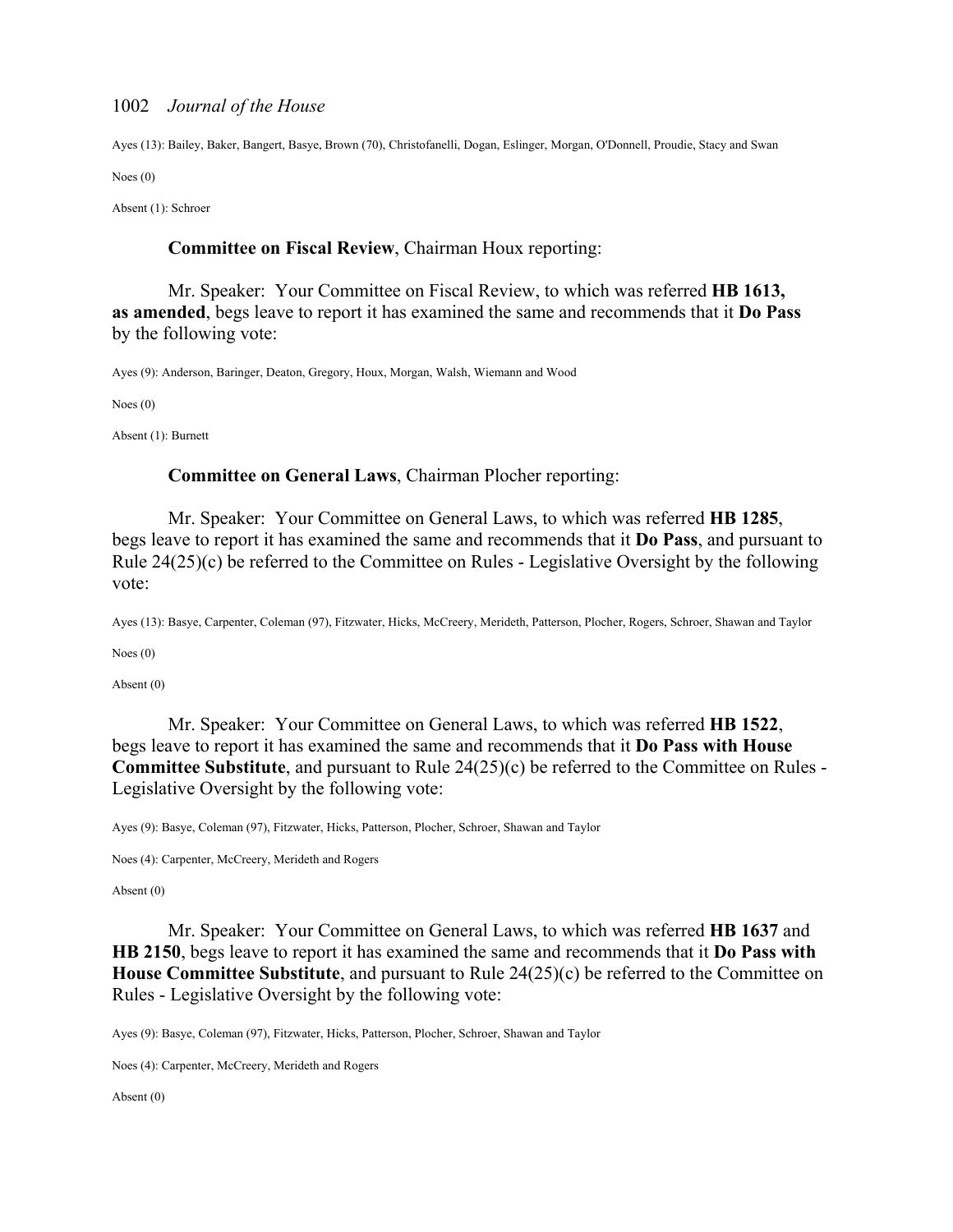Mr. Speaker: Your Committee on General Laws, to which was referred **HB 1893**, **HB 2087** and **HB 2169**, begs leave to report it has examined the same and recommends that it **Do Pass with House Committee Substitute**, and pursuant to Rule 24(25)(c) be referred to the Committee on Rules - Legislative Oversight by the following vote:

Ayes (12): Basye, Carpenter, Coleman (97), Fitzwater, Hicks, McCreery, Patterson, Plocher, Rogers, Schroer, Shawan and Taylor

Noes (1): Merideth

Absent (0)

 Mr. Speaker: Your Committee on General Laws, to which was referred **HB 1901** and **HB 1722**, begs leave to report it has examined the same and recommends that it **Do Pass with House Committee Substitute**, and pursuant to Rule 24(25)(c) be referred to the Committee on Rules - Legislative Oversight by the following vote:

Ayes (11): Basye, Coleman (97), Fitzwater, Hicks, McCreery, Patterson, Plocher, Rogers, Schroer, Shawan and Taylor

Noes (2): Carpenter and Merideth

Absent (0)

 Mr. Speaker: Your Committee on General Laws, to which was referred **HB 1991**, begs leave to report it has examined the same and recommends that it **Do Pass with House Committee Substitute**, and pursuant to Rule 24(25)(c) be referred to the Committee on Rules - Legislative Oversight by the following vote:

Ayes (13): Basye, Carpenter, Coleman (97), Fitzwater, Hicks, McCreery, Merideth, Patterson, Plocher, Rogers, Schroer, Shawan and Taylor

Noes (0)

Absent (0)

 Mr. Speaker: Your Committee on General Laws, to which was referred **HB 2234**, begs leave to report it has examined the same and recommends that it **Do Pass**, and pursuant to Rule 24(25)(c) be referred to the Committee on Rules - Legislative Oversight by the following vote:

Ayes (10): Basye, Coleman (97), Fitzwater, Hicks, McCreery, Patterson, Plocher, Rogers, Shawan and Taylor

Noes (3): Carpenter, Merideth and Schroer

Absent (0)

**Committee on Judiciary**, Chairman Gregory reporting:

 Mr. Speaker: Your Committee on Judiciary, to which was referred **HB 1538** and **HB 1900**, begs leave to report it has examined the same and recommends that it **Do Pass with House Committee Substitute**, and pursuant to Rule 24(25)(b) be referred to the Committee on Rules - Administrative Oversight by the following vote: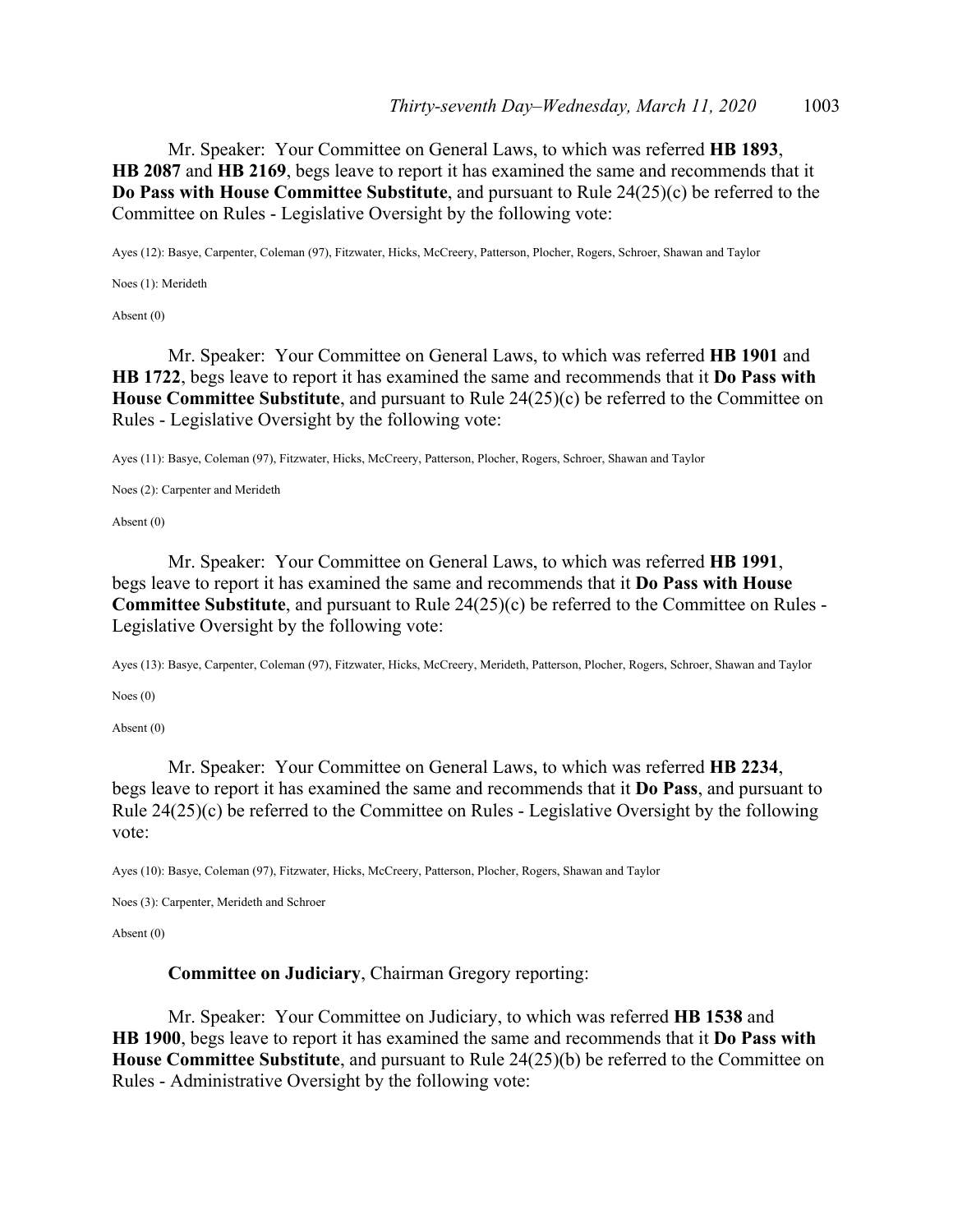Ayes (13): Christofanelli, Coleman (97), DeGroot, Ellebracht, Evans, Gregory, Hicks, Hill, Kolkmeyer, Schroer, Toalson Reisch, Trent and Veit

Noes (3): Mackey, Mitten and Sauls

Absent (1): Roberts (77)

 Mr. Speaker: Your Committee on Judiciary, to which was referred **HB 1686**, begs leave to report it has examined the same and recommends that it **Do Pass with House Committee Substitute**, and pursuant to Rule 24(25)(b) be referred to the Committee on Rules - Administrative Oversight by the following vote:

Ayes (13): Christofanelli, Coleman (97), DeGroot, Ellebracht, Evans, Gregory, Hicks, Hill, Sauls, Schroer, Toalson Reisch, Trent and Veit

Noes (3): Kolkmeyer, Mackey and Mitten

Absent (1): Roberts (77)

 Mr. Speaker: Your Committee on Judiciary, to which was referred **HB 1691**, begs leave to report it has examined the same and recommends that it **Do Pass**, and pursuant to Rule 24(25)(b) be referred to the Committee on Rules - Administrative Oversight by the following vote:

Ayes (16): Christofanelli, Coleman (97), DeGroot, Ellebracht, Evans, Gregory, Hicks, Hill, Kolkmeyer, Mackey, Mitten, Sauls, Schroer, Toalson Reisch, Trent and Veit

Noes (0)

Absent (1): Roberts (77)

 Mr. Speaker: Your Committee on Judiciary, to which was referred **HB 1765**, begs leave to report it has examined the same and recommends that it **Do Pass with House Committee Substitute**, and pursuant to Rule 24(25)(b) be referred to the Committee on Rules - Administrative Oversight by the following vote:

Ayes (11): Christofanelli, DeGroot, Evans, Gregory, Hicks, Hill, Kolkmeyer, Schroer, Toalson Reisch, Trent and Veit

Noes (5): Coleman (97), Ellebracht, Mackey, Mitten and Sauls

Absent (1): Roberts (77)

## **Committee on Pensions**, Chairman Pike reporting:

 Mr. Speaker: Your Committee on Pensions, to which was referred **HB 2165**, begs leave to report it has examined the same and recommends that it **Do Pass with House Committee Substitute**, and pursuant to Rule 24(25)(b) be referred to the Committee on Rules - Administrative Oversight by the following vote:

Ayes (9): Black (7), Brown (27), Clemens, Hovis, McGirl, O'Donnell, Pike, Ruth and Sain

Noes (0)

Absent (1): Pogue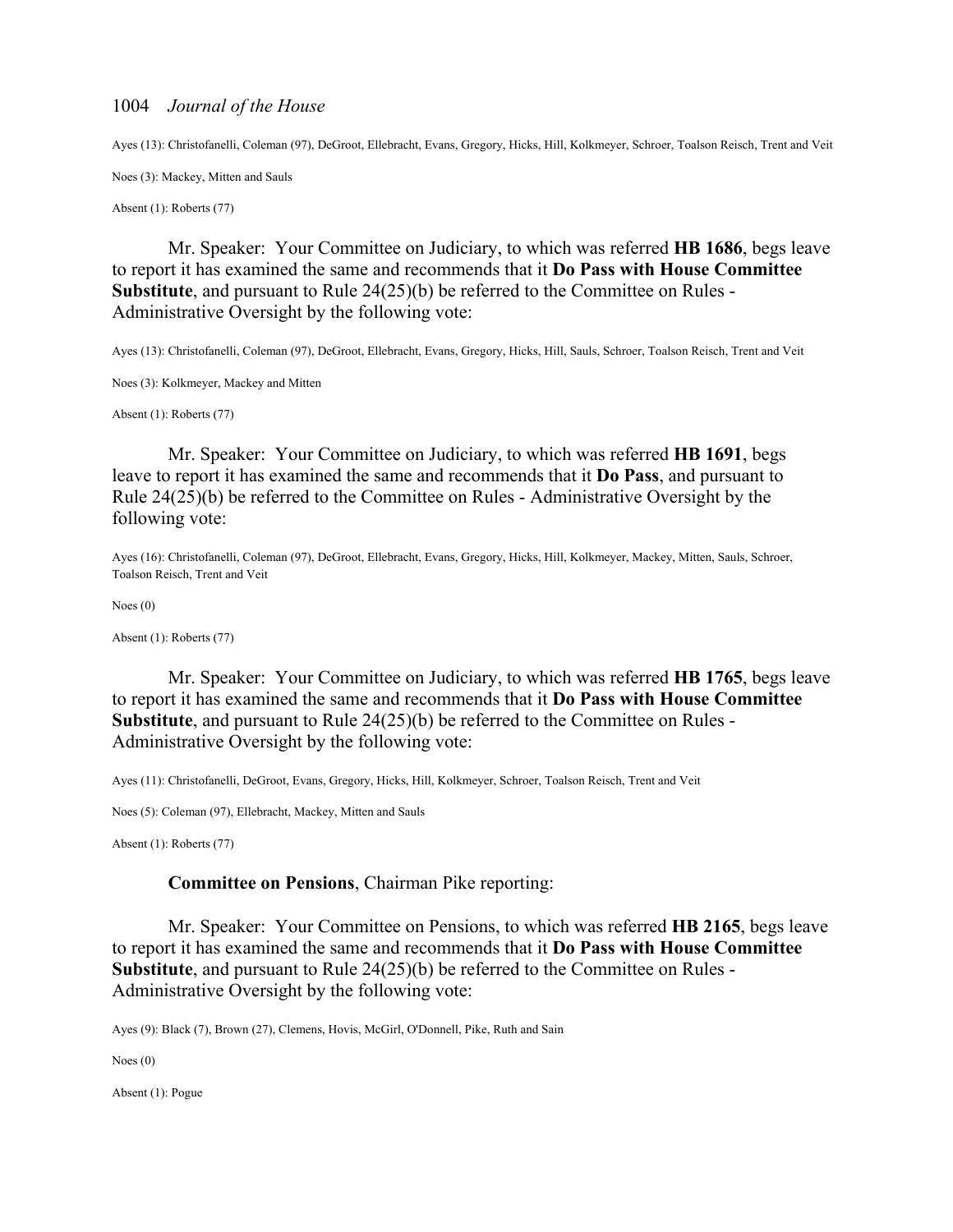# **Committee on Professional Registration and Licensing**, Chairman Ross reporting:

 Mr. Speaker: Your Committee on Professional Registration and Licensing, to which was referred **HB 1445**, begs leave to report it has examined the same and recommends that it **Do Pass with House Committee Substitute**, and pursuant to Rule 24(25)(b) be referred to the Committee on Rules - Administrative Oversight by the following vote:

Ayes (12): Brown (27), Carpenter, Coleman (32), Dinkins, Grier, Helms, Neely, Porter, Roberts (161), Ross, Shawan and Washington

Noes (0)

Absent (1): Sommer

 Mr. Speaker: Your Committee on Professional Registration and Licensing, to which was referred **HB 1869**, begs leave to report it has examined the same and recommends that it **Do Pass with House Committee Substitute**, and pursuant to Rule 24(25)(b) be referred to the Committee on Rules - Administrative Oversight by the following vote:

Ayes (12): Brown (27), Carpenter, Coleman (32), Dinkins, Grier, Helms, Neely, Porter, Roberts (161), Ross, Shawan and Washington

Noes (0)

Absent (1): Sommer

 Mr. Speaker: Your Committee on Professional Registration and Licensing, to which was referred **HB 2304**, begs leave to report it has examined the same and recommends that it **Do Pass with House Committee Substitute**, and pursuant to Rule 24(25)(b) be referred to the Committee on Rules - Administrative Oversight by the following vote:

Ayes (12): Brown (27), Carpenter, Coleman (32), Dinkins, Grier, Helms, Neely, Porter, Roberts (161), Ross, Shawan and Washington

Noes (0)

Absent (1): Sommer

**Special Committee on Small Business**, Chairman Andrews reporting:

 Mr. Speaker: Your Special Committee on Small Business, to which was referred **HB 1878**, begs leave to report it has examined the same and recommends that it **Do Not Pass** by the following vote:

Ayes (3): Allred, Billington and Green

Noes (3): Butz, Falkner and Murphy

Absent (1): Andrews

 Mr. Speaker: Your Special Committee on Small Business, to which was referred **HB 2188**, begs leave to report it has examined the same and recommends that it **Do Pass with House Committee Substitute**, and pursuant to Rule 24(25)(c) be referred to the Committee on Rules - Legislative Oversight by the following vote: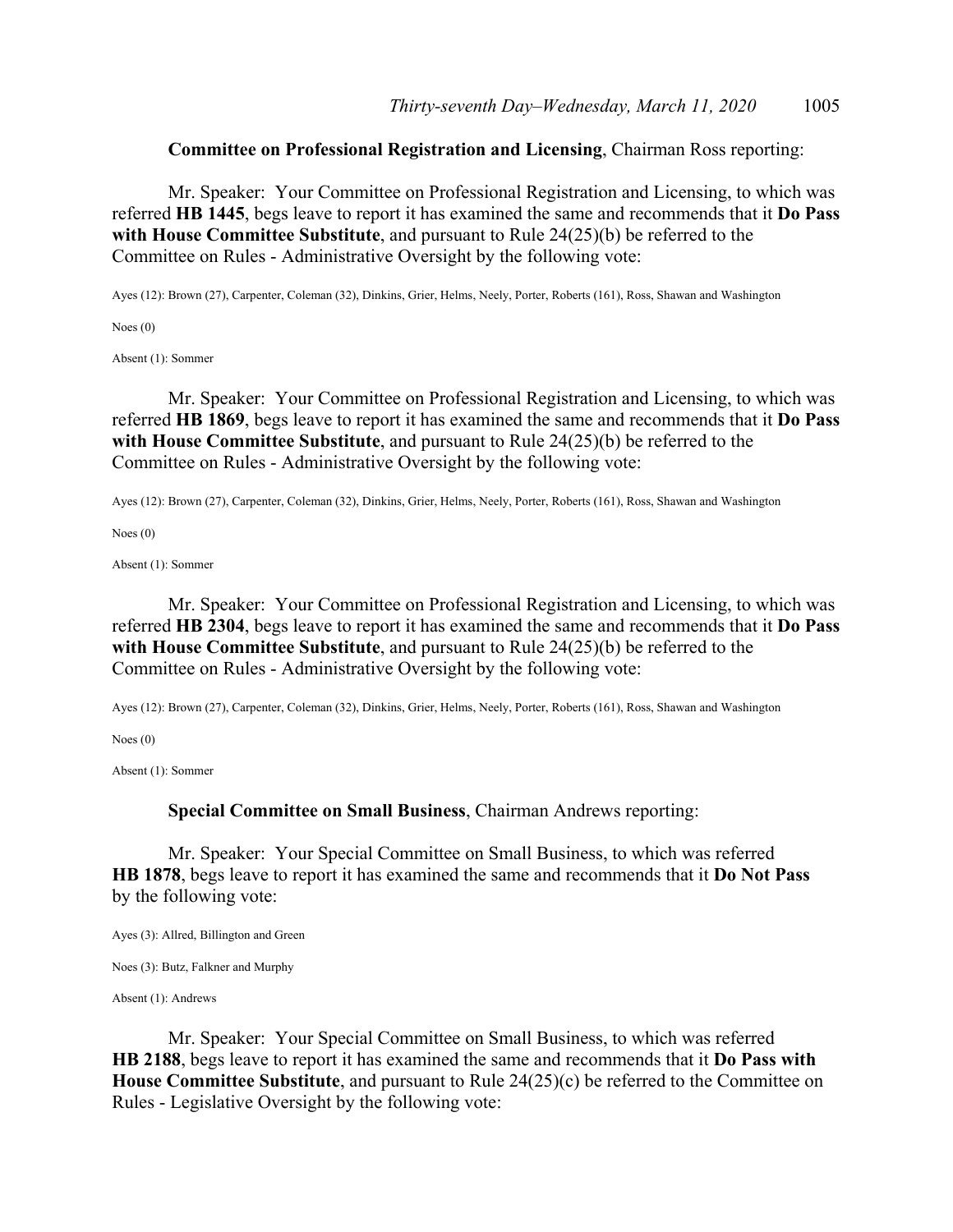Ayes (6): Allred, Billington, Butz, Falkner, Green and Murphy

Noes (0)

Absent (1): Andrews

## **Committee on Ways and Means**, Chairman Sommer reporting:

 Mr. Speaker: Your Committee on Ways and Means, to which was referred **HB 2376**, begs leave to report it has examined the same and recommends that it **Do Pass**, and pursuant to Rule 24(25)(c) be referred to the Committee on Rules - Legislative Oversight by the following vote:

Ayes (6): Eggleston, Gray, Justus, Lovasco, Razer and Sommer

Noes (0)

Absent (4): Bosley, Christofanelli, Roden and Shull (16)

 Mr. Speaker: Your Committee on Ways and Means, to which was referred **HB 2483**, begs leave to report it has examined the same and recommends that it **Do Pass**, and pursuant to Rule 24(25)(c) be referred to the Committee on Rules - Legislative Oversight by the following vote:

Ayes (5): Eggleston, Gray, Justus, Razer and Sommer

Noes (1): Lovasco

Absent (4): Bosley, Christofanelli, Roden and Shull (16)

# **Committee on Rules - Legislative Oversight**, Chairman Miller reporting:

 Mr. Speaker: Your Committee on Rules - Legislative Oversight, to which was referred **HCR 73**, begs leave to report it has examined the same and recommends that it **Do Pass** by the following vote:

Ayes (10): Bondon, Chipman, Christofanelli, Fitzwater, Houx, Miller, Runions, Sauls, Sommer and Unsicker

Noes (0)

Absent (0)

 Mr. Speaker: Your Committee on Rules - Legislative Oversight, to which was referred **HCS HB 1374**, begs leave to report it has examined the same and recommends that it **Do Pass** by the following vote:

Ayes (10): Bondon, Chipman, Christofanelli, Fitzwater, Houx, Miller, Runions, Sauls, Sommer and Unsicker

Noes (0)

Absent (0)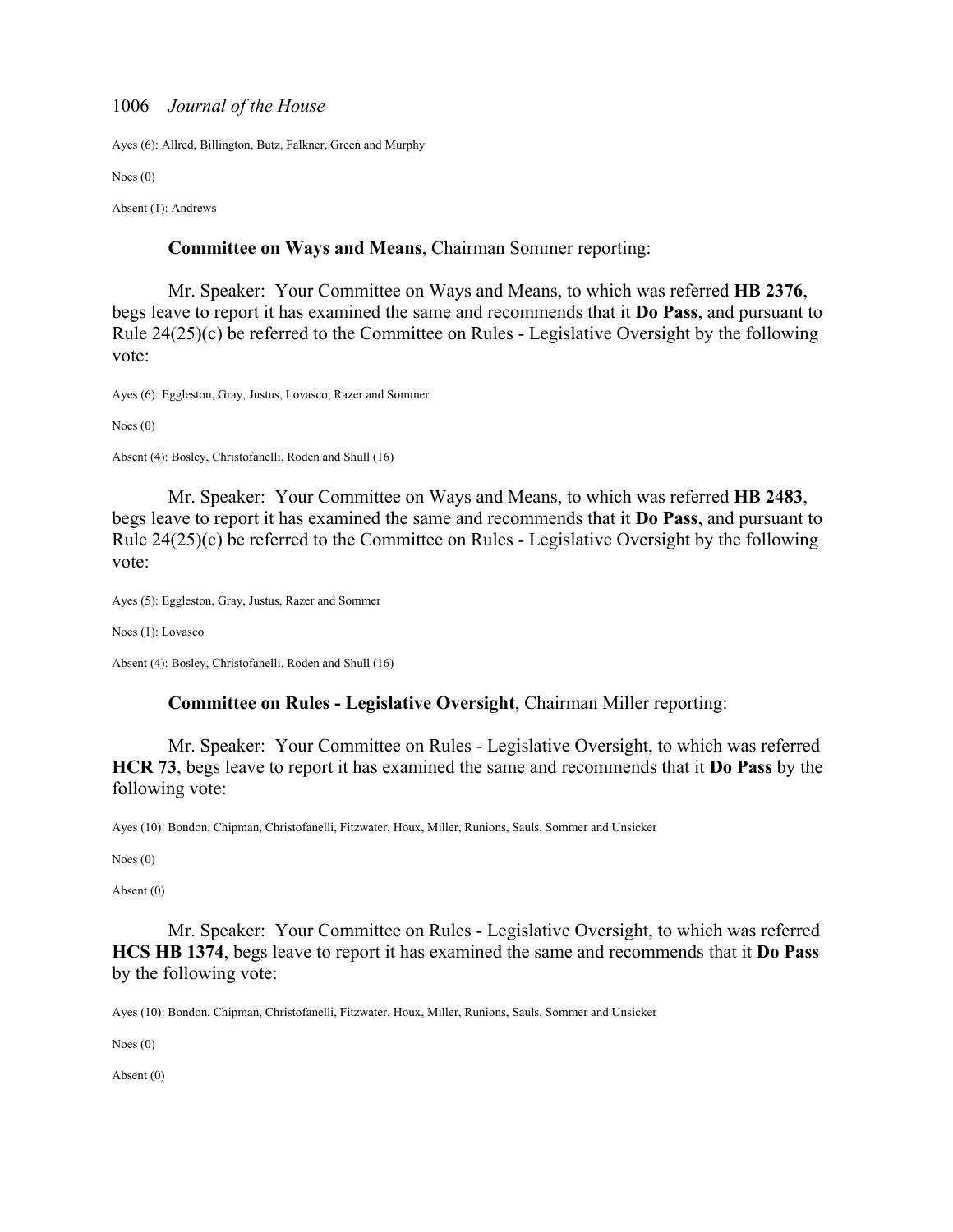Mr. Speaker: Your Committee on Rules - Legislative Oversight, to which was referred **HB 1796**, begs leave to report it has examined the same and recommends that it **Do Pass** by the following vote:

Ayes (9): Bondon, Christofanelli, Fitzwater, Houx, Miller, Runions, Sauls, Sommer and Unsicker

Noes (1): Chipman

Absent (0)

 Mr. Speaker: Your Committee on Rules - Legislative Oversight, to which was referred **HB 1811**, begs leave to report it has examined the same and recommends that it **Do Pass** by the following vote:

Ayes (7): Bondon, Chipman, Christofanelli, Fitzwater, Houx, Miller and Sommer

Noes (3): Runions, Sauls and Unsicker

Absent (0)

 Mr. Speaker: Your Committee on Rules - Legislative Oversight, to which was referred **HB 2093**, begs leave to report it has examined the same and recommends that it **Do Pass** by the following vote:

Ayes (10): Bondon, Chipman, Christofanelli, Fitzwater, Houx, Miller, Runions, Sauls, Sommer and Unsicker

Noes (0)

Absent (0)

 Mr. Speaker: Your Committee on Rules - Legislative Oversight, to which was referred **HB 2232**, begs leave to report it has examined the same and recommends that it **Do Pass** by the following vote:

Ayes (10): Bondon, Chipman, Christofanelli, Fitzwater, Houx, Miller, Runions, Sauls, Sommer and Unsicker

Noes (0)

Absent (0)

 The following members' presence was noted: Bosley, Morris (140), Person, Price, Smith, and Windham.

# **ADJOURNMENT**

 On motion of Representative Eggleston, the House adjourned until 10:00 a.m., Thursday, March 12, 2020.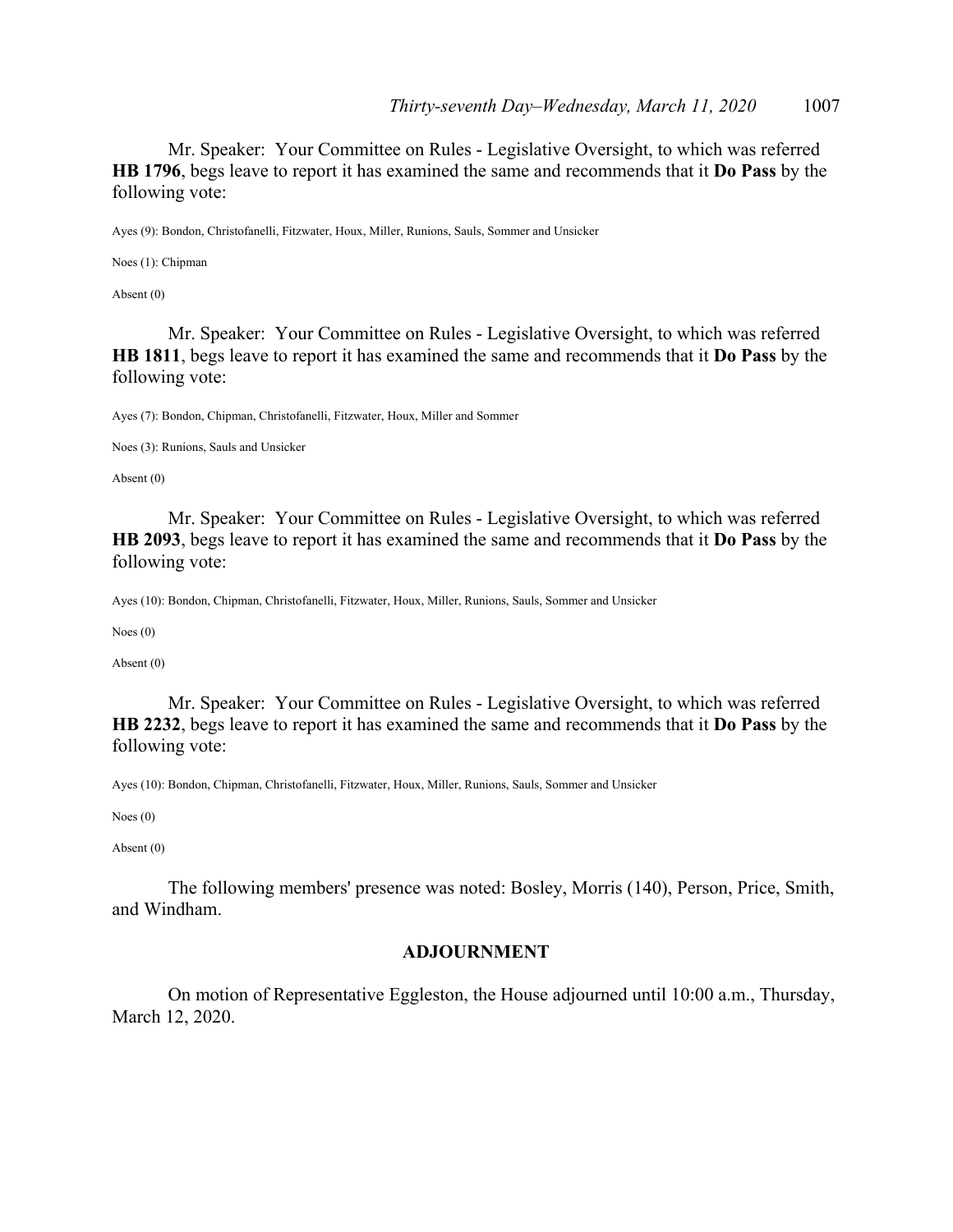# **COMMITTEE HEARINGS**

# CONSENT AND HOUSE PROCEDURE

Thursday, March 12, 2020, 12:00 PM or upon adjournment (whichever is later), House Hearing Room 6. Executive session will be held: HB 1998, HB 2095, HCS HB 2202, HB 2300 Executive session may be held on any matter referred to the committee.

# ELECTIONS AND ELECTED OFFICIALS

Thursday, March 12, 2020, 11:00 AM or upon adjournment (whichever is later), House Hearing Room 1. Executive session will be held: SCS SB 631 Executive session may be held on any matter referred to the committee. Room changed to House Hearing Room 1. **CORRECTED** 

# **ETHICS**

Thursday, March 12, 2020, upon adjournment, House Hearing Room 4. Executive session may be held on any matter referred to the committee. Portions of this meeting may be closed under the authority of Article III, Section 18 of the Constitution of Missouri, House Rule 37, House Resolution 137, and RSMo 610.021(3). Personnel matters.

FINANCIAL INSTITUTIONS Thursday, March 12, 2020, 9:00 AM, House Hearing Room 5. Executive session will be held: SCS SB 599 Executive session may be held on any matter referred to the committee.

HEALTH AND MENTAL HEALTH POLICY Monday, March 16, 2020, 12:00 PM, House Hearing Room 7. Public hearing will be held: HB 2422, HB 2664 Executive session will be held: HB 1875, HB 1305, HB 2512 Executive session may be held on any matter referred to the committee.

# JOINT COMMITTEE ON EDUCATION

Monday, March 16, 2020, 12:00 PM, Joint Hearing Room (117). Executive session may be held on any matter referred to the committee. Co-chair election and presentation/discussion on general education requirements.

# RULES - LEGISLATIVE OVERSIGHT

Thursday, March 12, 2020, 9:30 AM, House Hearing Room 4. Executive session will be held: HB 1894, HCS HB 1586, HB 1734, HCR 72, HCS HRB 2, HCS HJR 92, HCS HB 2303, HB 2072, HCS HB 1590, HCS HBs 2183 & 1389, HCS HB 1932, HCS HB 1319, HCS HB 2094, HCS HB 2142, HB 2263, HCS HB 1907, HB 2298, HB 1563, HJR 100, HB 2097, HB 1775, HCS HB 1602, HCS HB 2050, HCS HB 1874, HCS HB 2461, HCS HB 2527

Executive session may be held on any matter referred to the committee.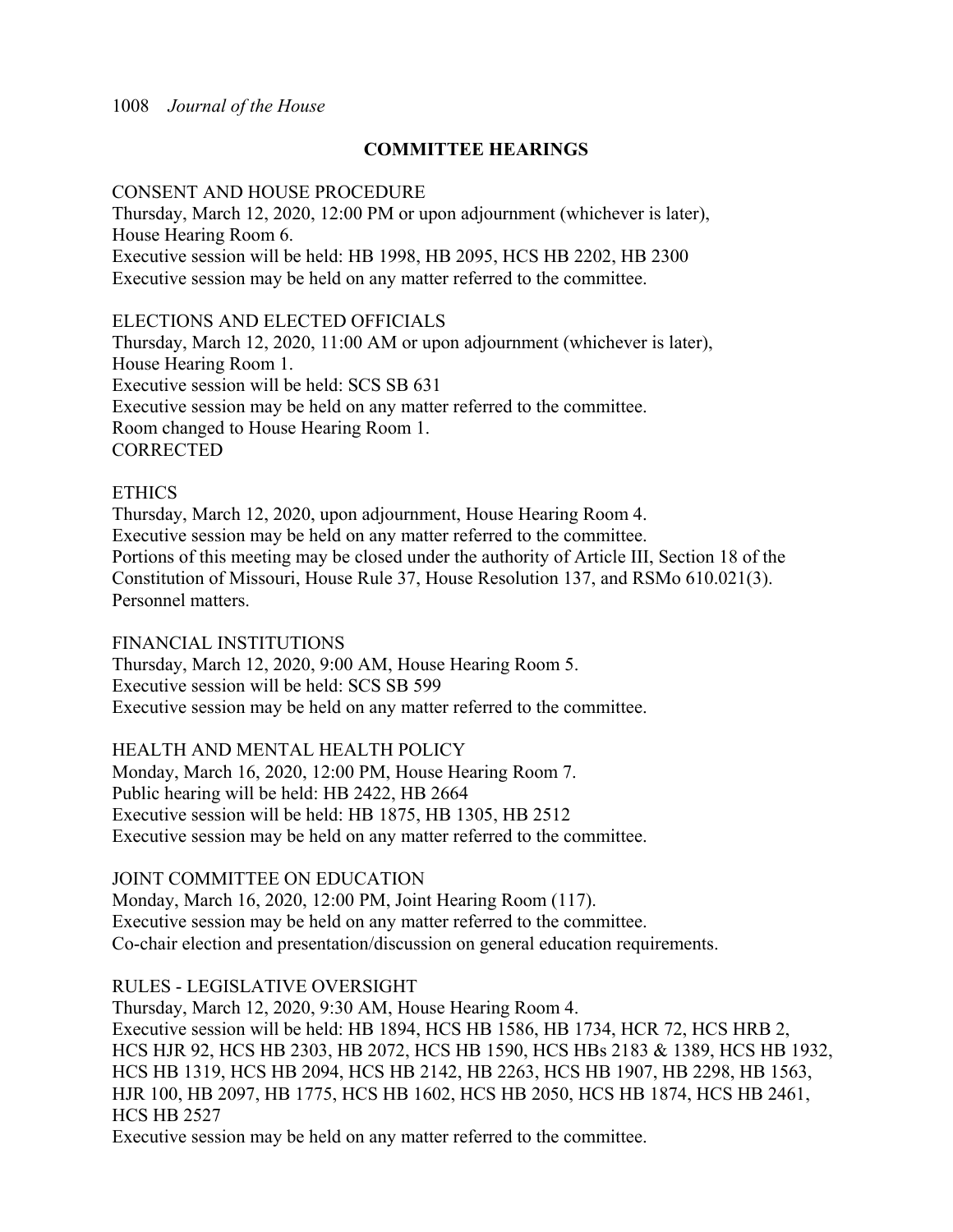SPECIAL COMMITTEE ON CRIMINAL JUSTICE Thursday, March 12, 2020, 8:00 AM, House Hearing Room 1. Public hearing will be held: HB 1757, HB 2485 Executive session will be held: HB 1552, HB 1756, HB 1925, HB 2373 Executive session may be held on any matter referred to the committee. Added HB 1757. AMENDED

## SPECIAL COMMITTEE ON STUDENT ACCOUNTABILITY

Tuesday, March 17, 2020, 12:00 PM or upon morning recess (whichever is later), House Hearing Room 6. Public hearing will be held: HB 1561, HB 1275 Executive session may be held on any matter referred to the committee.

# SPECIAL COMMITTEE ON TOURISM

Thursday, March 12, 2020, 8:00 AM, House Hearing Room 6. Executive session will be held: HB 2123, HB 1718, HB 1353, HB 1464 Executive session may be held on any matter referred to the committee.

# SUBCOMMITTEE ON HEALTH CARE REFORM

Monday, March 16, 2020, 11:00 AM, House Hearing Room 7. Executive session may be held on any matter referred to the committee. Discussion on restructuring hospitals – innovative ways to save money and reduce overhead for hospitals.

TASK FORCE ON SUBSTANCE ABUSE PREVENTION AND TREATMENT Thursday, March 12, 2020, 12:30 PM or upon adjournment (whichever is later), House Hearing Room 5. Executive session may be held on any matter referred to the committee. Discussion on prevention.

TRANSPORTATION Thursday, March 12, 2020, 8:30 AM, House Hearing Room 7. Public hearing will be held: HB 2190, HB 2193, HB 1851, HB 1607 Executive session will be held: HB 2543 Executive session may be held on any matter referred to the committee. Removed HB 2301. AMENDED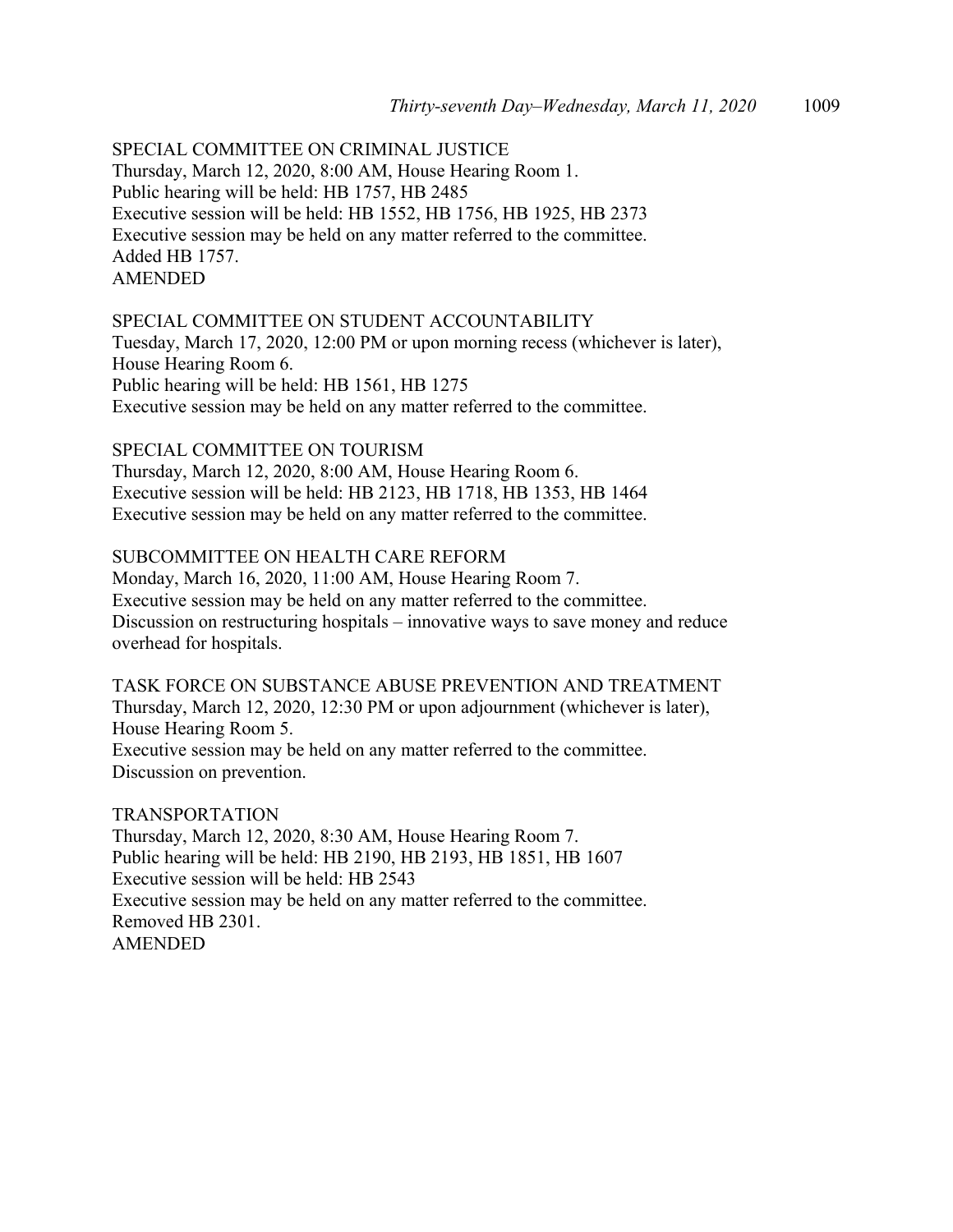# **HOUSE CALENDAR**

# THIRTY-EIGHTH DAY, THURSDAY, MARCH 12, 2020

# **HOUSE JOINT RESOLUTIONS FOR PERFECTION**

HJR 72 - Basye HJR 77 - Eggleston HJR 89 - Lynch HCS HJR 97 - Eggleston HCS HJRs 101 & 76 - Plocher

# **HOUSE JOINT RESOLUTIONS FOR PERFECTION - INFORMAL**

HJR 78 - Eggleston HCS HJR 87 - Miller

# **HOUSE BILLS FOR PERFECTION - APPROPRIATIONS**

HCS HB 2014 - Smith

# **HOUSE BILLS FOR PERFECTION**

HB 1710 - Eggleston HCS HB 1664 - Richey HCS HB 2261 - Patterson HCS#2 HB 1957 - Eggleston HCS HB 2206 - Bondon HB 2164 - Ross HB 2317 - Christofanelli HB 1366 - Ellebracht HB 1403 - Hudson HCS HB 1451 - Schroer HCS HB 1460 - Shaul (113) HCS HB 1484 - Rehder HB 1543 - Black (137) HB 1556 - Reedy HCS HB 1583 - Haden HCS HB 1620 - Shawan HB 1632 - Porter HCS HB 1292 - Dinkins HB 1666 - Stevens (46) HCS HB 1695 - Black (137) HB 1699 - Knight HCS HB 1701 - Reedy HCS HB 1702 - O'Donnell HCS HB 1713 - Griffith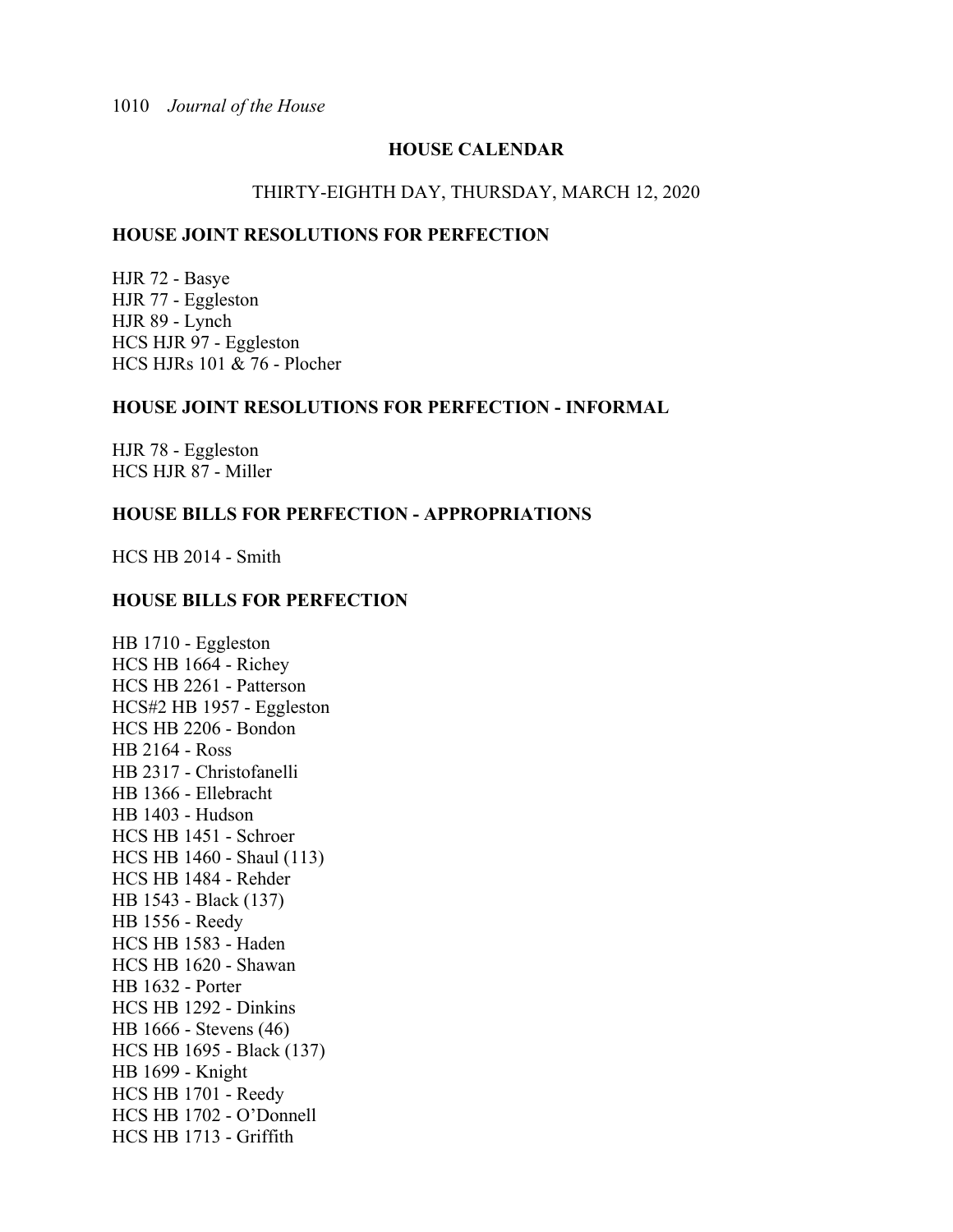HB 1733 - Christofanelli HCS HBs 1809 & 1570 - Pollitt (52) HCS HB 1819 - Wood HB 1859 - Riggs HCS HB 1891 - Schroer HB 1899 - Henderson HCS HB 1960 - Coleman (97) HCS HB 1999 - Black (7) HB 2032 - Ruth HCS HB 2092 - Bondon HCS HBs 2100 & 1532 - Knight HCS HB 2125 - Dinkins HCS HB 2151 - Swan HCS HBs 2204 & 2257 - Bondon HB 2220 - Dohrman HCS HB 1485 - Rehder HB 2249 - Basye HCS HB 2305 - Ruth HB 2334 - Ruth HB 2352 - Aldridge

# **HOUSE BILLS FOR PERFECTION - INFORMAL**

HB 1704 - O'Donnell HB 1741 - Hicks HB 1613, as amended - Coleman (97) HCS HB 2374 - Vescovo HB 1619 - Porter HB 1814 - McGaugh HB 1853 - Dohrman HCS HB 1995 - Morris (140) HCS HB 2030 - Houx HCS HB 2088 - Shaul (113) HCS HB 2179 - Rehder HCS HB 2216 - Coleman (97) HB 1288 - Pike HCS HBs 1300 & 1286 - Dinkins HCS HB 2171 - Helms HCS HB 1282 - Justus HCS HB 2273 - Deaton HCS HB 1992 - Kidd HB 2526 - Haffner HCS HB 2555 - Deaton HB 2564 - Taylor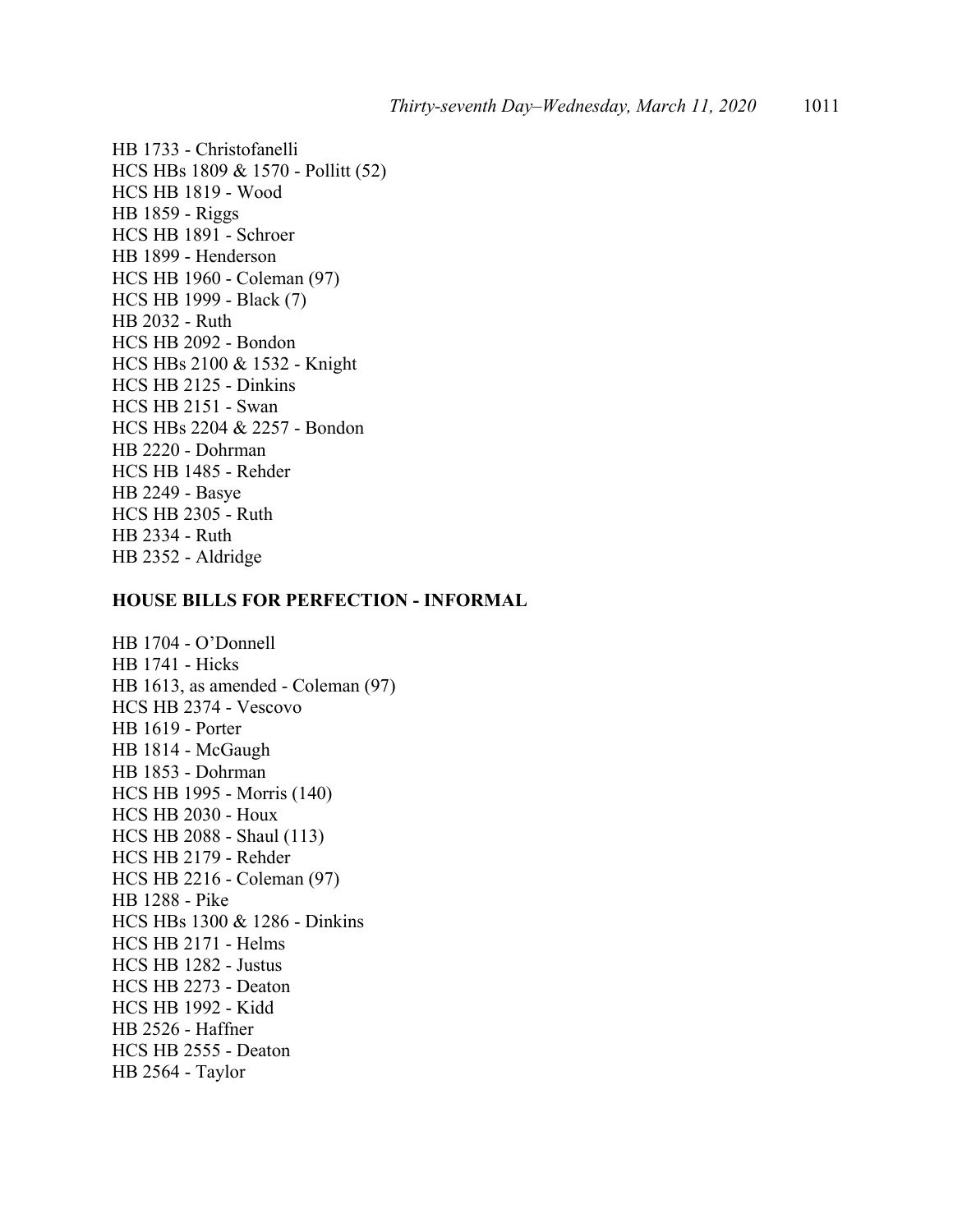HCS HB 1709 - Eggleston HB 2034 - Hannegan HB 1572 - Barnes

# **HOUSE BILLS FOR PERFECTION - CONSENT**

(03/05/2020)

HB 1916 - Busick

# **HOUSE CONCURRENT RESOLUTIONS FOR THIRD READING**

HCR 59 - Chipman HCR 61 - Love HCR 71 - Sommer HCR 60 - Griffith HCR 74 - Roberts (77) HCR 83 - Gannon

# **HOUSE BILLS FOR THIRD READING**

HB 1419 - McGirl HB 1454 - Schroer HCS HB 1414 - Solon HCS#2 HB 1896, E.C. - Roberts (161) HCS HB 1682 - Wood HCS HB 1804 - Pietzman HCS HB 1752 - Spencer HCS HB 2209, (Fiscal Review 3/11/20) - Schnelting HCS HB 1858, (Fiscal Review 3/11/20) - Haffner HB 1744 - Sommer

# **HOUSE BILLS FOR THIRD READING - INFORMAL**

HCS HBs 1306 & 2065 - Neely

# **HOUSE BILLS FOR THIRD READING - CONSENT**

HB 1935 - Miller

# **HOUSE RESOLUTIONS**

HR 4961 - Kolkmeyer HR 4596 - Lynch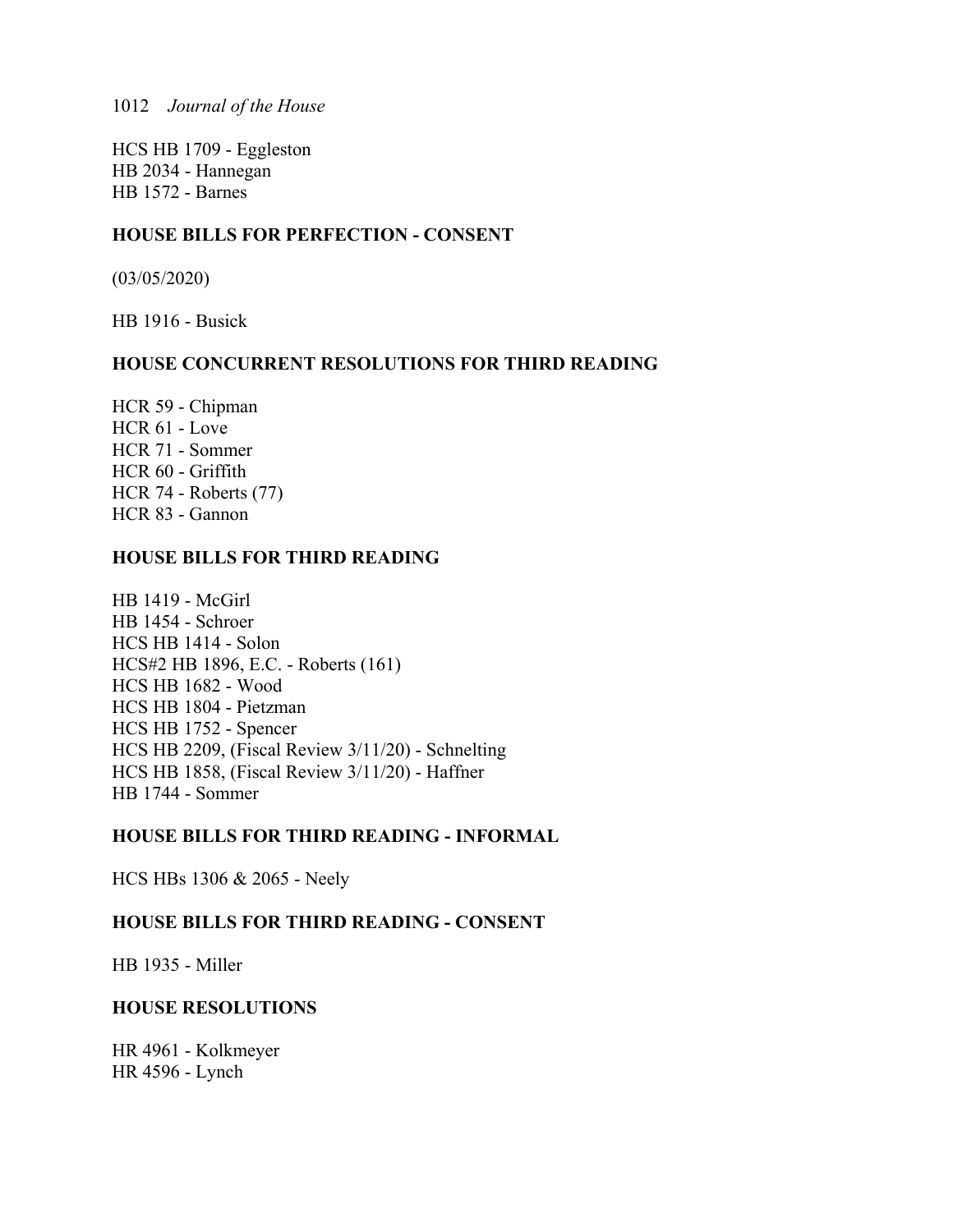# **ACTIONS PURSUANT TO ARTICLE IV, SECTION 27**

HCS HB 1 - Smith CCS SCS HCS HB 2 - Smith CCS#2 SCS HCS HB 3 - Smith CCS SCS HCS HB 4 - Smith CCS SCS HCS HB 5 - Smith CCS SCS HCS HB 6 - Smith CCS SS SCS HCS HB 7 - Smith CCS SCS HCS HB 8 - Smith CCS SCS HCS HB 9 - Smith CCS SS SCS HCS HB 10 - Smith CCS SCS HCS HB 11 - Smith CCS SCS HCS HB 12 - Smith SCS HCS HB 13 - Smith HCS HB 17 - Smith HCS HB 18 - Smith HCS HB 19 - Smith